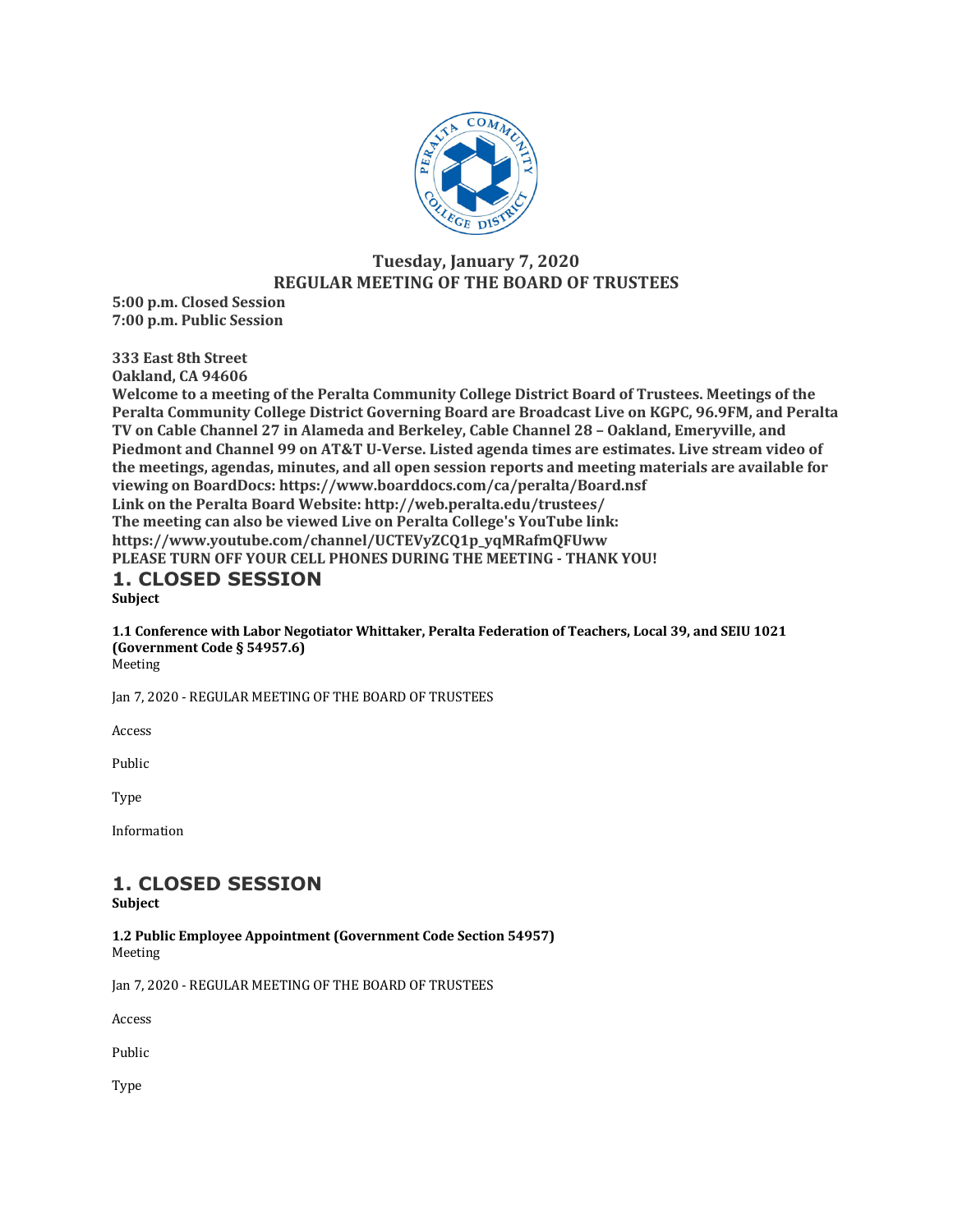Information **1. CLOSED SESSION Subject**

**1.3 Public Employee Discipline/Dismissal/Release** Meeting

Jan 7, 2020 - REGULAR MEETING OF THE BOARD OF TRUSTEES

Access

Public

Type

The Board is provided respective salaries in closed session for information purposes only, if any. The Board is reminded not to discuss personnel matters outside of closed session.

#### **1. CLOSED SESSION Subject**

#### **1.4 Public Employee Evaluation** Meeting

Jan 7, 2020 - REGULAR MEETING OF THE BOARD OF TRUSTEES

Access

Public

Type

The Board is provided respective salaries in closed session for information purposes only, if any. The Board is reminded not to discuss personnel matters outside of closed session.

# **1. CLOSED SESSION**

**Subject**

1.5 Conference with Legal Counsel, Multiple Cases: (Government Code § 54956.9) Meeting

Jan 7, 2020 - REGULAR MEETING OF THE BOARD OF TRUSTEES

Access

Public

Type

Information

- Conference with Legal Counsel (54956.9(a)), Webb v. Peralta Community College District, Alameda County Superior Court Case No. RG18909473.
- Conference with Legal Counsel (54956.9(a)), Margoiles v. Peralta Community College District, Alameda County Superior Court Case. RG18905036.
- Herrera v. Peralta Community College District et.al, Alameda Superior Court case no. RG18932402
- Conference with Legal Counsel, Anticipated/Potential Litigation (54956.9(b)-(c)) (2 cases).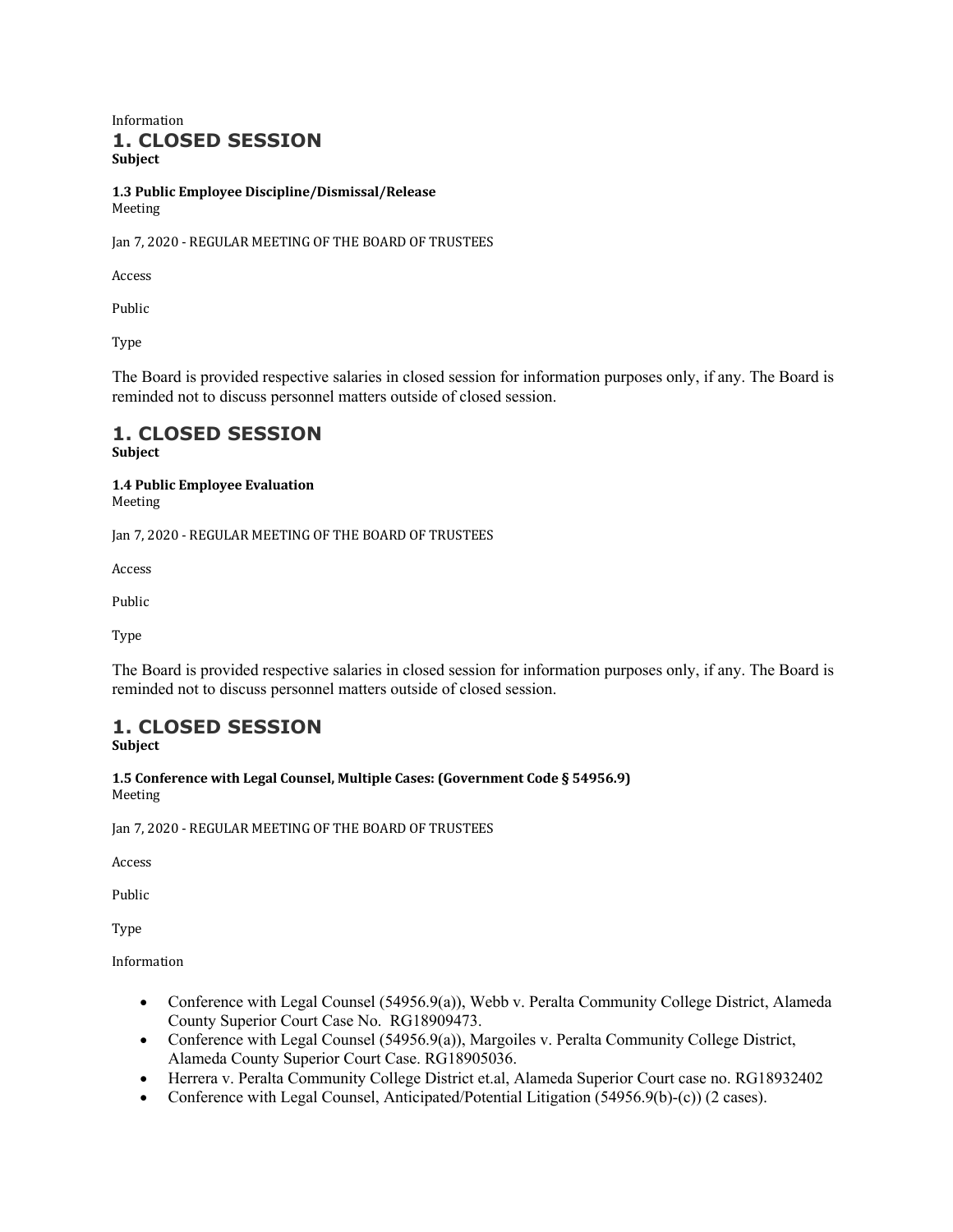# **2. OPEN SESSION**

**Subject**

# 2.1 Call to Order

Meeting

Jan 7, 2020 - REGULAR MEETING OF THE BOARD OF TRUSTEES

Access

Public

Type

Procedural **2. OPEN SESSION Subject**

**2.2 Pledge of Allegiance** Meeting

Jan 7, 2020 - REGULAR MEETING OF THE BOARD OF TRUSTEES

Access

Public

Type

Procedural

# **2. OPEN SESSION**

**Subject**

**2.3 Roll Call** Meeting

Jan 7, 2020 - REGULAR MEETING OF THE BOARD OF TRUSTEES

Access

Public

Type

Procedural

# **2. OPEN SESSION**

**Subject**

**2.4 Annual Organizational Meeting** Meeting

Jan 7, 2020 - REGULAR MEETING OF THE BOARD OF TRUSTEES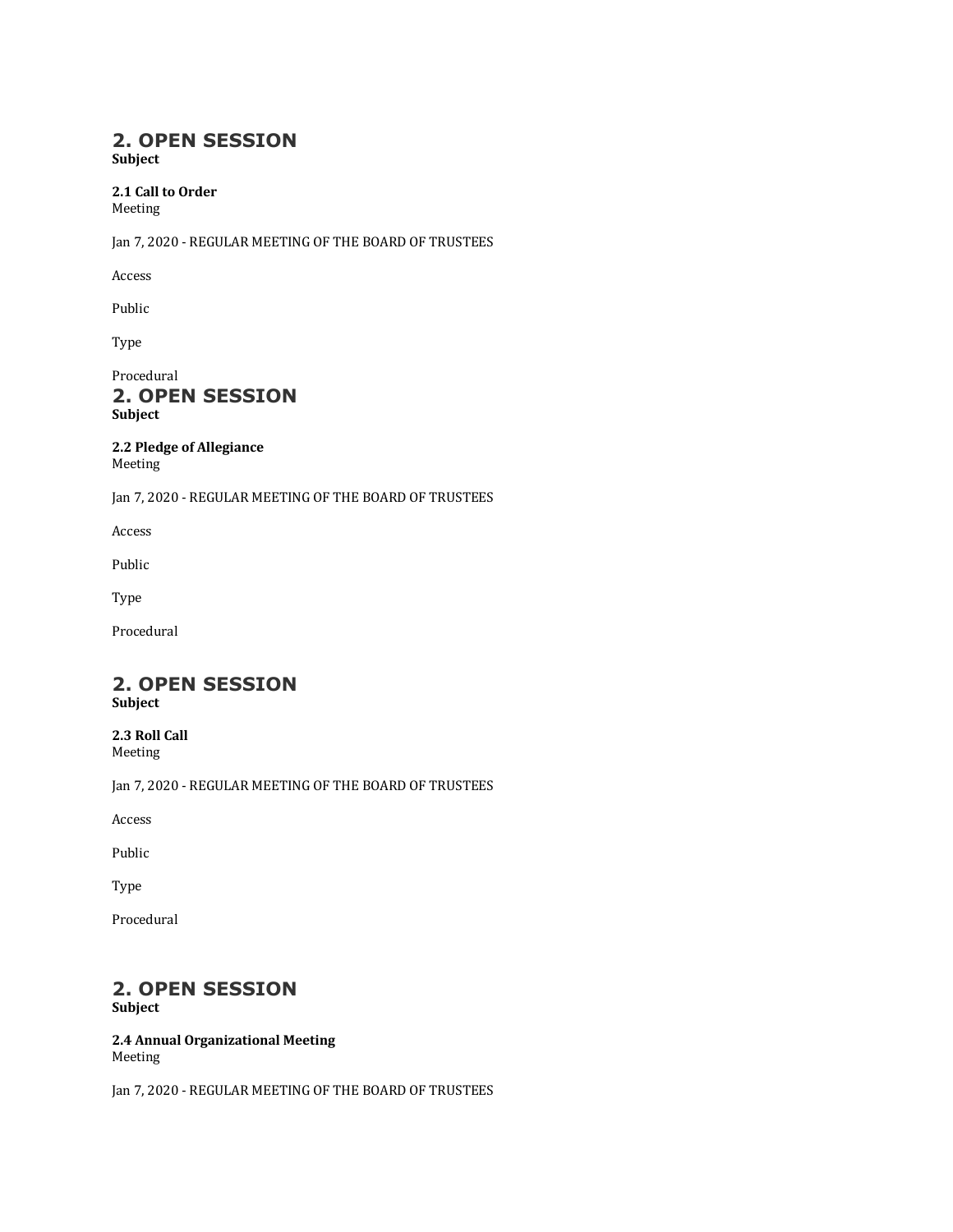Access

Public

Type

Action, Information

Preferred Date

Jan 07, 2020

Fiscal Impact

No

- Election of President of the Board of Trustees, 2020
- Election of Vice-President of the Board of Trustees, 2020

# **2. OPEN SESSION**

**Subject**

**2.5 Report of Action Taken in Closed Session** Meeting

Jan 7, 2020 - REGULAR MEETING OF THE BOARD OF TRUSTEES

Access

Public

Type

Information

# **2. OPEN SESSION**

**Subject**

#### **2.6 Approval of the Agenda** Meeting

Jan 7, 2020 - REGULAR MEETING OF THE BOARD OF TRUSTEES

Access

Public

Type

Action

Recommended Action

Recommend Approval of the January 7, 2020 Board agenda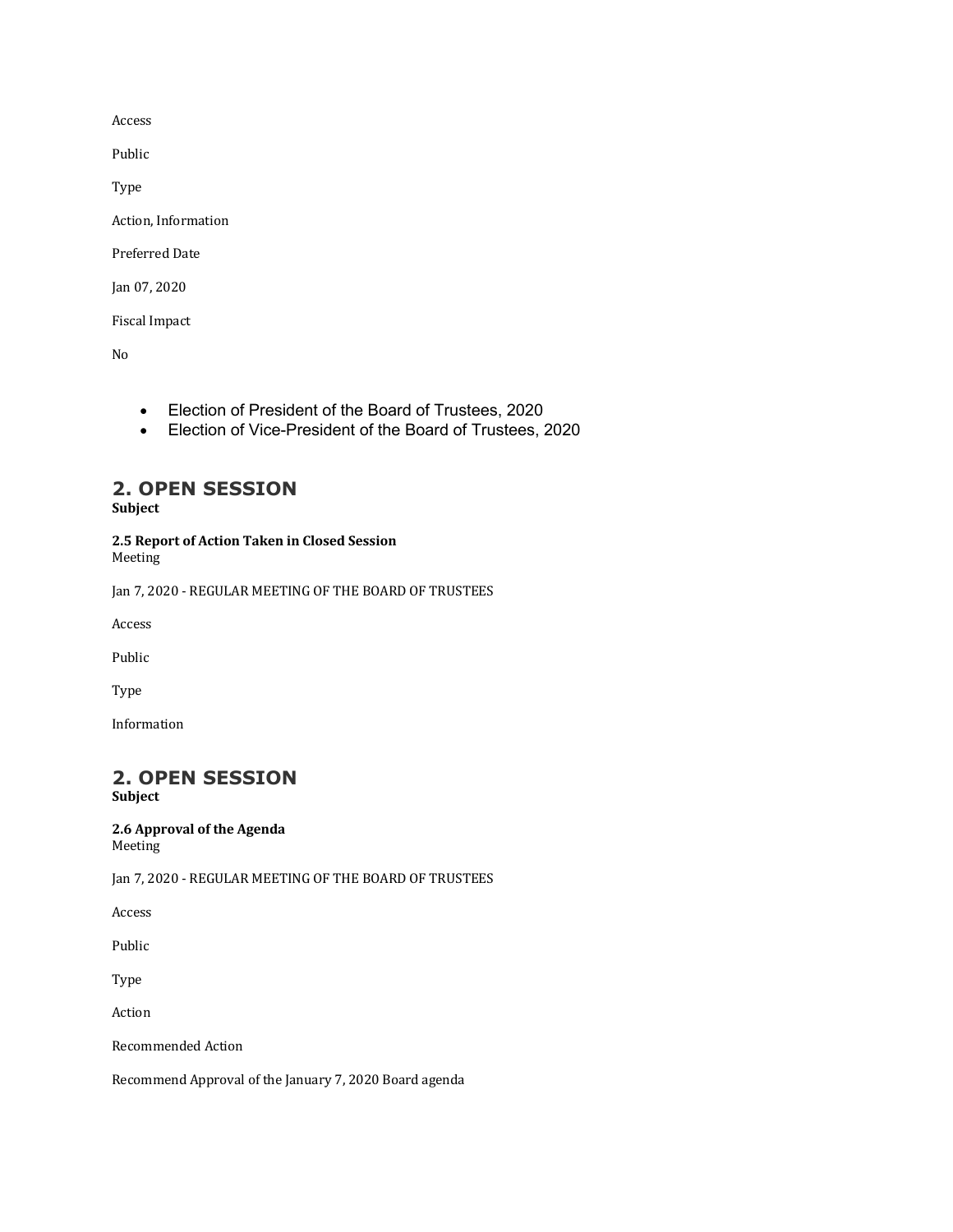# **2. OPEN SESSION**

**Subject**

**2.7 Approval of the Minutes**

Meeting

Jan 7, 2020 - REGULAR MEETING OF THE BOARD OF TRUSTEES

Access

Public

Type

**Action, Minutes** 

Preferred Date

Dec 17, 2019

**Absolute Date** 

Dec 17, 2019

Fiscal Impact

No

Budgeted

No

Recommended Action

Motion to approve the December 17, 2019 Board Minutes.

Minutes

View Minutes for Dec 10, 2019 - REGULAR MEETING OF THE BOARD OF TRUSTEES

# **2. OPEN SESSION**

# **Subject**

**2.8 Associated Student Government Reports** Meeting

Jan 7, 2020 - REGULAR MEETING OF THE BOARD OF TRUSTEES

Access

Public

Type

Information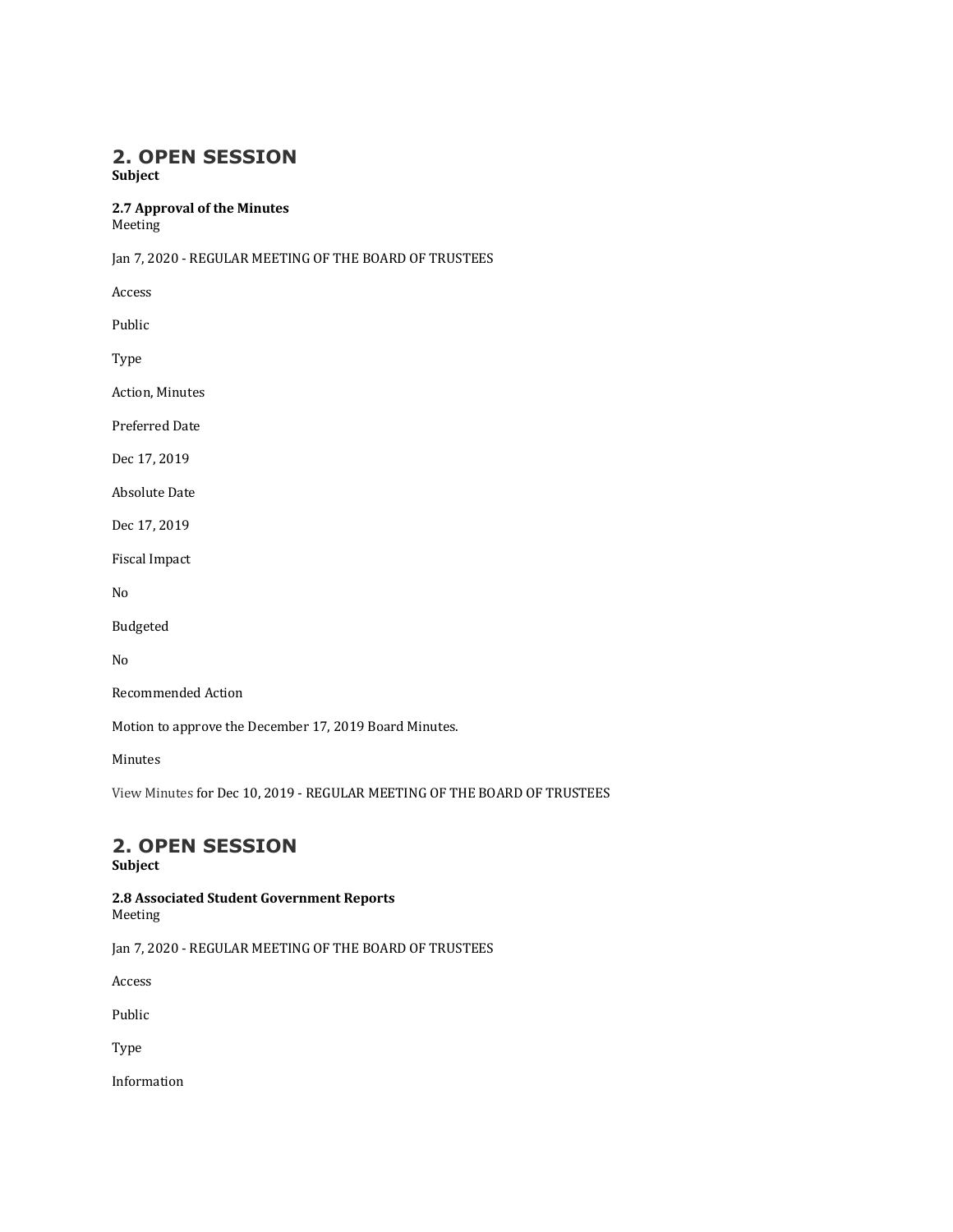# **2. OPEN SESSION**

**Subject**

#### **2.9 Peralta Classified Senate Report** Meeting

Jan 7, 2020 - REGULAR MEETING OF THE BOARD OF TRUSTEES

Access

Public

Type

Information

# **2. OPEN SESSION**

**Subject**

#### **2.10 District Academic Senate Report** Meeting

Jan 7, 2020 - REGULAR MEETING OF THE BOARD OF TRUSTEES

Access

Public

Type

Information **2. OPEN SESSION**

**Subject**

**2.11 Public Communication** Meeting

Jan 7, 2020 - REGULAR MEETING OF THE BOARD OF TRUSTEES

Access

Public

Type

Information

At this time, the Board of Trustees will listen to communication from the public on matters that are not on the agenda and are within the Board's jurisdiction. Under provisions of the Brown Act, the Board and District staff are prohibited from discussing or taking action on oral requests that are not part of the agenda, but may respond briefly. A maximum of 15 minutes (up to 3 minutes per individual) will be provided for speakers under this agenda section, at the Board President's discretion. A speaker's card must be completed to request to address the Board. Requests to speak which cannot be honored within the time limit will be scheduled for subsequent meetings in the order received. Persons addressing items included on the agenda will be heard at the time the item is considered, and comments on tangential issues not directly related to the item may be ruled out of order. Cards must be received prior to the Board's consideration of the item and are honored in the order the cards are received. A speaker may yield time to another speaker up to a limit of 6 additional minutes,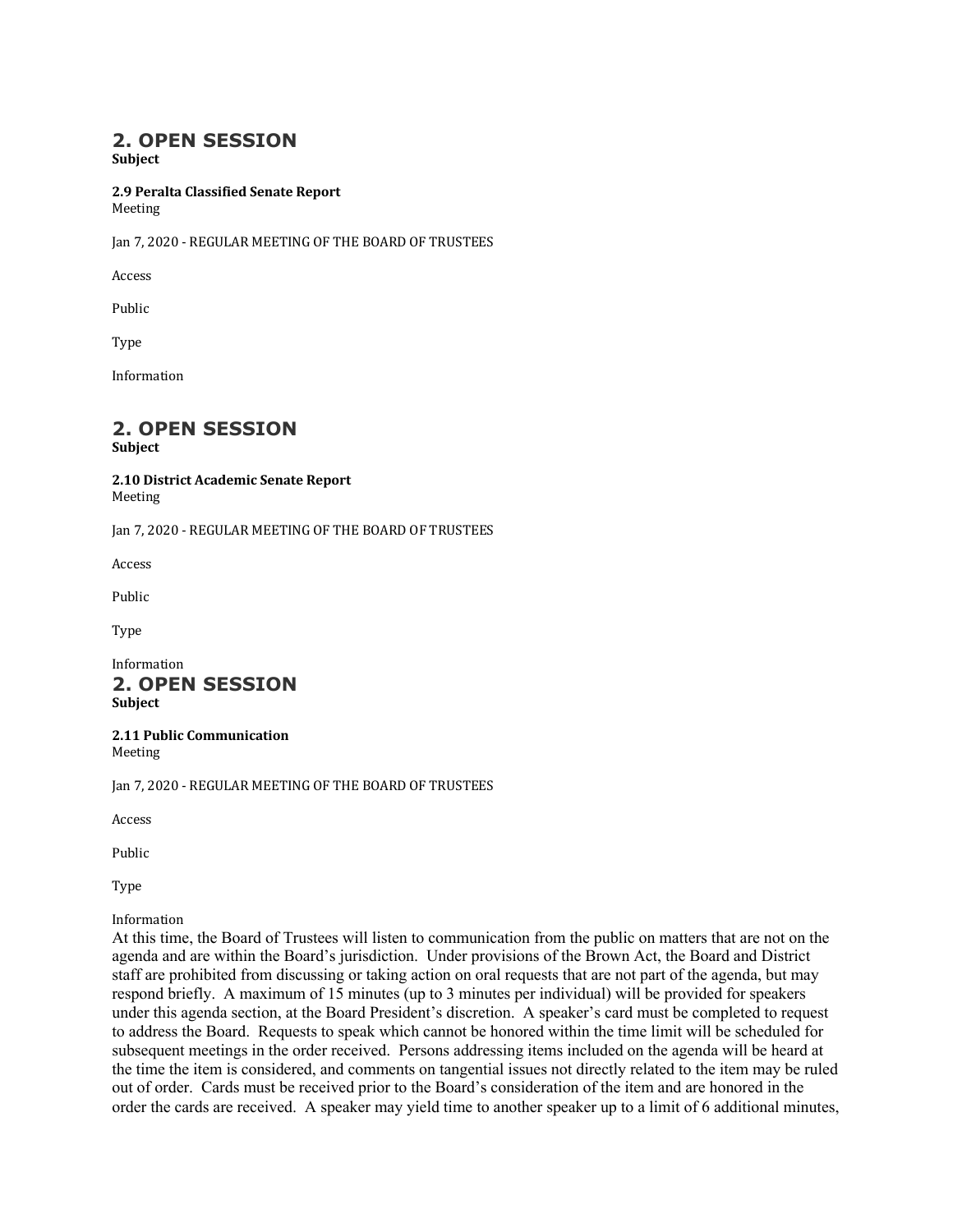with no more than 5 speakers on the issue, where both have completed a speaker's card, and the yielder must identify him/herself to the Board. Speakers are asked to submit any materials to the Board Clerk and shall not approach the dais during meetings. (Please line-up when your name is called.) Further direction is provided in Board Policy and Administrative Procedure 2345 Public Participation at Board Meetings.

#### **http://web.peralta.edu/trustees/board-policies/ 2. OPEN SESSION Subject**

#### **2.12 Chancellor's Reports** Meeting

Jan 7, 2020 - REGULAR MEETING OF THE BOARD OF TRUSTEES

Access

Public

Type

Information

- Enrollment Report
- College Reports

# **3. CONSENT CALENDAR - BOARD MATTERS Subject**

#### **3.1 Consider Approval of Out of State Travel pursuant to Board Policy 7400. Presenter: Chancellor Stanback Stroud** Meeting

Jan 7, 2020 - REGULAR MEETING OF THE BOARD OF TRUSTEES

Access

Public

Type

Action (Consent)

Preferred Date

Jan 07, 2020

**Absolute Date** 

Jan 07, 2020

Fiscal Impact

Yes

Budgeted

Yes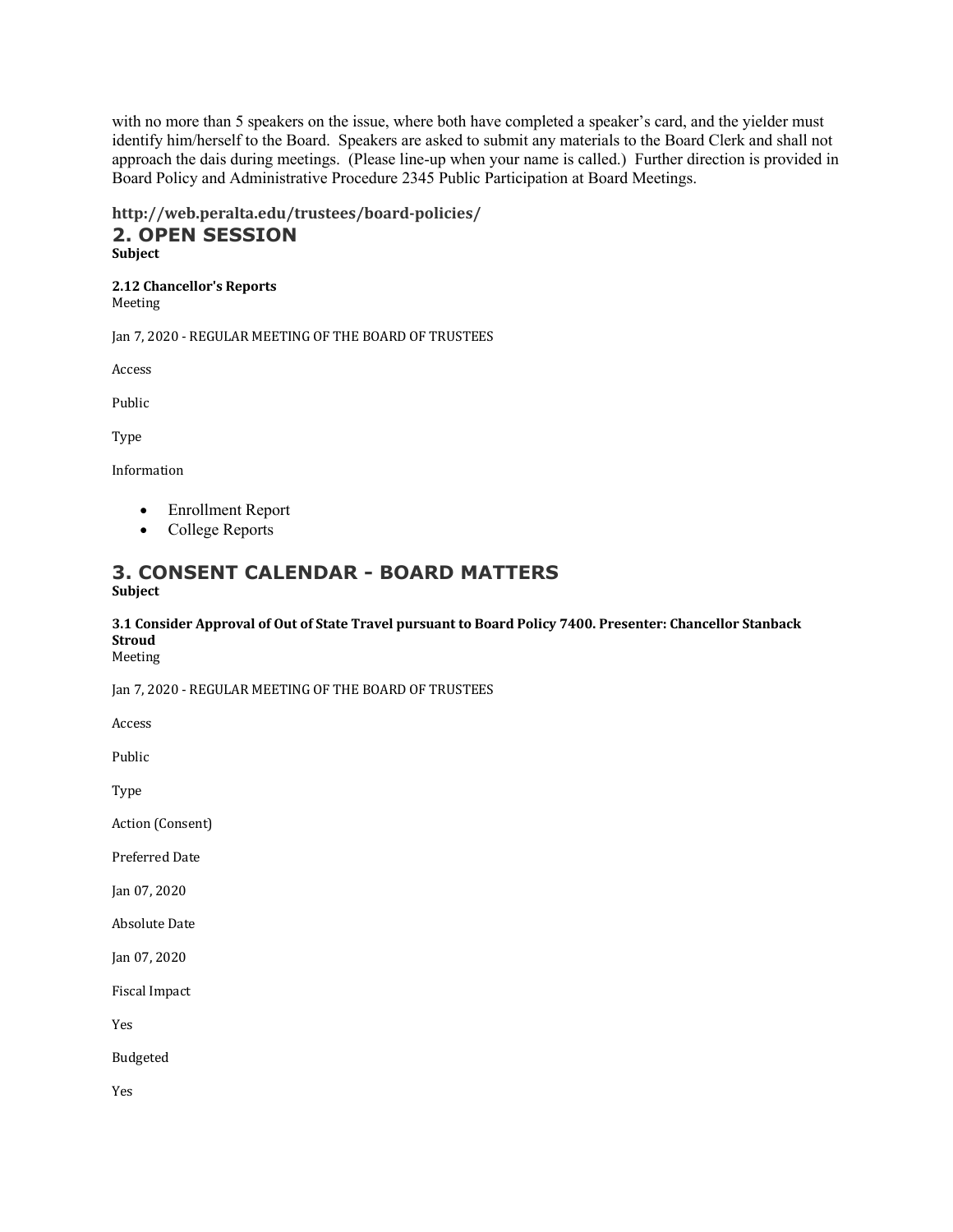#### Recommended Action

#### Approve Out of State Travel pursuant to Board Policy 7400. **Background/Analysis:**

| <b>Name</b>                | <b>Travel Location</b>                                                                                          | <b>Dates</b>           |
|----------------------------|-----------------------------------------------------------------------------------------------------------------|------------------------|
| Tomas Moniz                | San Antonio, TX - Association of Writers and Publishers                                                         | March 4, 2             |
| Didem Ekici                | Tucson, AZ - Seventh International Conference on the Development and Assessment of<br>Intercultural Competence. | January 23<br>2020     |
| Diana Bajrami              | New Orleans, LA - Symposium on Economics Teaching                                                               | January 23<br>2020     |
| <b>Brielle Plump</b>       | Denver, CO - Western States Communication Conference                                                            | February 2<br>23, 2020 |
| Carla Pegues               | Minneapolis, MN - American Dental Education Association Program Directors Conference                            | June 5, 202            |
| Shemila Johnson            | Baltimore, MD - 2020 Coalition on Adult Basic Education Conference                                              | April 4, 20            |
| Amany Elmasry              | Philadelphia, PA - Alliance 2020                                                                                | March 28,              |
| Alejandro Wolbert<br>Perez | Seattle, WA - National Association for Chicano Studies National Conference 2019                                 | April 14, 2            |
| Annie Liu                  | Ho Chi Minh, Da Nang, Vietnam - Access American Education Spring Fair & Partner Visits<br>in Vietnam            | February 2<br>2020     |

#### **Anticipated Completion Date:**

N/A

#### **Evaluation and Recommended Action:**

Recommend Approval

File Attachments Out of State Travel - 1.07.20.pdf (2,128 KB)

All matters listed under the Consent Calendar are considered by the Board of Trustees to be routine or sufficiently supported by back-up information as to not require additional discussion. Consent Calendar items will be enacted by one motion. There will be no separate discussion on these items prior to the time the Board votes on them, unless a Board member requests that *a* specific item be removed from the Consent Calendar for action and a separate vote. Public comment on Consent Calendar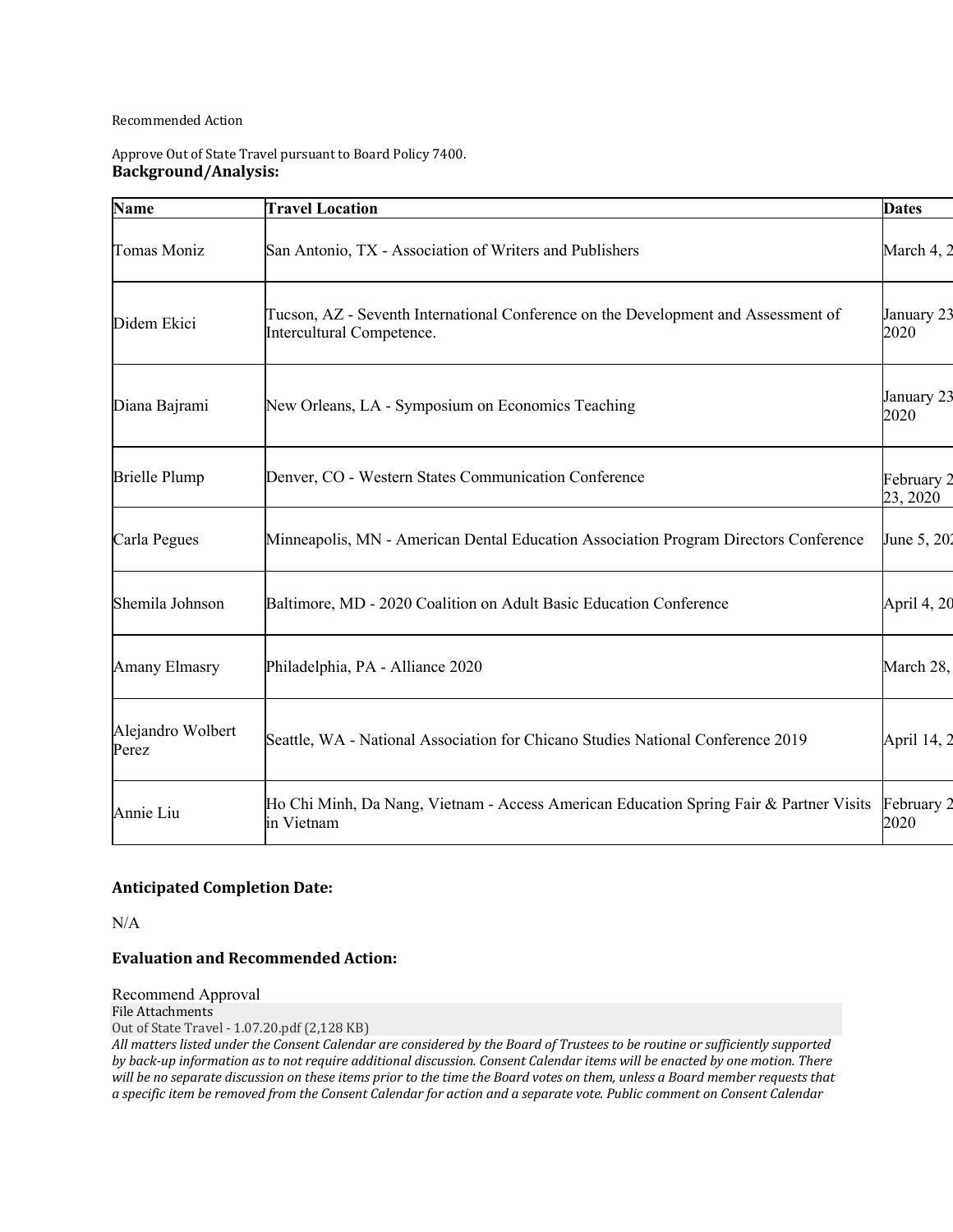*items from anyone completing a card will be heard prior to the Board's vote on the Consent Calendar. All Board approved contracts are subject to final negotiation and execution by the Chancellor.* 

# **3. CONSENT CALENDAR - BOARD MATTERS Subject**

# **3.2 Consider Ratification of Out of State Travel pursuant to Board Policy 7400. Presenter: Chancellor Stanback Stroud**

Meeting

Jan 7, 2020 - REGULAR MEETING OF THE BOARD OF TRUSTEES

| Access               |
|----------------------|
| Public               |
| Type                 |
| Action (Consent)     |
| Preferred Date       |
| Jan 07, 2020         |
| <b>Absolute Date</b> |
| Jan 07, 2020         |
| Fiscal Impact        |
| Yes                  |
| <b>Budgeted</b>      |
| Yes                  |
| Recommended Action   |

Ratify Out of State Travel pursuant to Board Policy 7400 for the following:

| <b>Name</b>  | Travel Location                                                                                                         | <b>Dates</b>              |
|--------------|-------------------------------------------------------------------------------------------------------------------------|---------------------------|
|              | Dowell Standley Washington, DC - 49th Annual Legislative Conference (Congressional Black Caucus) September 9, 2019 - S  |                           |
|              | Romina Contreras Washington, DC - 49th Annual Legislative Conference (Congressional Black Caucus) September 9, 2019 - S |                           |
| Danny Nguyen | Hanoi, Vietnam - Southeast Asia Dance Workshop                                                                          | January 2, 2020 - January |

#### **Deliverables and Scope of Work:**

N/A

#### **Anticipated Completion Date:**

N/A

File Attachments

Out of State Travel Ratification - 1.07.20.pdf (774 KB)

All matters listed under the Consent Calendar are considered by the Board of Trustees to be routine or sufficiently supported *by* back-up information as to not require additional discussion. Consent Calendar items will be enacted by one motion. There will be no separate discussion on these items prior to the time the Board votes on them, unless a Board member requests that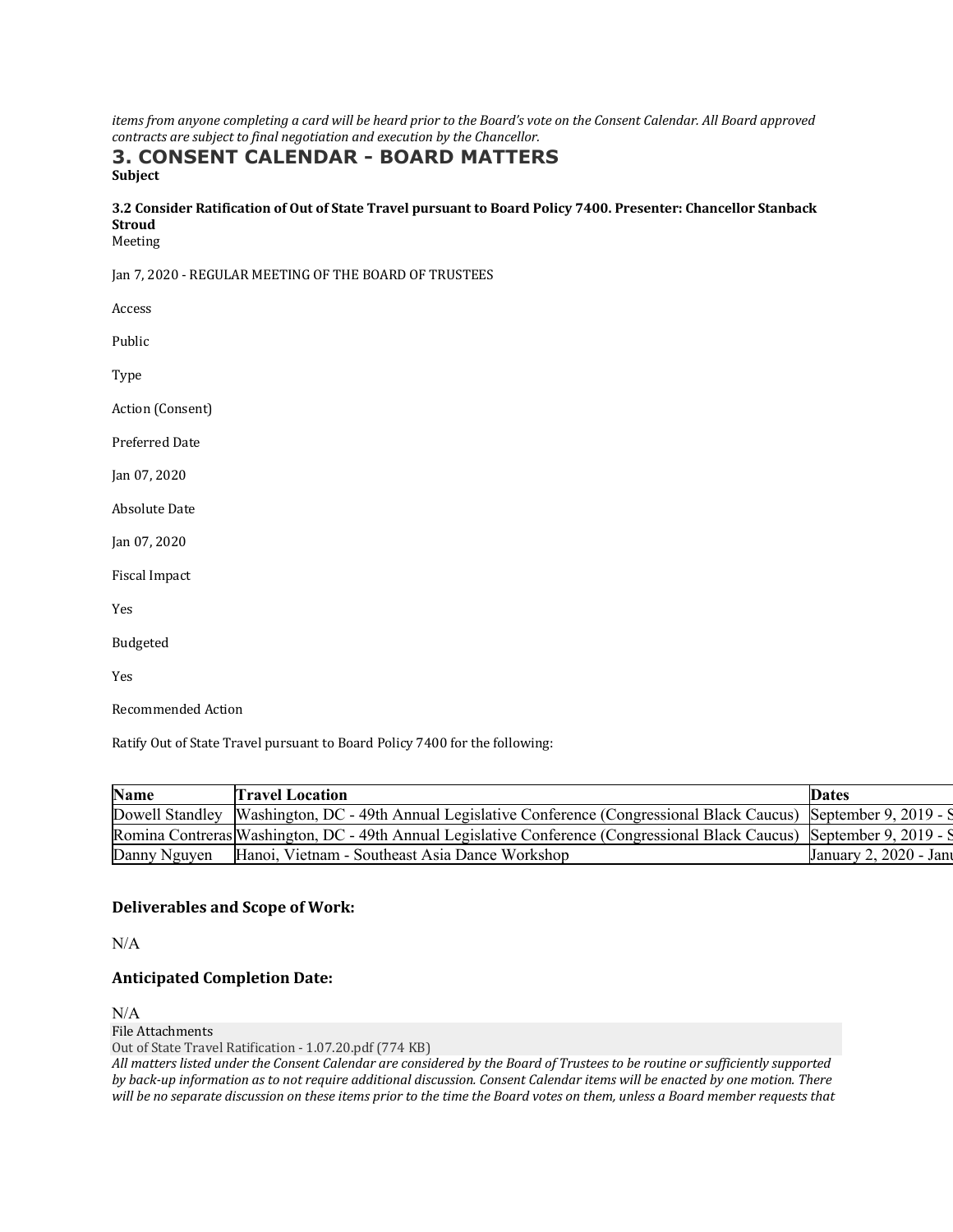*a specific item be removed from the Consent Calendar for action and a separate vote. Public comment on Consent Calendar items from anyone completing a card will be heard prior to the Board's vote on the Consent Calendar. All Board approved contracts are subject to final negotiation and execution by the Chancellor.* 

#### **4. CONSENT CALENDAR - CHANCELLOR'S OFFICE Subject**

#### **4.1 Consider Ratification of a contract in the amount of \$100,286 with Warden Legal to complete and oversee**  investigations for designated complaints. Presenter: Chancellor Stanback Stroud Meeting

Jan 7, 2020 - REGULAR MEETING OF THE BOARD OF TRUSTEES

| Access                                                                                                                              |
|-------------------------------------------------------------------------------------------------------------------------------------|
| Public                                                                                                                              |
| Type                                                                                                                                |
| Action (Consent)                                                                                                                    |
| Preferred Date                                                                                                                      |
| Jan 07, 2020                                                                                                                        |
| Absolute Date                                                                                                                       |
| Jan 07, 2020                                                                                                                        |
| Fiscal Impact                                                                                                                       |
| Yes                                                                                                                                 |
| Dollar Amount                                                                                                                       |
| \$100,286.00                                                                                                                        |
| Budgeted                                                                                                                            |
| Yes                                                                                                                                 |
| <b>Budget Source</b>                                                                                                                |
| <b>General Funds</b>                                                                                                                |
| Recommended Action                                                                                                                  |
| Ratify a contract in the amount of \$100,286 with Warden Legal to complete and oversee investigations for designated<br>complaints. |

co **TO**: Members of the Board of Trustees **FROM**: Dr. Regina Stanback Stroud, Chancellor **PREPARED BY**: Dr. Regina Stanback Stroud

#### **ESTABLISH CONTRACT SERVICES FOR LEGAL OVERSIGHT AND INVESTIGATION**

#### **BACKGROUND/ANALYSIS:**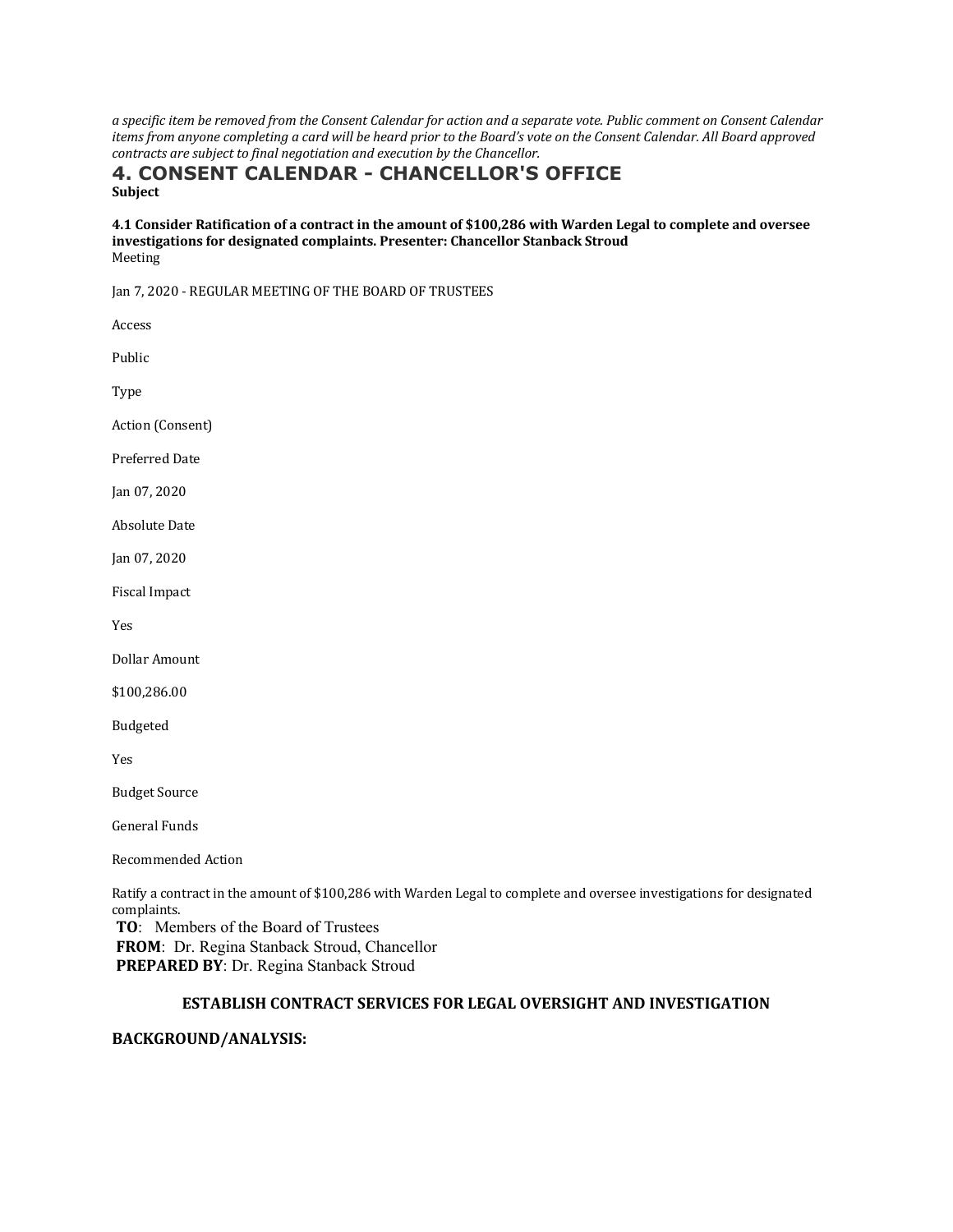PCCD has a number of legal matters that require the implementation of investigative processes beyond those overseen by Human Resources Department. A request for a quotation for services to oversee and complete the process for some designated complaints was submitted to 5 firms. Four responses were received.

- Eugene Whitlock, J.D.
- Delisle Warden of Warden legal
- Namita Brown of Fagen, Freidman and Fulfrost
- Vincent Tong of Tong Law

The summary of the quotations is attached. Tong Law did not provide a quotation, indicating they did not provide the type of services requested. Warden Legal provided the most comprehensive and most economically competitive quotation. Because this vendor has worked with PCCD in the past, this request is classified as a ratification. The work of this contract has not been started and will only start with board approval. The process of seeking proposals has been completed and was not bypassed despite this being a ratification.

# **DELIVERABLES AND SCOPE OF WORK:**

- Oversee and complete the investigation processes for specified complaints
- Execute further evaluation of Legal affairs practices

# **ANTICIPATED COMPLETION DATE:**

January 13, 2020 - June 30, 2020 (Monday-Friday)

# **EVALUATION AND RECOMMENDED ACTION:**

The Chancellor recommends the board approve the attached Contract for legal services.

*The Chancellor has evaluated the deliverables to date for Warden Legal and found them to be satisfactory.*

#### File Attachments

Quotations for Legal Services (3).pdf (411 KB)

All matters listed under the Consent Calendar are considered by the Board of Trustees to be routine or sufficiently supported by back-up information as to not require additional discussion. Consent Calendar items will be enacted by one motion. There will be no separate discussion on these items prior to the time the Board votes on them, unless a Board member requests that *a* specific item be removed from the Consent Calendar for action and a separate vote. Public comment on Consent Calendar *items* from anyone completing a card will be heard prior to the Board's vote on the Consent Calendar. All Board approved *contracts are subject to final negotiation and execution by the Chancellor.* 

# **4. CONSENT CALENDAR - CHANCELLOR'S OFFICE Subject**

**4.2 Consider Approval of First Reading on Proposed Board Policies. Presenter: Chancellor Stanback Stroud** Meeting

Jan 7, 2020 - REGULAR MEETING OF THE BOARD OF TRUSTEES

Access

Public

Type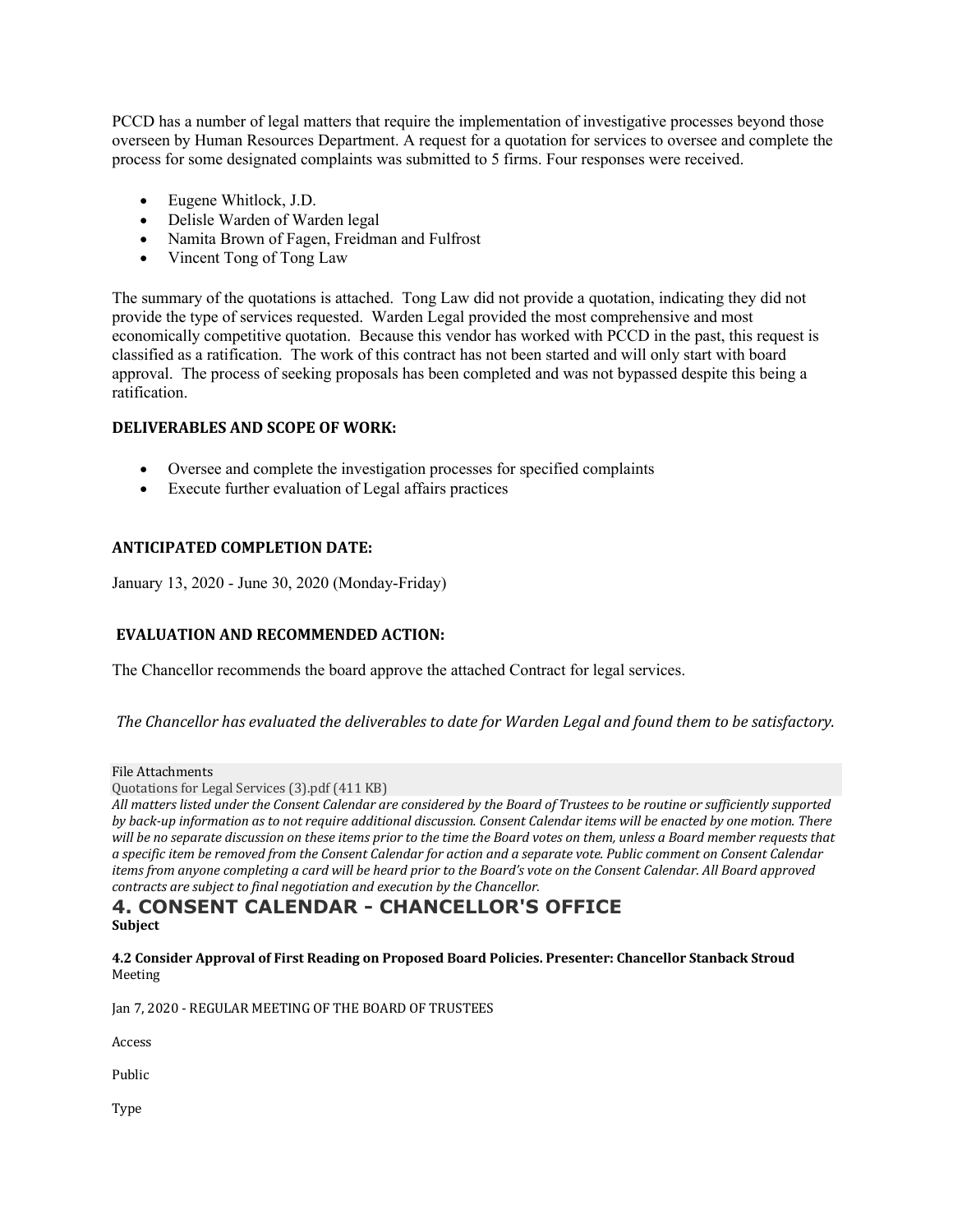Action (Consent)

Preferred Date

Jan 07, 2019

**Absolute Date** 

Jan 07, 2019

Fiscal Impact

No

Recommended Action

Approve First Reading on Board Policy 6330 & Board Policy 6340 **Background/Analysis:**

The Board will conduct a first reading of the Board Policies. The following policies are presented for review and will return to a future Board meeting for adoption.

- **BP 6330 Purchasing** This policy was last updated in 2015.
- **BP 6340 Bids and Contracts** This policy was last updated in 2017.

#### File Attachments

BP 6330 Purchasing.pdf (47 KB)

BP 6340 Bids and Contracts.pdf (58 KB)

All matters listed under the Consent Calendar are considered by the Board of Trustees to be routine or sufficiently supported *by* back-up information as to not require additional discussion. Consent Calendar items will be enacted by one motion. There will be no separate discussion on these items prior to the time the Board votes on them, unless a Board member requests that *a specific item be removed from the Consent Calendar for action and a separate vote. Public comment on Consent Calendar items from anyone completing a card will be heard prior to the Board's vote on the Consent Calendar. All Board approved contracts are subject to final negotiation and execution by the Chancellor.* 

#### **5. CONSENT CALENDAR - ACADEMIC AFFAIRS Subject**

**5.1** Consider Approval of a Contract Revision and extension in the amount of \$17,000 with Terry Watson to continue providing Math tutoring coordination services to Gateway to College. Presenter: President Gilkerson Meeting

Jan 7, 2020 - REGULAR MEETING OF THE BOARD OF TRUSTEES

Access

Public

Type

Action (Consent)

Preferred Date

Jan 07, 2020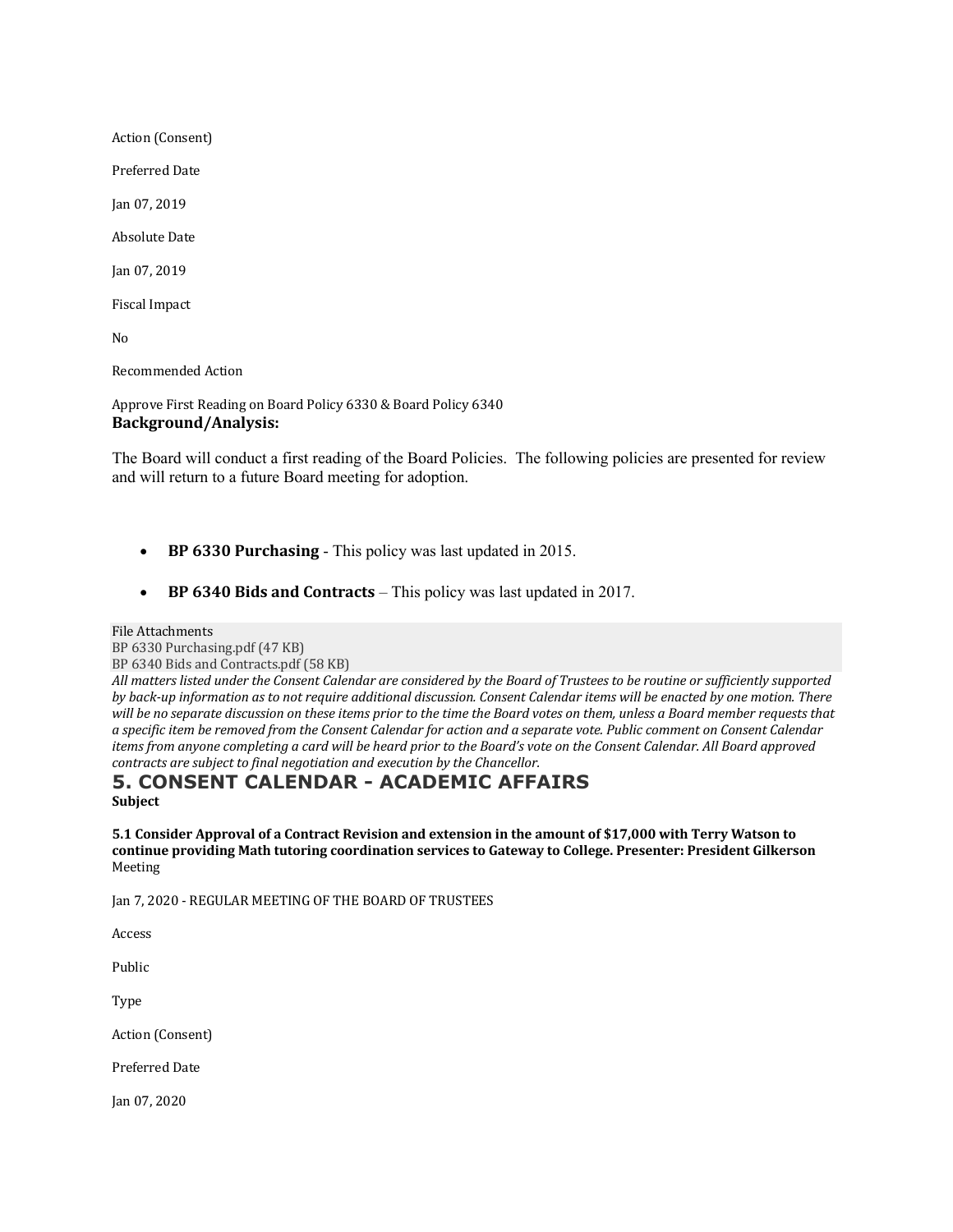**Absolute Date** Jan 07, 2020 Fiscal Impact Yes Budgeted Yes **Budget Source** Gateway to College program Recommended Action

Approve a Contract Revision and extension in the amount of \$17,000 with Terry Watson to continue providing Math tutoring coordination services to Gateway to College. **Background/Analysis:**

# Terry Watson has served student in the Gateway to College program for several terms and is now providing

support and coordination for the Math tutoring component. In the absence of both a program director and a dedicated counselor, he provided services to the program above and beyond the initial expectations, and with no director an aspect of the deliverables detailed below were unrealizable. Thus the initial contract for the Fall 2019 term did not provide adequate time for completion or compensation for services that were actually rendered. This is a request to retroactively increase his compensation. Additionally, this is a request to extend his contract through the Spring 2020 term. The initial contract dollar value was \$13,000.00; if approved he will receive an additional \$17,000.00 for an annual total of \$30,000.00. Please see below for initial, extended and total values for this contract:

| <b>Contract Value Fall 2019</b> | <b>Contract Value Spring 2020</b> | Total Value FY 19-20 |
|---------------------------------|-----------------------------------|----------------------|
| \$13,000.00                     | 000.00<br>\$17                    | \$30.000.00          |

# **Deliverables and Scope of Work:**

Work with the program director to develop and implement a comprehensive tutoring model aligned with the gateway to College National model

Develop and maintain a student contact/intervention database

# **Anticipated Completion Date:**

5/30/2020

# **Evaluation and Recommended Action:**

The Laney College Enrollment Services Department has evaluated the deliverables to date for Terry Watson and found them to be satisfactory.

The Chancellor recommends approval. File Attachments icc\_t.watson\_extension.pdf (921 KB)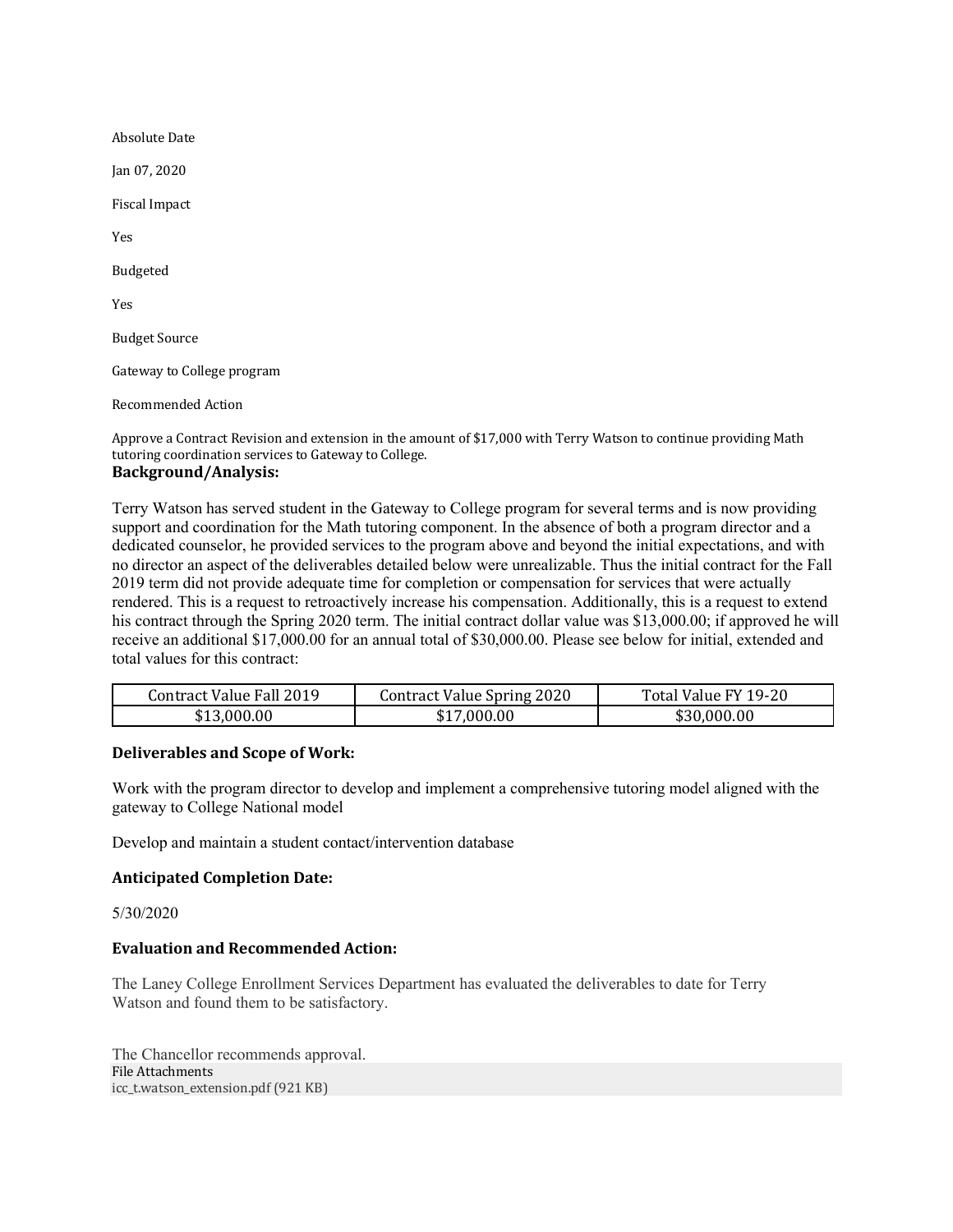All matters listed under the Consent Calendar are considered by the Board of Trustees to be routine or sufficiently supported *by* back-up information as to not require additional discussion. Consent Calendar items will be enacted by one motion. There will be no separate discussion on these items prior to the time the Board votes on them, unless a Board member requests that *a specific item be removed from the Consent Calendar for action and a separate vote. Public comment on Consent Calendar items from anyone completing a card will be heard prior to the Board's vote on the Consent Calendar. All Board approved contracts are subject to final negotiation and execution by the Chancellor.* 

# **5. CONSENT CALENDAR - ACADEMIC AFFAIRS Subject**

**5.2 Consider Approval of a Contract Revision and extension in the amount of \$17,000 with Patricia Ong to** continue providing Student Retention services to Gateway to College. Presenter: President Gilkerson Meeting

Jan 7, 2020 - REGULAR MEETING OF THE BOARD OF TRUSTEES

Access Public Type Action (Consent) Preferred Date Jan 07, 2020 **Absolute Date** Jan 07, 2020

Recommended Action

Approve a Contract Revision and extension in the amount of \$17,000 with Patricia Ong to continue providing Student Retention services to Gateway to College.

#### **Background/Analysis:**

Patricia Ong has served student in the Gateway to College program for several terms and is now providing support and coordination for the student retention and persistence component. In the absence of both a program director and a dedicated counselor, she provided services to the program above and beyond the initial expectations, and with no director an aspect of the deliverables detailed below were unrealizable. Thus the initial contract for the Fall 2019 term did not provide adequate time for completion or compensation for services that were actually rendered. This is a request to retroactively increase her compensation. Additionally, this is a request to extend her contract through the Spring 2020 term. The initial contract dollar value was \$13,000.00; if approved she will receive an additional \$17,000.00 for an annual total of \$30,000.00. See summary of initial, additional, and total values below:

| Contract Value Fall 2019 | <b>Contract Value Spring 2020</b> | Total Value FY19-20 |
|--------------------------|-----------------------------------|---------------------|
| \$13,000.00              | \$17,000.00                       | \$30,000.00         |

# **Deliverables and Scope of Work:**

Work with the program director to develop and implement a retention/success support structure aligned with the Gateway to College National model.

Develop a student contact/intervention database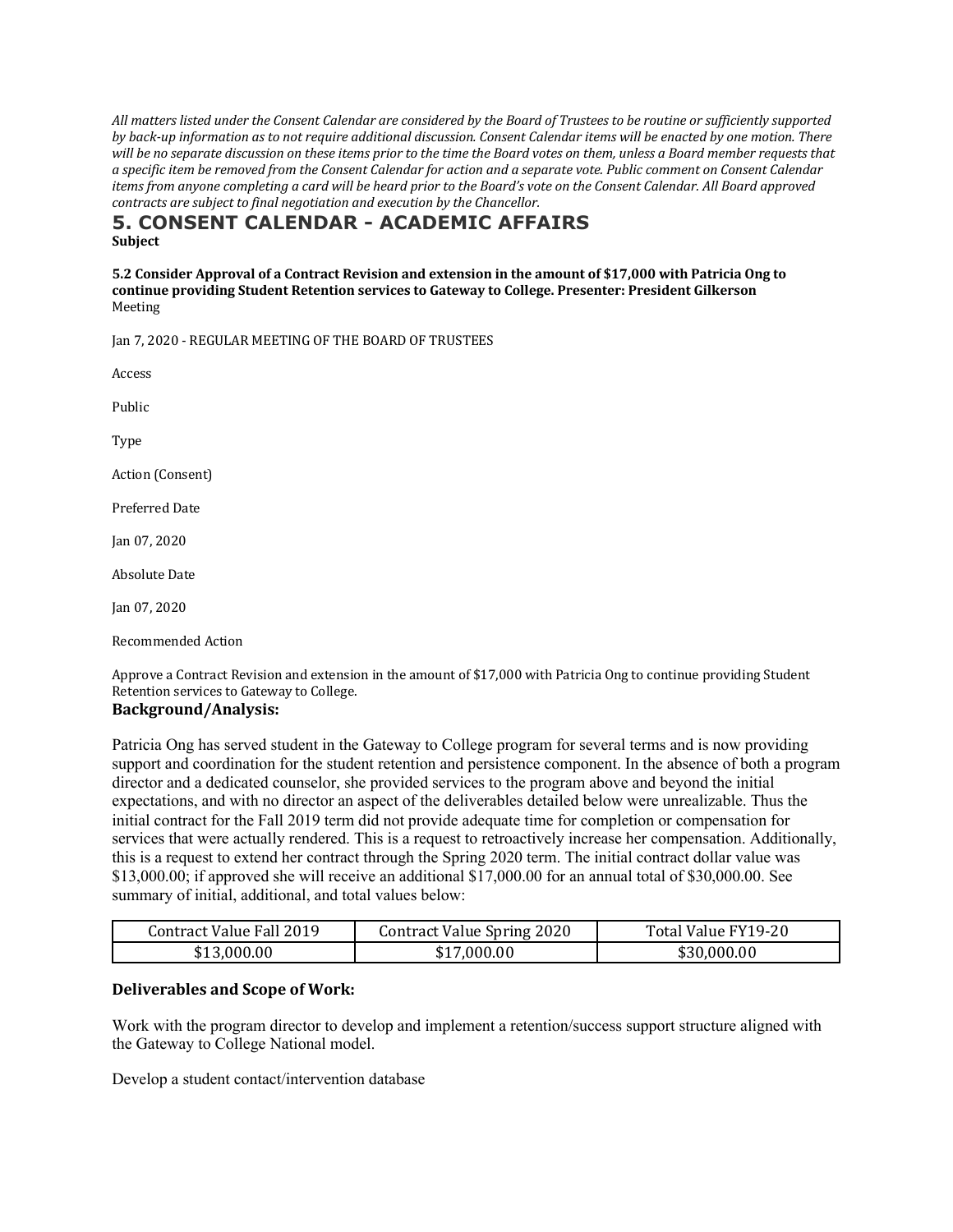Conduct 2 (two) study groups per week to ensure identification of satisfactory academic progress and any interventions needed

#### **Anticipated Completion Date:**

5/30/2020

#### **Evaluation and Recommended Action:**

The Laney College Enrollment Services Department has evaluated the deliverables to date for Patricia Ong and found them to be satisfactory.

The Chancellor recommends approval.

File Attachments

icc\_p.ong\_extension.pdf (651 KB)

All matters listed under the Consent Calendar are considered by the Board of Trustees to be routine or sufficiently supported *by* back-up information as to not require additional discussion. Consent Calendar items will be enacted by one motion. There will be no separate discussion on these items prior to the time the Board votes on them, unless a Board member requests that *a specific item be removed from the Consent Calendar for action and a separate vote. Public comment on Consent Calendar items from anyone completing a card will be heard prior to the Board's vote on the Consent Calendar. All Board approved contracts are subject to final negotiation and execution by the Chancellor.* 

# **5. CONSENT CALENDAR - ACADEMIC AFFAIRS**

**Subject**

**5.3** Consider Approval of a Contract Revision and extension in the amount of \$17,000 with Marissa Cruz to continue providing English tutoring coordination services to Gateway to College. Presenter: President Gilkerson Meeting

Jan 7, 2020 - REGULAR MEETING OF THE BOARD OF TRUSTEES

**Access** 

Public

Type

Action (Consent)

Preferred Date

Jan 07, 2020

Absolute Date

Jan 07, 2020

Recommended Action

Approve a Contract Revision and extension in the amount of \$17,000 with Marissa Cruz to continue providing English tutoring coordination services to Gateway to College.

# **Background/Analysis:**

Marissa Cruz has served student in the Gateway to College program for several terms and is now providing support and coordination for the English tutoring component. In the absence of both a program director and a dedicated counselor, he provided services to the program above and beyond the initial expectations, and with no director an aspect of the deliverables detailed below were unrealizable. Thus the initial contract for the Fall 2019 term did not provide adequate time for completion or compensation for services that were actually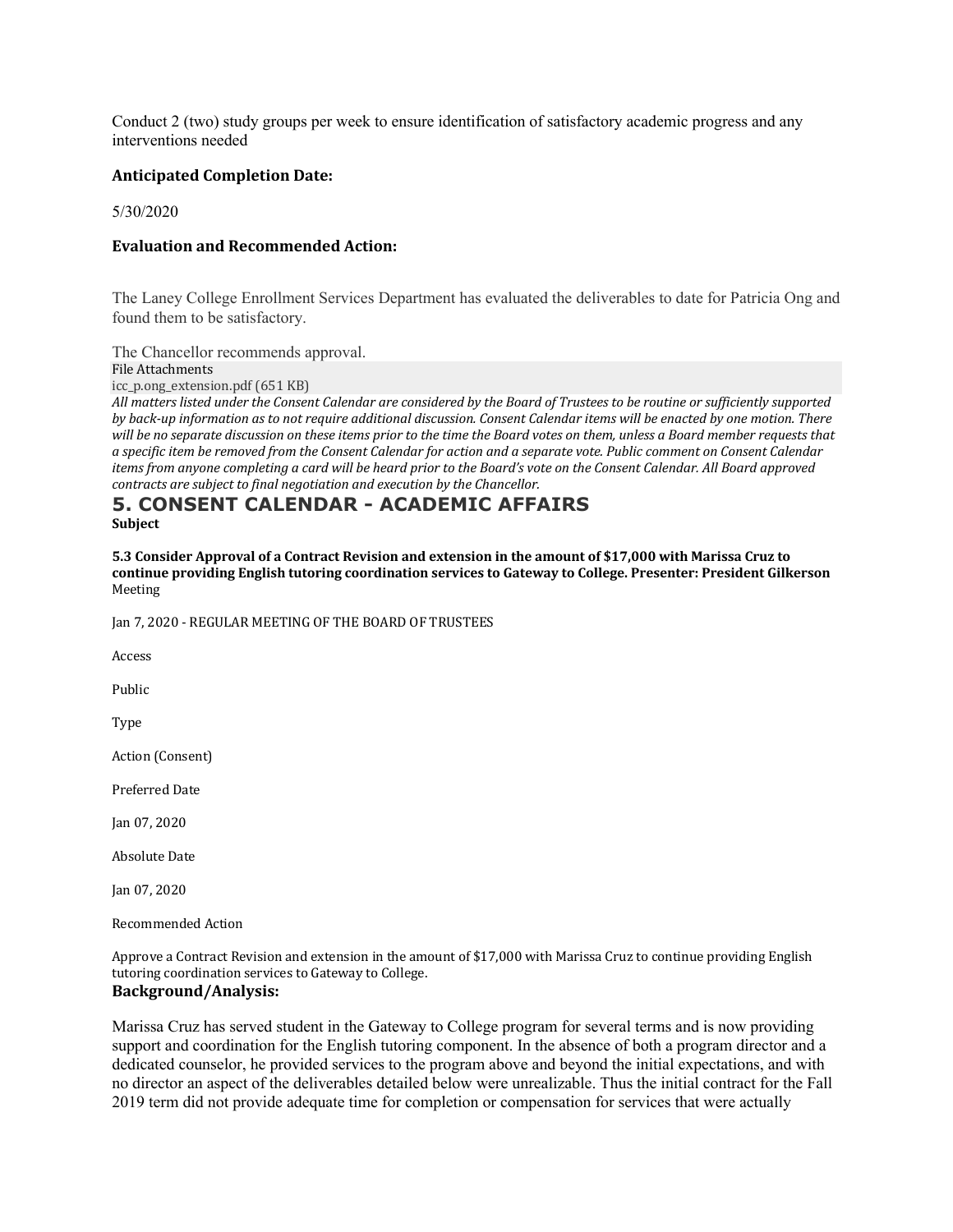rendered. This is a request to retroactively increase his compensation. Additionally, this is a request to extend his contract through the Spring 2020 term. The initial contract dollar value was \$13,000.00; if approved he will receive an additional \$17,000.00 for an annual total of \$30,000.00. Please see below for a summary table of initial, extended, and total values:

| Contract Value Fall 2019 | <b>Contract Value Spring 2020</b> | Total Value FY19-20 |
|--------------------------|-----------------------------------|---------------------|
| \$13,000.00              | \$17,000.00                       | \$30,000.00         |

#### **Deliverables and Scope of Work:**

Work with the program director to develop and implement a comprehensive tutoring model aligned with the Gateway to College National model

Develop and maintain a student contact/intervention database

#### **Anticipated Completion Date:**

5/30/19

#### **Evaluation and Recommended Action:**

The Laney College Enrollment Services Department has evaluated the deliverables to date for Marissa Cruz and found them to be satisfactory.

The Chancellor recommends approval.

File Attachments

icc\_m.cruz\_extension.pdf (931 KB)

All matters listed under the Consent Calendar are considered by the Board of Trustees to be routine or sufficiently supported *by* back-up information as to not require additional discussion. Consent Calendar items will be enacted by one motion. There will be no separate discussion on these items prior to the time the Board votes on them, unless a Board member requests that *a specific item be removed from the Consent Calendar for action and a separate vote. Public comment on Consent Calendar items* from anyone completing a card will be heard prior to the Board's vote on the Consent Calendar. All Board approved *contracts are subject to final negotiation and execution by the Chancellor.* 

# **6. CONSENT CALENDAR - FACILITIES**

**Subject**

6.1 Consider Approval of Change Order No. 1 to the May 28, 2019, Contract with J.H. Fitzmaurice, Inc., to deduct \$466.34 from the Laney College Music Room & Swimming Pool American with Disability Act (ADA) Modification Project and Extend the Contract Completion Date to February 29, 2020 Presenter: Vice Chancellor Sata Meeting

Jan 7, 2020 - REGULAR MEETING OF THE BOARD OF TRUSTEES

Access

Public

Type

Action (Consent)

Preferred Date

Jan 07, 2020

**Absolute Date** 

Jan 07, 2020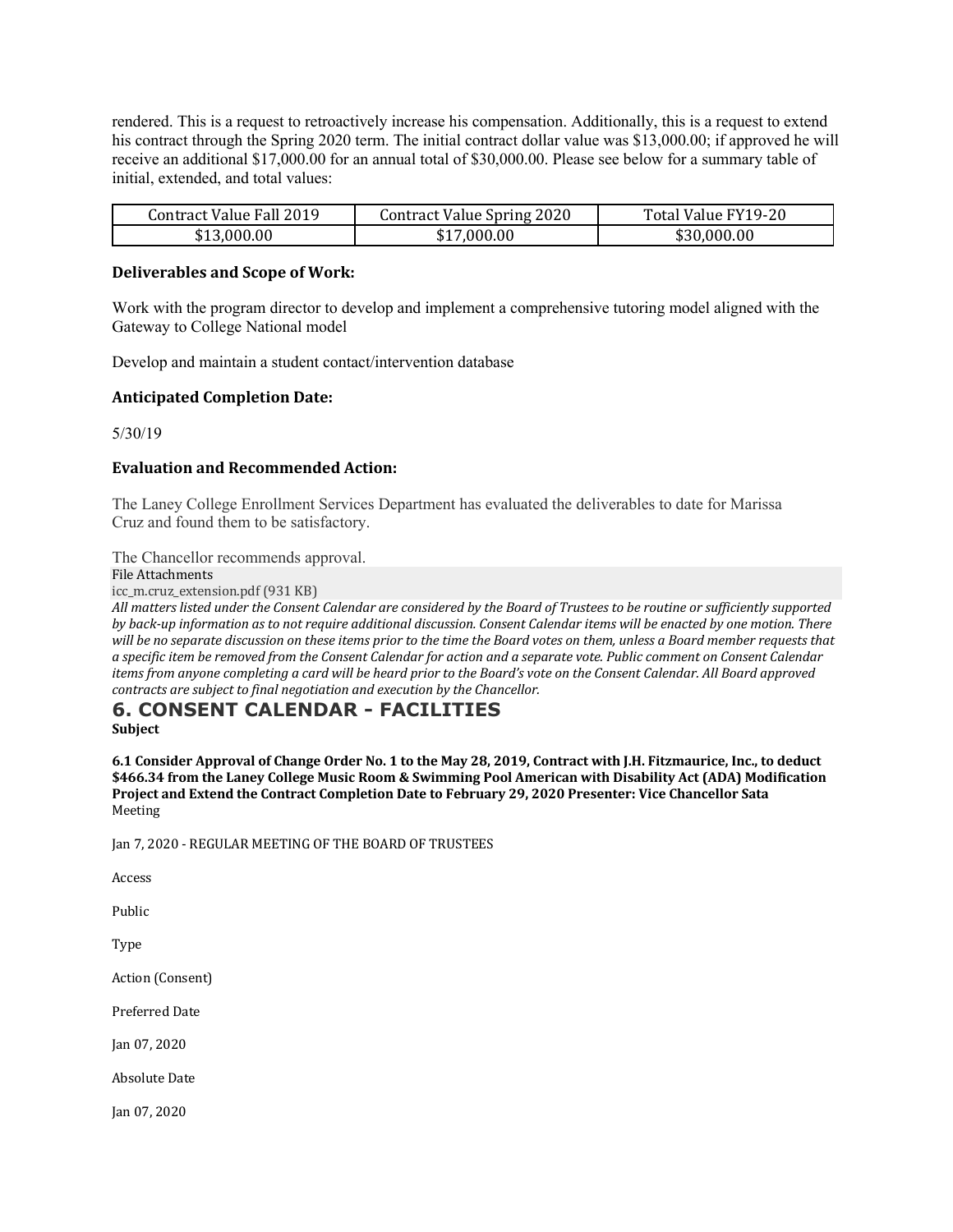Fiscal Impact

Yes

Budgeted

Yes

**Budget Source** 

Measure A

Recommended Action

Approve Change Order No. 1 to the May 2019 Contract with J.H. Fitzmaurice, Inc., to Deduct \$466.34 from the Laney College Music Room & Swimming Pool ADA Modification Project and Extend the Contract Completion Date to February 29, 2020.

**TO**: Members of the Board of Trustees **FROM**: Dr. Regina Stanback Stroud, Chancellor **PREPARED BY**: Leigh Sata, Interim Vice Chancellor of General Services

# **CHANGE ORDER NO. 1 – J.H. FITZMAURICE, INC.**

#### **BACKGROUND/ANALYSIS:**

On May 14, 2019, the Board of Trustees adopted Resolution 18/19-66, which authorized District staff to take necessary measures required to expedite the retention of service providers required to ensure timely compliance with the provisions of the consent decree issued in the *Payne v. Peralta* civil action. Accordingly, an ADA Compliance Strike Team was convened in order to ensure the District performed the remedial measures, and created the administrative procedures, outlined in the Amended Consent Decree and "Exhibit B" thereto, in a timely manner.

Under the direction of Vice Chancellor Sata the ADA Compliance Strike Team solicited a proposal from J.H. Fitzmaurice Inc. for construction of three (3) chair lifts, specifically the Laney Music Room G-189 and the Swimming Pool Chair Lift, pursuant to Peralta Community College District Resolution 18/19-66 to, "Expedite the retention of experts for purposes of completing work as provided in the Amended Consent Decree."

The Laney College Music Room & Swimming Pool ADA Modification Project (Agreement for Construction Services) with J.H. Fitzmaurice, Inc., in the amount of \$283,205.24 was ratified and approved by the District's Board on May 28, 2019. The scope of services under the Agreement included bringing the Laney College Music Room and Swimming Pool lifts into ADA compliance.

Change Order #1 amends the contract to reduce the contract total with a credit back to the District for the remaining balance of the Project contingency fee and extends the contract completion date to February 29, 2020. All Work is complete, thus the contract end date would be extended in order to complete final payments to contractor.

| <b>Description</b>                 | Amount       | <b>Board Approval Date</b> |
|------------------------------------|--------------|----------------------------|
| Original Contract                  | \$283,205.24 | May 28, 2019               |
| <b>Total:</b>                      | \$283,205.24 |                            |
|                                    |              |                            |
| <b>Change Order #1 (This Item)</b> | (\$466.34)   | Pending January 7, 2020    |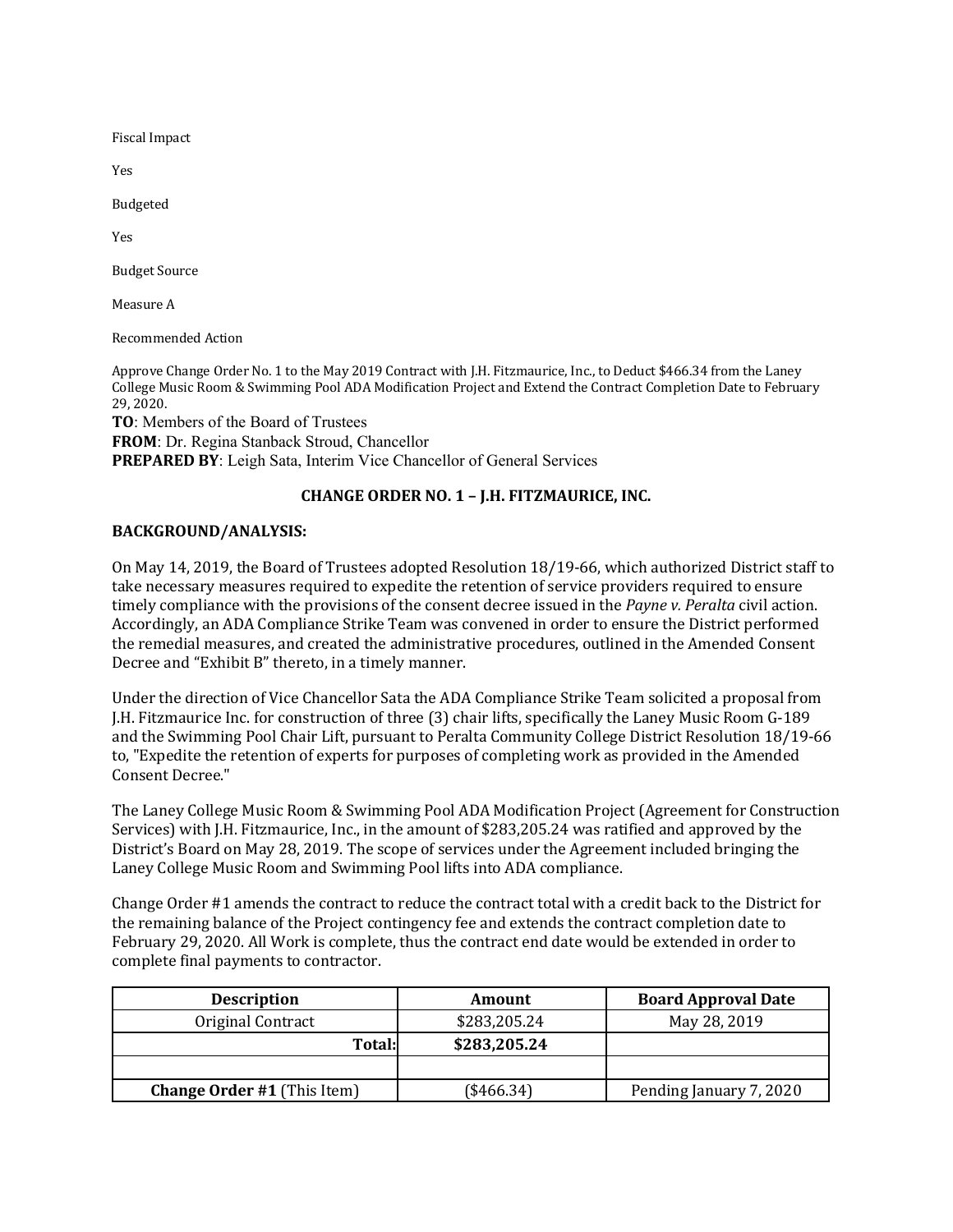| Sub-Total:                                           | (\$466.34)   |            |
|------------------------------------------------------|--------------|------------|
|                                                      |              |            |
| <b>Grand Total:</b>                                  | \$282,738.90 |            |
| Cumulative Change Orders as a percentage of Contract |              | $(0.16\%)$ |

# **DELIVERABLES AND SCOPE OF WORK:**

Construction contract included:

- Demolition and removal of existing chair lifts
- Furnishing and installation of upper platform metal guardrail
- Rebuilding and restoration lift areas, building wall and curb platforms to meet code requirements
- Raising steps 1" to 2" as shown in specification drawings
- Installation of new floor coverings
- Coordination and scheduling subcontractor installation of new chair lifts
- Relocation of power supply and hook up for new chair lifts

Scope of work also included any asbestos abatement, HC lifts by Owner's subcontractor, and permit fees. Not-to-Exceed price included a \$20,000.00 project contingency fee, of which \$466.34 would be credited to the District if Change Order #1 is approved.

# **ANTICIPATED COMPLETION DATE:**

February 29, 2020.

# **EVALUATION AND RECOMMENDED ACTION:**

The Chancellor recommends approval of Change Order No. 1 to the Contract with J.H. Fitzmaurice, Inc. to deduct \$466.34 from the Laney College Music Room & Swimming Pool ADA Modification Project and extend the contract completion date to February 29, 2020.

File Attachments

Corrected Change Order No. 1\_3493287\_1(DMS).PDF (104 KB)

Notice of Completion\_Fitzmaurice\_12-2019\_3491176\_1(DMS).pdf (18 KB)

190514 Board Resolution Re. Consent Decree (SR346548xD9697) (002)\_3493263\_1(DMS).PDF (63 KB)

EX. B to Board Resolution Re. Consent Decree\_3493261\_1(DMS).PDF (118 KB)

J.H. Fitzmaurice Inc.-Contract and Proposal Laney ADA-Original Contract\_3492091\_1(DMS).PDF (89 KB)

All matters listed under the Consent Calendar are considered by the Board of Trustees to be routine or sufficiently supported *by* back-up information as to not require additional discussion. Consent Calendar items will be enacted by one motion. There will be no separate discussion on these items prior to the time the Board votes on them, unless a Board member requests that *a* specific item be removed from the Consent Calendar for action and a separate vote. Public comment on Consent Calendar *items* from anyone completing a card will be heard prior to the Board's vote on the Consent Calendar. All Board approved *contracts are subject to final negotiation and execution by the Chancellor.* 

# **6. CONSENT CALENDAR - FACILITIES Subject**

6.2 Consider Approval of Change Order No. 1 to the Independent Contractor/Consultant Services Contract with Justipher, Inc., dba Fast Signs Oakland, to Extend the Contract Completion Date to February 29, 2020 (Non-Compensable). This Approval is Authorized by Resolution No. 18/19-66 in Support of Compliance with the Amended Consent Decree in the Payne v. Peralta Civil Action and is Required to Ensure that the District is in Compliance with the Terms of the Amended Consent Decree. Presenter: Vice Chancellor Sata. Meeting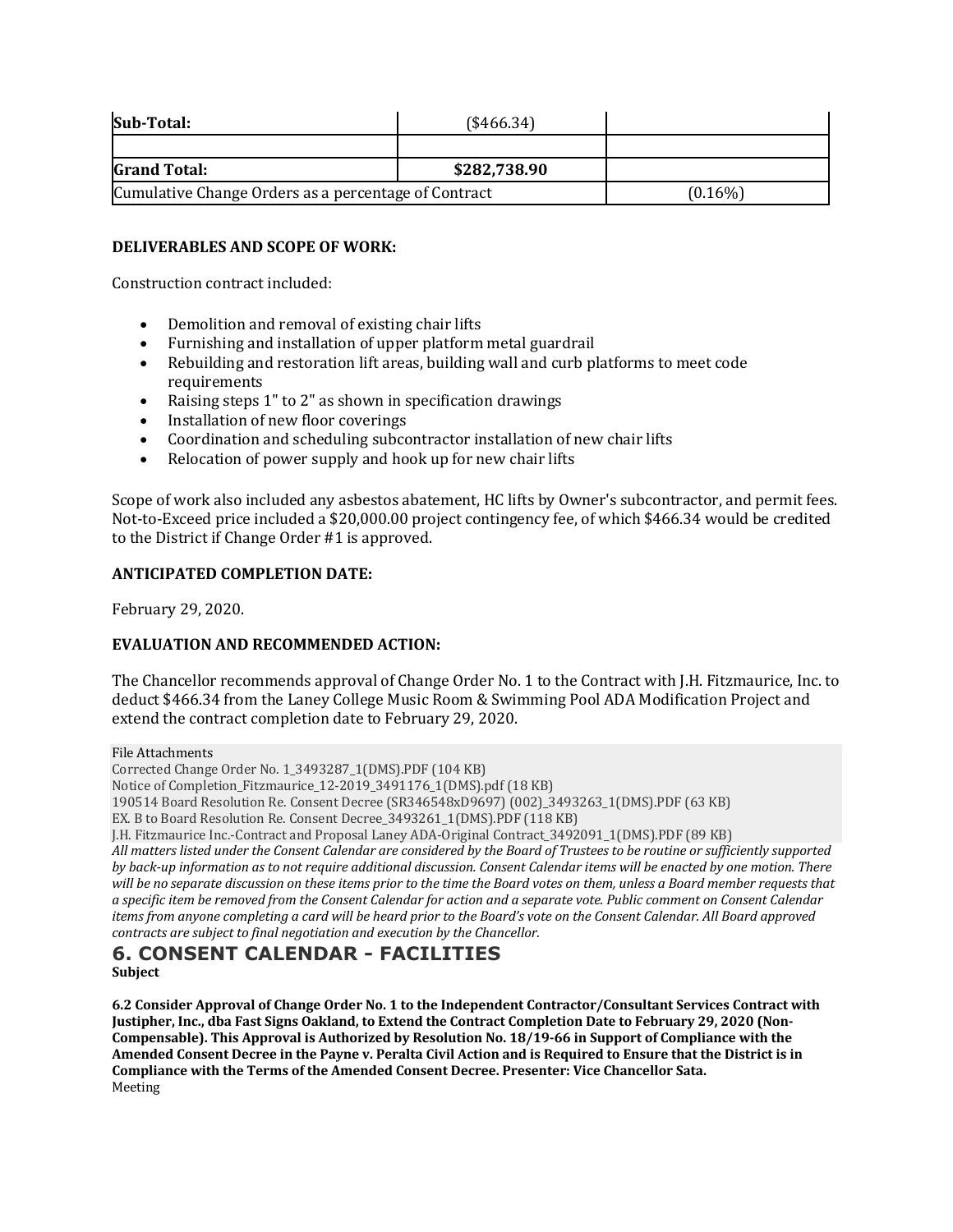Jan 7, 2020 - REGULAR MEETING OF THE BOARD OF TRUSTEES

Access Public Type Action (Consent) Preferred Date Jan 07, 2020 **Absolute Date** Jan 07, 2020 Fiscal Impact No

Recommended Action

Approve Change Order No. 1 to the Independent Contractor/Consultant Contract with Justipher, Inc., dba Fast Signs Oakland, to extend the contract completion date to February 29, 2020 (non-compensable). This approval is authorized by Resolution No. 18/19-66 in Support of Compliance with the Amended Consent Decree in the Payne v. Peralta civil action and is required to ensure that the District

#### **BACKGROUND/ANALYSIS:**

On May 14, 2019, the Board of Trustees adopted Resolution 18/19-66 authorizing the District to take the necessary measures to expedite the retention of service providers needed to ensure compliance with the provisions of the Amended Consent Decree issued in the *Payne v. Peralta* civil action. The Board of Trustees also approved the Vice Chancellor's formation of the ADA Compliance Strike Team to ensure the District performed the remedial measures required under the Amended Consent Decree in a timely manner. Several of the remedial measures specified in the Amended Consent Decree relate to providing the appropriate ADA compliant campus wide signage on the Laney College Campus. The ADA Compliance Strike Team solicited a proposal from Justipher, Inc., dba Fast Signs Oakland for the fabrication and installation of ADA refresh signs for the Laney Emergency ADA project, specifically at the Laney Music Building, Theater and Student Center. The contract is necessary to ensure District compliance with the ADA, Title 24, and the Amended Consent Decree.

Justipher, Inc., dba Fast Signs Oakland, has done work at the District for several years. Justipher, Inc., dba Fast Signs Oakland, is located at 1901 Franklin Street, Oakland, CA 94612. Michelle Darnell is the Senior Account Manager for the company.

Justipher, Inc., dba Fast Signs Oakland, has two contracts, including this contract, with the District that are listed in the table below.

| <b>Description of Contract</b>                                                                                              | Amount     | <b>Board Approval Date</b>                          |
|-----------------------------------------------------------------------------------------------------------------------------|------------|-----------------------------------------------------|
| ADA Compliant Signage Overall Laney College<br>Campus, except areas mentioned above, dated \$127,364.00<br>November 1, 2019 |            | Ratification December 10, 2019                      |
| ADA Compliant Signage Theater, Music<br>Building and Student Center at Laney College<br>Campus (this item)                  | \$9,906.95 | Original Agreement entered into<br>August 15, 2019. |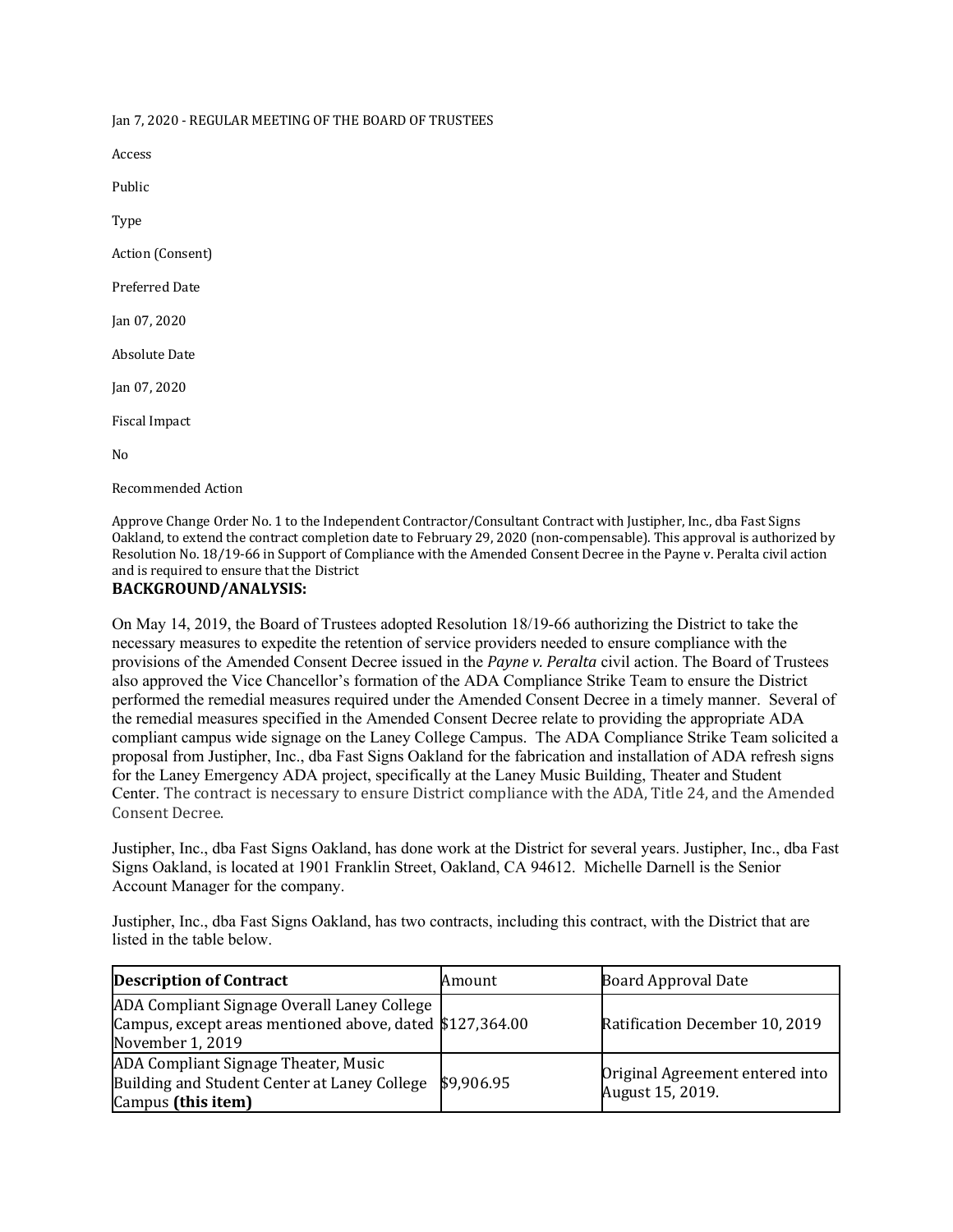|                   | Change Order No. 1 pending<br>January 7, 2019, approval (this |  |
|-------------------|---------------------------------------------------------------|--|
|                   | item l                                                        |  |
| TOTAL\$137,270.95 |                                                               |  |

Change Order No. 1 amends the Independent Contractor/Consultant Services Contract to extend the contract completion date from September 30, 2019, to February 29, 2020, as listed below. All work is complete and the contract end date is to be extended by 152 days in order to complete final payments to contractor. At this Board Meeting, the District is requesting approval of this contract as outlined in this item.

| <b>Document</b>   | <b>Change</b>                                                  | (Cumulative) Price | <b>Completion Date</b> |
|-------------------|----------------------------------------------------------------|--------------------|------------------------|
| Original Contract | N/A                                                            | \$9,906.95         | September 30, 2019     |
| Change Order #1   | <b>Extend contract</b><br>completion date<br>(non-compensable) | N/A                | February 29, 2020      |
|                   | <b>TOTAL</b>                                                   | \$9,906.95         |                        |

#### **DELIVERABLES AND SCOPE OF WORK:**

Construction contract included:

- ADA refresh signage for the Theater, Music Building and Student Center at Laney College.
- Installation and fabrication of signs.

# **ANTICIPATED COMPLETION DATE:**

February 29, 2020.

# **EVALUATION AND RECOMMENDED ACTION:**

Approve Change Order No. 1 to the Independent Contractor/Consultant Agreement with Fast Signs, to extend the contract completion date to February 29, 2020 (non-compensable).

File Attachments

190514 Board Resolution Re. Consent Decree (SR346548xD9697) (002)\_3493263\_1(DMS).PDF (63 KB) EX. B to Board Resolution Re. Consent Decree\_3493261\_1(DMS).PDF (118 KB) Request for Contract\_CO\_Addendum 8.14.19\_3492795\_1(DMS).PDF (5,395 KB)

Fast Signs\_Peralta Change Order Sheet\_3492798\_1(DMS).PDF (468 KB)

All matters listed under the Consent Calendar are considered by the Board of Trustees to be routine or sufficiently supported *by* back-up information as to not require additional discussion. Consent Calendar items will be enacted by one motion. There will be no separate discussion on these items prior to the time the Board votes on them, unless a Board member requests that *a specific item be removed from the Consent Calendar for action and a separate vote. Public comment on Consent Calendar items from anyone completing a card will be heard prior to the Board's vote on the Consent Calendar. All Board approved contracts are subject to final negotiation and execution by the Chancellor.* 

# **6. CONSENT CALENDAR - FACILITIES Subject**

6.3 Consider Approval of Amendment No. 1 to Independent Consultant Agreement for Professional Services for the Provision of California Environmental Quality Act (CEQA) Services for the Laney College Library Learning Resource Center for a Contract Time Extension with PLACEMAKERS Land Use and Environmental Planning, with **no fiscal impact. Presenter: Vice Chancellor Sata** Meeting

Jan 7, 2020 - REGULAR MEETING OF THE BOARD OF TRUSTEES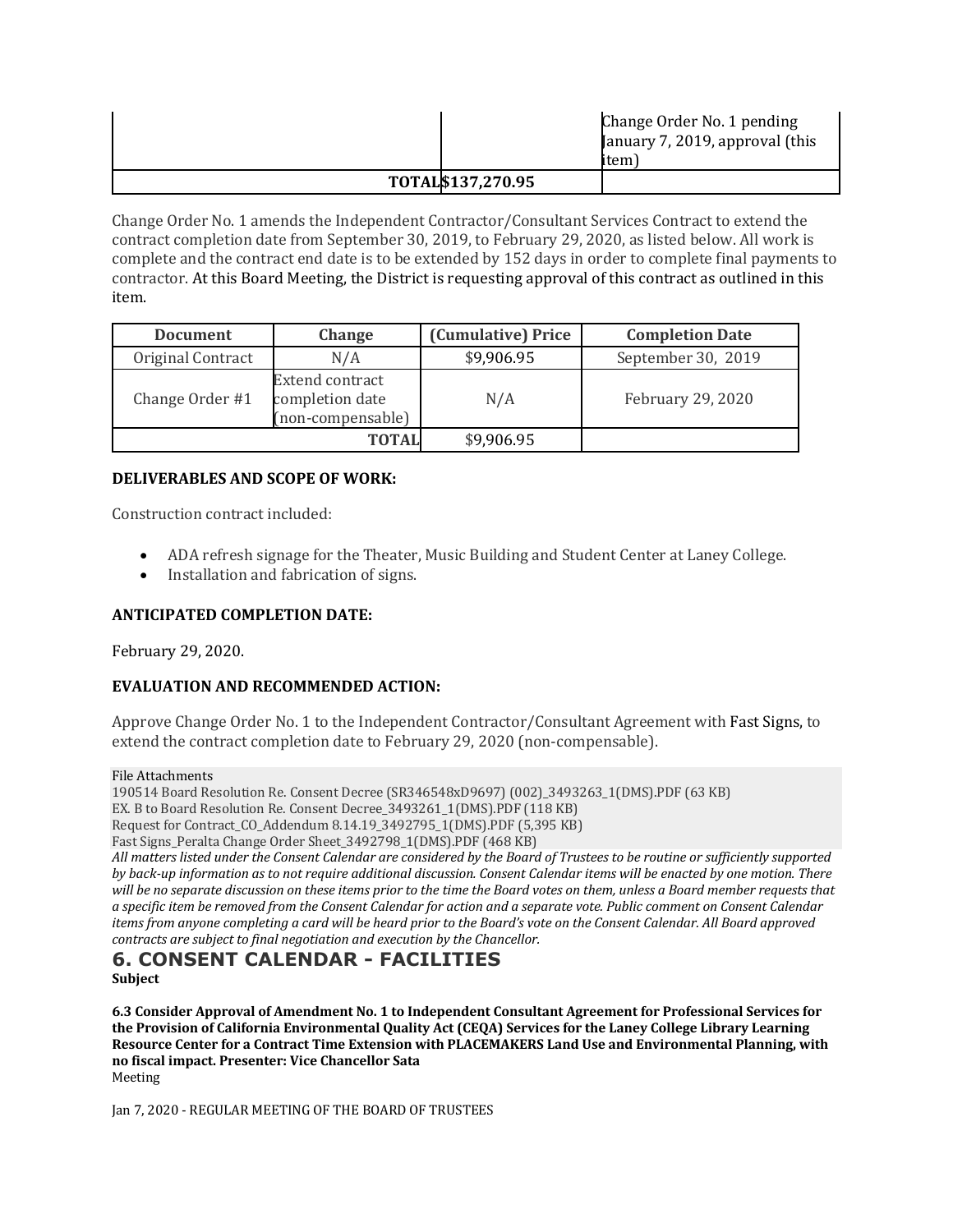Access

Public

Type

Action (Consent)

Preferred Date

Jan 07, 2020

Absolute Date

Jan 07, 2020

Fiscal Impact

No

Recommended Action

Approve of Amendment No. 1 for a Contract Time Extension with PLACEMAKERS Land Use and Environmental Planning for the Provision of CEQA (California Environmental Quality Act) Services for the Laney College Library Learning Resource Center, with no fiscal impact.

# **Background/Analysis:**

At the Regular Board Meeting on February 5, 2019, the Board of Trustees approved an independent consultant agreement for professional services with PLACEMAKERS Land Use and Environmental Planning for the provision of California Environmental Quality Act services for the Laney College Library Learning Resource Center, in the amount of not-to-exceed \$77,950.00. The services describe under the agreement, entered into as of February 6, 2019, were not completed before the contract expiration date of July 6, 2019. Details of deliverables are described below. Amendment No. 1 will extend the agreement to June 30, 2020, to accommodate payment to the vendor for completed services.

PLACEMAKERS Land Use and Environmental Planning Email: pjplacemakers@gmail.com

PLACEMAKERS is a woman owned company. The principal partner is Patricia Jeffery, AICP.

# **Deliverables and Scope of Work:**

To inform the public of the significant environmental effects, if any, of the proposed Laney College Library Learning Resource Center, the administration contracted with PLACEMAKERS in February 2019 to provide California Environmental Quality Act (CEQA) Services (Attachment #1). The CEQA deliverables served to enhance public participation in the environmental review process through scoping meetings, public notice, public review, hearings, and the jurisdictional process. PLACEMAKERS developed the Initial Study (IS), Mitigated Negative Declaration (MND), Mitigation Monitoring and Reporting Program (MMRP), CEQA notices and assisted the District in responding to public input on the DRAFT MND/IS. To achieve these studies, PLACEMAKERS performed/is performing the following scope of work under the contract:

| Task 1: | Prepare and submit a data request list and CEQA schedule for the Learning Resource Center |
|---------|-------------------------------------------------------------------------------------------|
|         | (LRC)                                                                                     |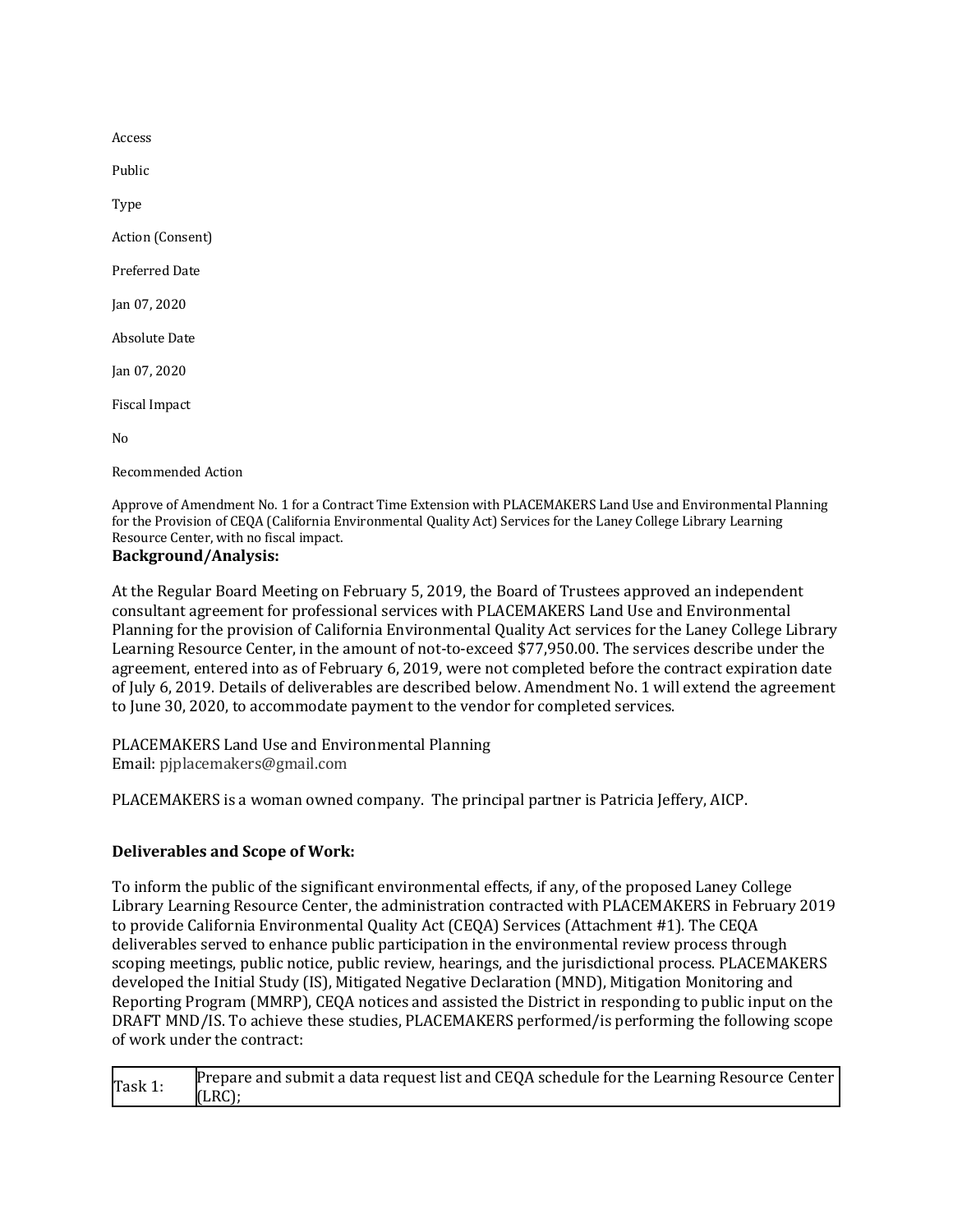| Task 2: | Site visitation and analysis;                                                                                                                                                                                                                                                                                                                                                                                                                              |
|---------|------------------------------------------------------------------------------------------------------------------------------------------------------------------------------------------------------------------------------------------------------------------------------------------------------------------------------------------------------------------------------------------------------------------------------------------------------------|
| Task 3: | Define project description to include the location map, existing campus plan, project site                                                                                                                                                                                                                                                                                                                                                                 |
|         | plan, building elevations;                                                                                                                                                                                                                                                                                                                                                                                                                                 |
| Task 4: | Develop a Draft of MND/IS to include the following environmental topics: aesthetics,<br>agricultural resources, air quality and greenhouse gas emissions, biological resources,<br>cultural resources, geology and soils, hazards and hazardous materials, hydrology and<br>water quality, land use and planning, mineral resources, noise, population and housing,<br>public services, transportation and circulation, and utilities and service systems; |
| Task 5: | Publicize the Draft MND/IS to include revisions, prepare a Notice of Intent to adopt the<br>Mitigated Negative Declaration (NOI);                                                                                                                                                                                                                                                                                                                          |
| Task 6: | Attend one meeting with the architect and District, and one public hearing;                                                                                                                                                                                                                                                                                                                                                                                |
| Task 7: | Respond to public comments;                                                                                                                                                                                                                                                                                                                                                                                                                                |
| Task 8: | Prepare MMRP to identify actions to implement mitigation measures; and                                                                                                                                                                                                                                                                                                                                                                                     |
| Task 9: | Prepare and deliver the Notice of Determinations (NOD) to the District to submit to the<br>Alameda County Clerk and the CA Office of Planning and Research.                                                                                                                                                                                                                                                                                                |

# **Anticipated Completion Date:**

The services describe under the February 6<sup>th</sup> agreement were not completed before the contract expiration date of July 6, 2019. Details of deliverables are described above. Amendment No. 1 will extend the agreement to June 30, 2020, to accommodate payment to the vendor for completed services.

# **Evaluation and Recommended Action:**

The Administration has reviewed the current services being provided from this vendor and found them to be satisfactory. The Director of Facilities, Planning, and Development and Vice Chancellor of General Services recommend approval of Amendment No. 1 to Independent Consultant Agreement for Professional Services Provision of CEQA Services for the Laney College Library Learning Resource Center for a Contract Time Extension with PLACEMAKERS Land Use and Environmental Planning, with no fiscal impact.

File Attachments

PSDGS - Placemakers \$77,950.00 (routing for signature).pdf (2,559 KB)

CLEAN Amendment One Placemakers Laney College LLRC CEQA\_3494043\_1(DMS).pdf (21 KB)

All matters listed under the Consent Calendar are considered by the Board of Trustees to be routine or sufficiently supported *by* back-up information as to not require additional discussion. Consent Calendar items will be enacted by one motion. There will be no separate discussion on these items prior to the time the Board votes on them, unless a Board member requests that *a specific item be removed from the Consent Calendar for action and a separate vote. Public comment on Consent Calendar items* from anyone completing a card will be heard prior to the Board's vote on the Consent Calendar. All Board approved *contracts are subject to final negotiation and execution by the Chancellor.* 

#### **6. CONSENT CALENDAR - FACILITIES Subject**

6.4 Consider Approval of Amendment No. 3 to the Existing Agreement for Contracted Services with PACIFIC COAST TRANE to Extend the Contract Term to 6/30/20 for the District-wide Scheduled Maintenance HVAC Repairs, Replacement Services. Presenter: Vice Chancellor Sata. Meeting

Jan 7, 2020 - REGULAR MEETING OF THE BOARD OF TRUSTEES

Access

Public

Type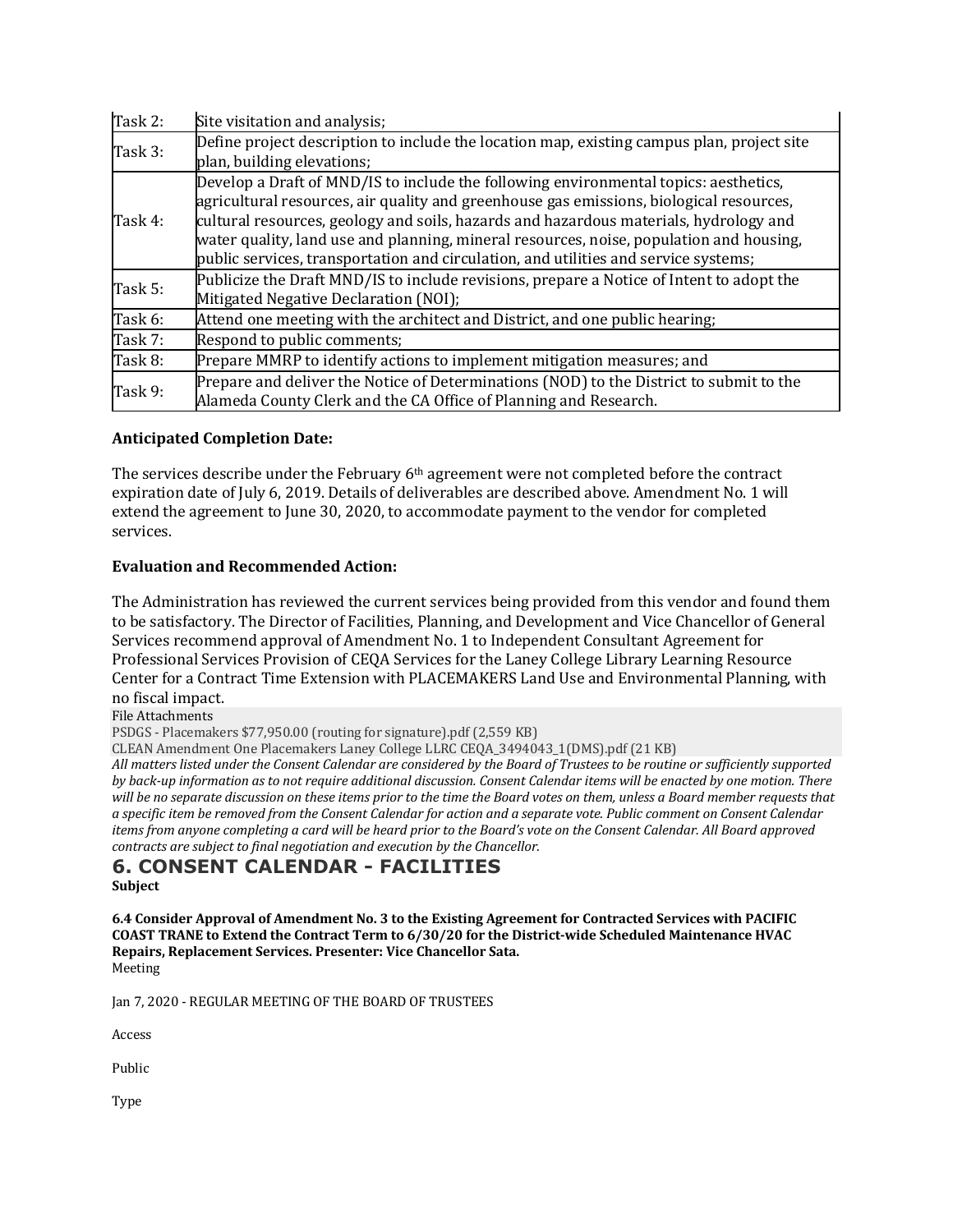Action (Consent)

Preferred Date

Jan 07, 2020

**Absolute Date** 

Jan 07, 2020

Fiscal Impact

No

**Budget Source** 

N/A

Recommended Action

Approve Amendment No. 3 to the existing Agreement for Contracted Services with PACIFIC COAST TRANE to extend the contract term to 6/30/20 for the District-wide Scheduled Maintenance HVAC Repairs, Replacement, and Services. **Background/Analysis:**

The Governing Board of Trustees approved the original Agreement for Contracted Services between PACIFIC COAST TRANE and the PERALTA COMMUNITY COLLEGE DISTRICT on 12/13/16 for the contractor to work on 2014/2015 and 2015/2016 HVAC Scheduled Maintenance projects at College of Alameda, District Administration Center, Berkeley City College, Laney College, and Merritt College. The original not-to-exceed compensation amount for these services was \$295,543.00, and the completion date for the contracted services was 6/30/17. The contract amount was based on estimated bids received in the 2014/2015 fiscal year.

The District's Board approved Amendment No. 1 to the Agreement at its regularly scheduled Board Meeting on 6/13/2017, which was entered on 6/14/17 to allow for increases in the allowance for additional scope of work to include prevailing wage, on an as needed basis, by the District. This increased the contract in the amount not-to-exceed \$98,772.00 and extended the time for completion to 6/30/18. The additional scope was added specifically to address negative air pressure at Laney College (Bistro Restaurant) Building E, and repairs to the water source heat pump system boiler at the District Administration Center. This additional scope project was completed by 6/30/18.

The District's Board approved Amendment No. 2 to the Agreement at its regularly scheduled Board Meeting on 2/26/19. Amendment No. 2 addresses two urgent repair items that occurred during the time period covered by Amendment No. 1. Amendment No. 2 increased the contract in the not-to-exceed amount of \$56,483 and extended the time for completion to 6/30/19. Both additional urgent project scope items have been completed. Payments have been made to the contractor for services provided.

Between the date of Board approval for Amendment No. 2 (2/26/19) and the date of final execution by the District (7/17/19), all parties within Trane Management ceased working for the company, which caused disruption in delivery of the contracted services. Furthermore, issues with payment resulted in placing the project on hold. Services per the original Agreement still need to be performed by the contractor, and a time extension is requested to perform such services. The specific remaining services for contractor to perform are described below. The value of the remaining two projects is approximately \$150,020.00. Materials have been ordered and are in the process of being delivered to the site. No additional monies are needed for the contract, only time. The additional 365 days of time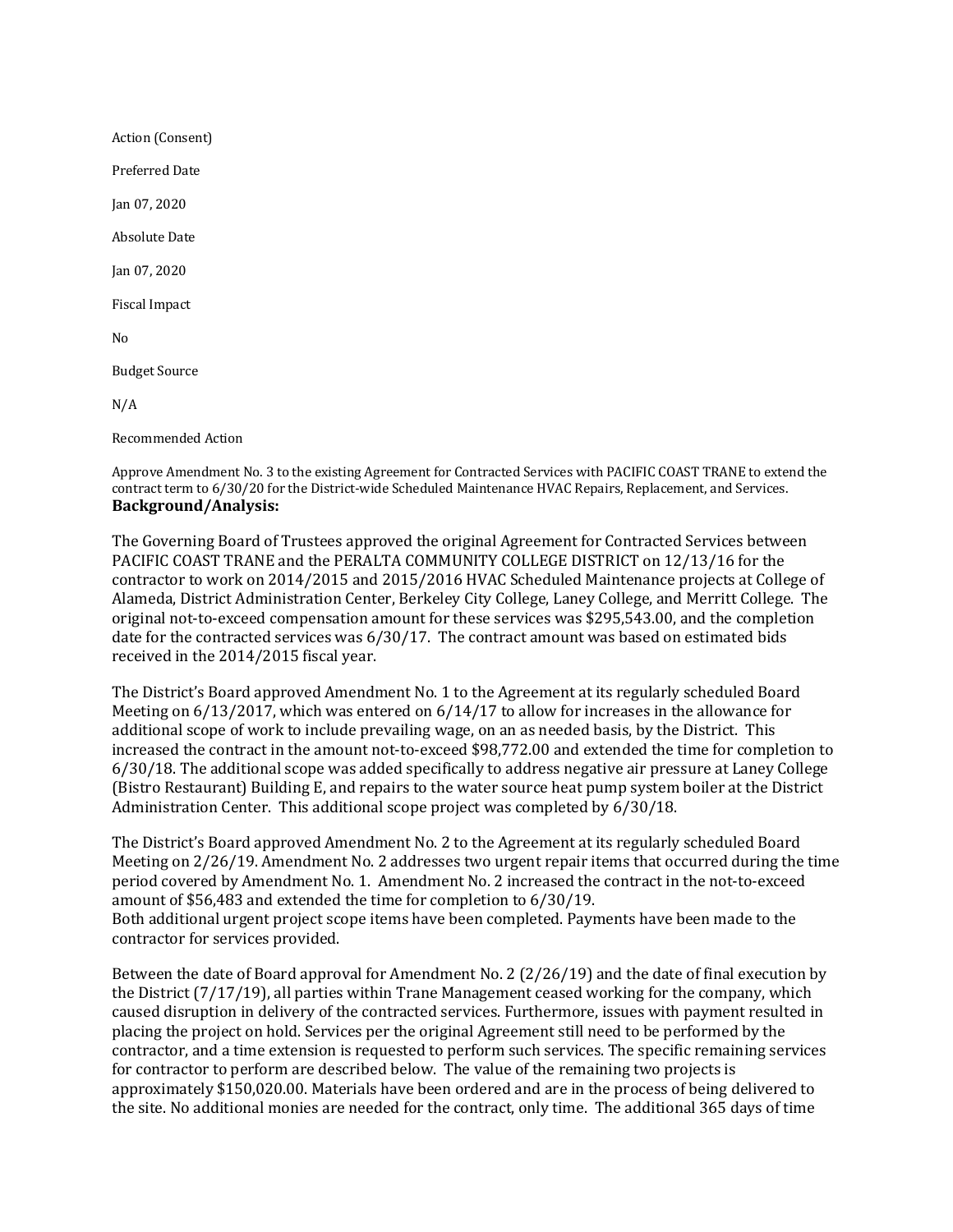extension being addressed under Amendment No. 3 will extend the contract to June 30, 2020. The additional time is non-compensable as the contractor will be required to perform the remaining services, described below, within the existing not-to-exceed contract amount.

| Contract                       | <b>Approved Amount</b> | Time Extension | <b>Board Approval Date</b> |
|--------------------------------|------------------------|----------------|----------------------------|
| Original Agreement             | \$295,543.00           | N/A            | 12/13/16                   |
| Amendment No. 1                | \$98,772.00            | 365 days       | 6/13/17                    |
| Amendment No. 2                | \$56,483.27            | 365 days       | 2/26/19                    |
| Amendment No. 3<br>(this item) | \$0.00                 | 365 days       | Pending $1/7/20$           |
| <b>New Contract Sum</b>        | \$450,798.27           |                |                            |

A summary of the original contract amount and amendments are noted below and are attached.

# **Deliverables and Scope of Work:**

- 1. College of Alameda Aviation School, Hangar A, Heating, Ventilation and Air-Conditioning Unit Replacement. Removal of two (2) existing rooftop Air Handling Units (AHU) and installation of two (2) new rooftop AHUs. All piping and electrical included.
- 2. College of Alameda Aviation School, Hangar B. Removal of ten (10) existing fan coil units throughout the space and installation of ten (10) new fan coil units. All piping and electrical included.

# **Anticipated Completion Date:**

The project is expected to be completed by 6/30/20.

# **Evaluation and Recommended Action:**

The Facilities Project Manager, Vice Chancellor for Department of General Services, Director of Finance and Administration, and Chancellor recommend the approval of Amendment No. 3 to extend the contract term until 6/30/20 of the existing Agreement for Contracted Services with PACIFIC COAST TRANE for the District-wide Scheduled Maintenance HVAC Repairs, Replacement Services.

File Attachments

Pacific Coast Trane-Exec Agreement-\$295,543.pdf (4,015 KB)

Pacific Coast Trane-Exec Amendment #1-\$98,772.pdf (1,803 KB)

Trane - fully executed amendment #2.pdf (119 KB)

CLEAN Amendment 3 to Agreement for Contracted Services with TRANE\_3494861\_1(DMS).pdf (44 KB)

All matters listed under the Consent Calendar are considered by the Board of Trustees to be routine or sufficiently supported *by* back-up information as to not require additional discussion. Consent Calendar items will be enacted by one motion. There will be no separate discussion on these items prior to the time the Board votes on them, unless a Board member requests that *a specific item be removed from the Consent Calendar for action and a separate vote. Public comment on Consent Calendar items from anyone completing a card will be heard prior to the Board's vote on the Consent Calendar. All Board approved contracts are subject to final negotiation and execution by the Chancellor.* 

# **6. CONSENT CALENDAR - FACILITIES**

**Subject**

**6.5 Consider Approval of Amendment No. 4 to the Agreement for Professional Services with Taylor Design to**  Convert the Existing Schematic Design Documents into Design/Build Delivery Design Criteria Documents, Add Not-To-Exceed \$99,200.00 to the Contract Amount for Design Build Criteria Documents and Add Not-To-Exceed **\$32,500.00** to the Contract Amount for [Allowance] Early-Construction and Peer Review Allowance Services, for a Total of Not-to-Exceed \$131,700.00, and Extend the Contract Duration an Additional 177 days for the Locker Room Title IX Project at Laney College. Presenter: Vice Chancellor Sata.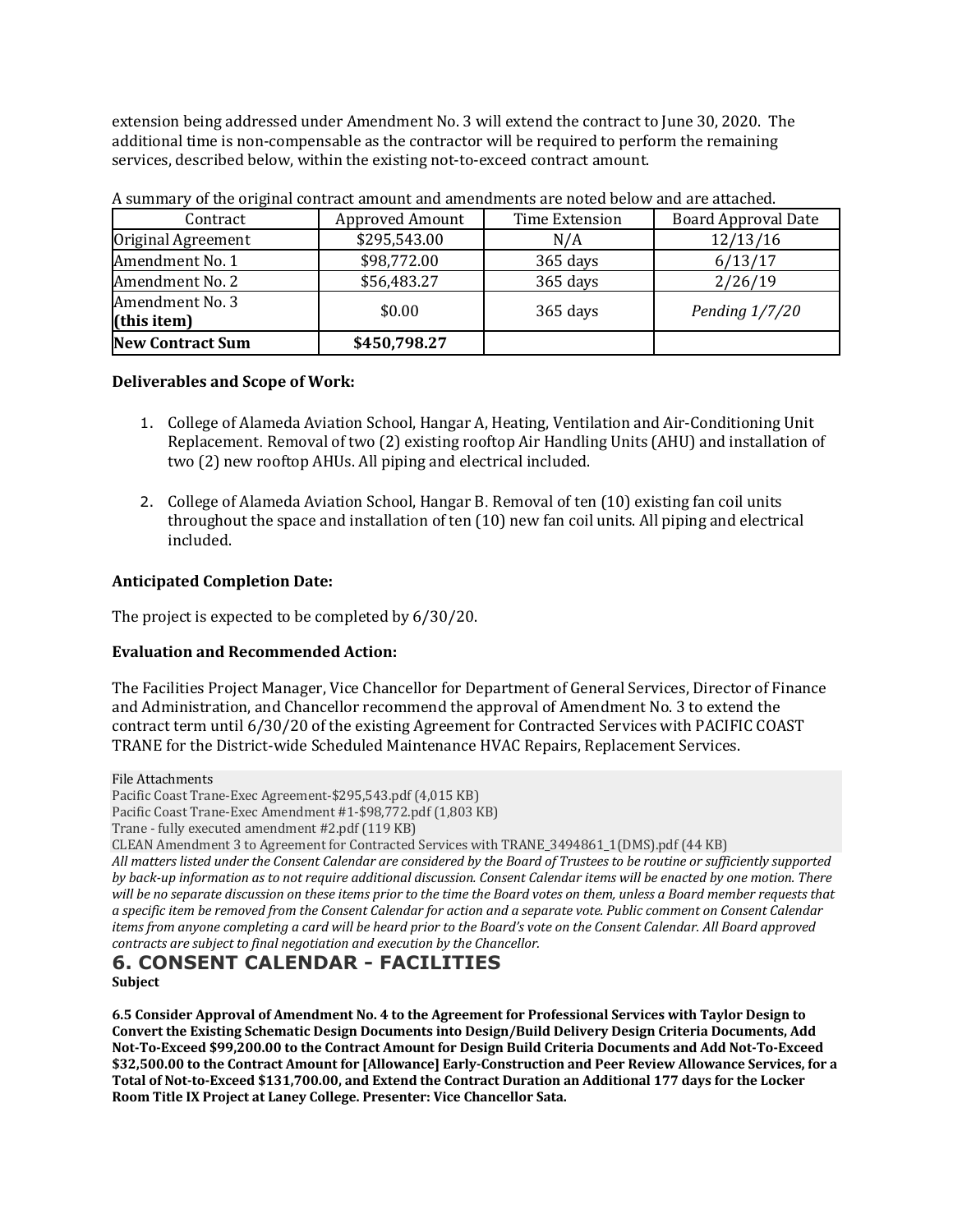Meeting

Jan 7, 2020 - REGULAR MEETING OF THE BOARD OF TRUSTEES

Access

Public

Type

Action (Consent)

Preferred Date

Jan 07, 2020

Absolute Date

Jan 07, 2020

Dollar Amount

\$131,700.00

Budgeted

Yes

**Budget Source** 

Measure A, Fund 63, Laney College

Recommended Action

Approve Amendment No. 4 to the Agreement for Professional Services with Taylor Design to convert the existing schematic design documents into design/build delivery design criteria documents, add costs of not-to-exceed \$99,200.00 for design build criteria documents and not-to-exceed \$32,500.00 for [allowance] early-construction and peer review services, for a total of not-to-exceed \$131,700.00 to the contract amount, and extend the contract time by 177 days for the Locker Room Title IX Project at Laney College.

# **Background/Analysis:**

Pursuant to Request for Proposals 16-17/10, the District entered into an Agreement for Professional Services with Taylor Design to provide architectural design services on the Locker Room Title IX Project at Laney College on January 24, 2017. The original value of the contract was for \$188,460.00 and had a completion date of December 31, 2018. At that time, the Locker Room project was limited to addressing the facilities corrections required by the Resolution Agreement associated with the Office of Civil Rights case No. 09-14-2331. The Resolution Agreement focused exclusively on improving services and facilities to support female athletes.

Subsequent to the approval of the District's original Agreement with Taylor Design, the District decided to consider a more comprehensive project to improve the general locker room suites in addition to making improvements in locker room facilities directly associated with the women's sports teams. The change in the project's scope was formally documented by two amendments to the Agreement.

Amendment No. 1 to the Agreement, approved by the Board on September 12, 2017, increased the scope of services with the addition of a feasibility study for an additional \$79,095.00. The deliverables for Amendment No. 1 included programming, evaluation of existing conditions, analysis of code compliance,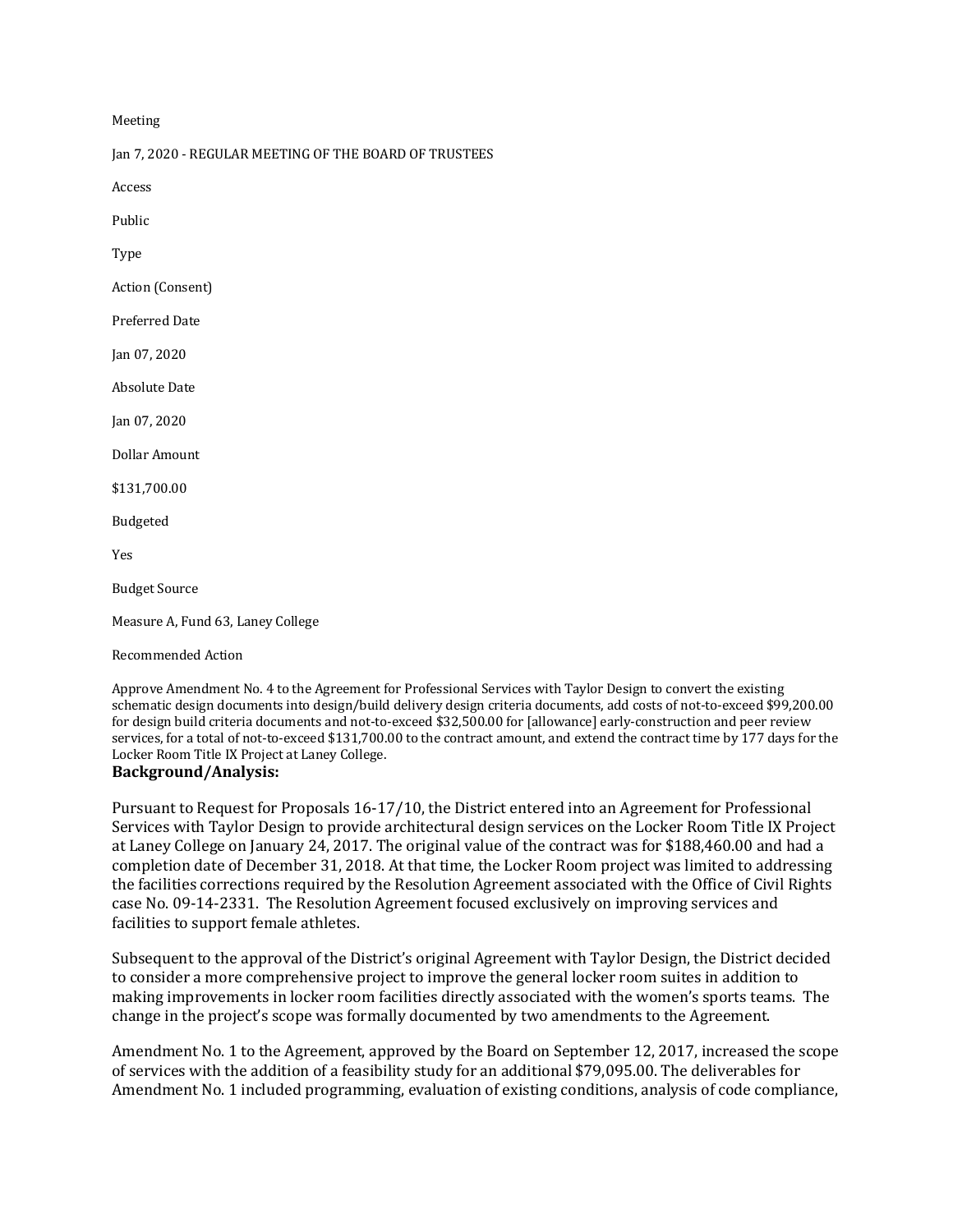conceptual design, and cost estimating to support decision-making regarding a potential project at the Locker Room facility. The new contract amount was \$267,555.00.

Amendment No. 2 to the Agreement, approved by the Board on March 26, 2019, clarified and reduced the scope of Services under the original Agreement and reduced the cost by \$8,824.27. Amendment No. 2 also extended the completion date of the Agreement by 141 days to May 21, 2019.

Amendment No. 3 to the Agreement, approved by the Board on October 8, 2019, further extended the completion date by 132 calendar days to September 30, 2019. Additional time was needed to ensure that the completed schematic design reflected the input received from the participating stakeholders and Laney College user groups.

Amendment No. 4 to the Agreement, (this item) adds to the scope of services to include the conversion of the existing Schematic Design level documents (prepared for original Design/Bid/Build contract delivery method) into design criteria documents for project delivery as a Design/Build procurement. The additional cost for the design services adds \$99,200.00 to the existing contract amount (which includes \$4,000 in estimated reimbursable expenses) and the additional cost for the early-construction and peer review allowance services adds \$32,500.00 to the existing contract amount, for a total additional cost of \$131,700.00. Amendment No. 4 further extends the completion date by 177 calendar days to March 25, 2020.

| Contract                                                      | <b>Approved Amount</b>                                                                                                                                                | Time Extension | <b>Board Approval Date</b> |
|---------------------------------------------------------------|-----------------------------------------------------------------------------------------------------------------------------------------------------------------------|----------------|----------------------------|
| Original Contract                                             | \$115,000.00                                                                                                                                                          | N/A            | 1/24/17                    |
| Typo correction                                               | \$73,460.00                                                                                                                                                           | 0 days         | 5/9/17                     |
| Amendment No. 1                                               | \$79,095.00                                                                                                                                                           | $0$ days       | 9/12/17                    |
| Amendment No. 2                                               | $-$ \$8,824.27                                                                                                                                                        | 141 days       | 3/26/19                    |
| Amendment No. 3                                               | \$0.00                                                                                                                                                                | 132 days       | 10/8/19                    |
| Amendment No. 4<br>(this item)<br>Amendment No. 4<br>subtotal | \$99,200.00<br>(Design Build Criteria<br>Document Phase)<br>\$32,500.00 ([Allowance]<br><b>Early Construction &amp; Peer</b><br><b>Review Phase</b> )<br>\$131,700.00 | 177 days       | Pending $1/7/20$           |
| <b>New Contract Sum</b>                                       | \$390,430.73                                                                                                                                                          |                |                            |

A summary of the original contract amount and amendments are noted below and are attached.

Time is of the essence for the completion of this design work as it is another step toward the District's response to the public complaint (civil lawsuit) regarding the locker rooms that are not in compliance with Title IX requirements. Taylor Design is the firm that has provided the project feasibility study and prepared the existing Schematic Design documents for the Locker Room renovation project when it was first intended to be delivered by Design/Bid/Build delivery method. Having Taylor Design continue as the architect to convert the current documents into Design/Build delivery method design criteria documents will save the District both time and cost based upon greater project efficiency due to familiarity with the project. Additionally, the Taylor Design team and their consultants that will be assigned to this project are very experienced in Design/Build project delivery. Bringing in another firm at this time will result in delays to the construction schedule, which in effect will delay when the Office of Civil Rights complaints are addressed.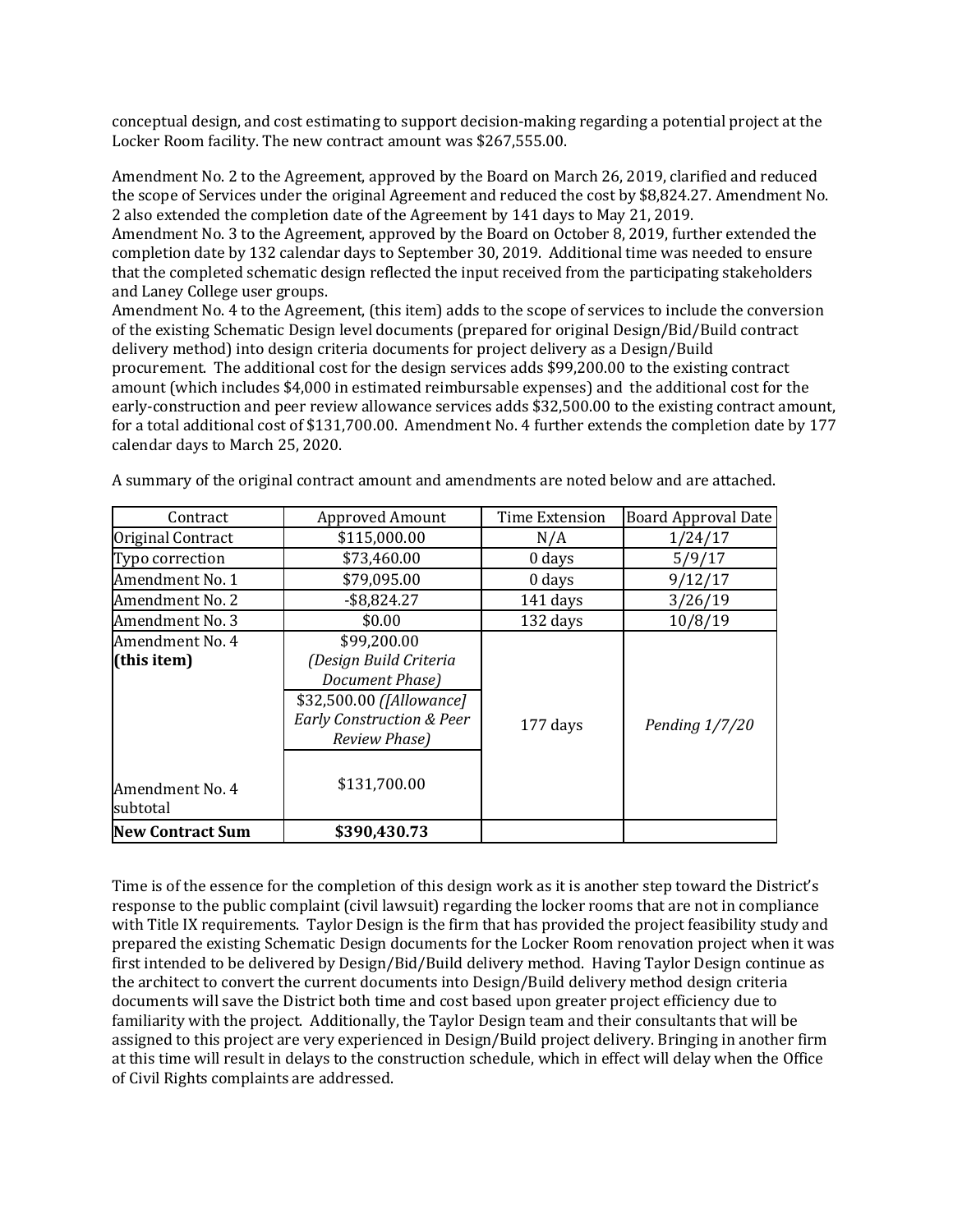The time extension of 177 days takes into account the hold currently in place for the project that followed the completion of the current Schematic Design documents (completed in July 2019). The additional time accounts for this lag time in restarting the project with an anticipated start date in early January 2020 and anticipated work completion date of March 25, 2020.

#### **Deliverables and Scope of Work:**

Amendment No. 4 - The deliverables and scope of work include converting the existing schematic design documents into design/build delivery design criteria documents and an allowance for earlyconstruction administration evaluation and peer review. The total added cost to the existing Agreement is \$131,700.00 (Design Build Criteria Document Phase: \$99,200.00 + Allowance for Early Construction and Peer Review Phase: \$32,500.00), and the completion date is extended 177 days until March 25, 2020.

The project objective is to develop criteria documents for the full renovation of the existing locker room space and provide new general men's and women's locker rooms and three new women's team rooms to address the needs and concerns which were discovered during the Schematic Design Phase. An additional project objective is to replace or renew the building systems to extend the usable life of the facility.

# **Anticipated Completion Date:**

Project will be completed by March 25, 2020.

#### **Evaluation and Recommended Action:**

The Facilities Project Manager, Vice Chancellor for Department of General Services, Director of Finance and Administration, and Chancellor recommend the approval of Amendment No. 4 to the Agreement for Professional Services with Taylor Design to add the scope of services to include the conversion of the existing Schematic Design level documents (prepared for original Design/Bid/Build contract delivery method) into design criteria documents for project delivery as a Design/Build procurement. The additional cost for the design services adds a total of \$131,700.00 (Design Build Criteria Document Phase: \$99,200.00 + Allowance for Early Construction and Peer Review Phase: \$32,500.00) to the existing contract amount and extends the completion date by 177 calendar days to March 25, 2020 for the Locker Room Title IX Project at Laney College.

File Attachments

Taylor Design-Original Agreement and Amendment 1-2.pdf (14,496 KB)

Amendment 3-Taylor Designs - Professional Services.pdf (65 KB)

CLEAN Amendment #4 to Agreement.pdf (21 KB)

LAN Locker Rm Bridging Doc\_Proposal-Rev1.pdf (1,552 KB)

All matters listed under the Consent Calendar are considered by the Board of Trustees to be routine or sufficiently supported *by* back-up information as to not require additional discussion. Consent Calendar items will be enacted by one motion. There will be no separate discussion on these items prior to the time the Board votes on them, unless a Board member requests that *a specific item be removed from the Consent Calendar for action and a separate vote. Public comment on Consent Calendar items from anyone completing a card will be heard prior to the Board's vote on the Consent Calendar. All Board approved contracts are subject to final negotiation and execution by the Chancellor.* 

# **7. CONSENT CALENDAR - FINANCE Subject**

**7.1 Consider Ratification of the Warrant/Payment Report for the period covering November 1, 2019 through** November 30, 2019. Presenter: Budget Director Ahmed Meeting

Jan 7, 2020 - REGULAR MEETING OF THE BOARD OF TRUSTEES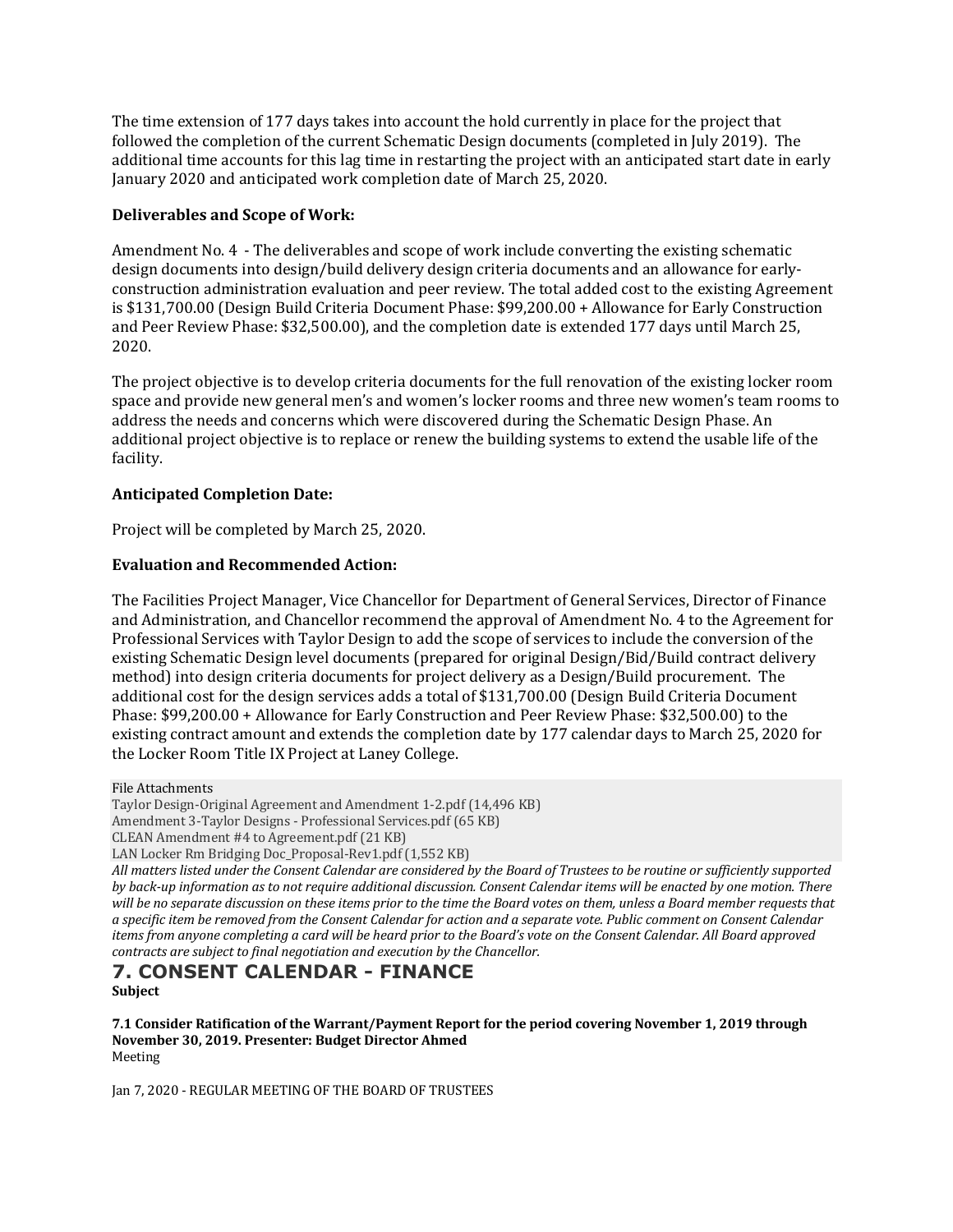Access

Public

Type

Action (Consent)

Preferred Date

Jan 07, 2020

**Absolute Date** 

Jan 21, 2020

Fiscal Impact

Yes

Budgeted

Yes

**Budget Source** 

N/A

Recommended Action

Approve ratification of the Warrant/Payment Report. **Background/Analysis:**

Consider ratification of the AP, Travel, and Consulting Contract Warrant Register from November 1, 2019 through November 30, 2019. Recent AP, Travel and Consulting Contract warrant registers are brought to the Board for ratification purposes only.

# **Deliverables and Scope of Work:**

N/A

**Anticipated Completion Date:**

N/A

#### **Evaluation and Recommended Action:**

The Chancellor recommends ratification.

File Attachments

Warrant Report 10312019.pdf (635 KB)

All matters listed under the Consent Calendar are considered by the Board of Trustees to be routine or sufficiently supported *by* back-up information as to not require additional discussion. Consent Calendar items will be enacted by one motion. There will be no separate discussion on these items prior to the time the Board votes on them, unless a Board member requests that *a specific item be removed from the Consent Calendar for action and a separate vote. Public comment on Consent Calendar items from anyone completing a card will be heard prior to the Board's vote on the Consent Calendar. All Board approved contracts are subject to final negotiation and execution by the Chancellor.* 

# **7. CONSENT CALENDAR - FINANCE**

**Subject**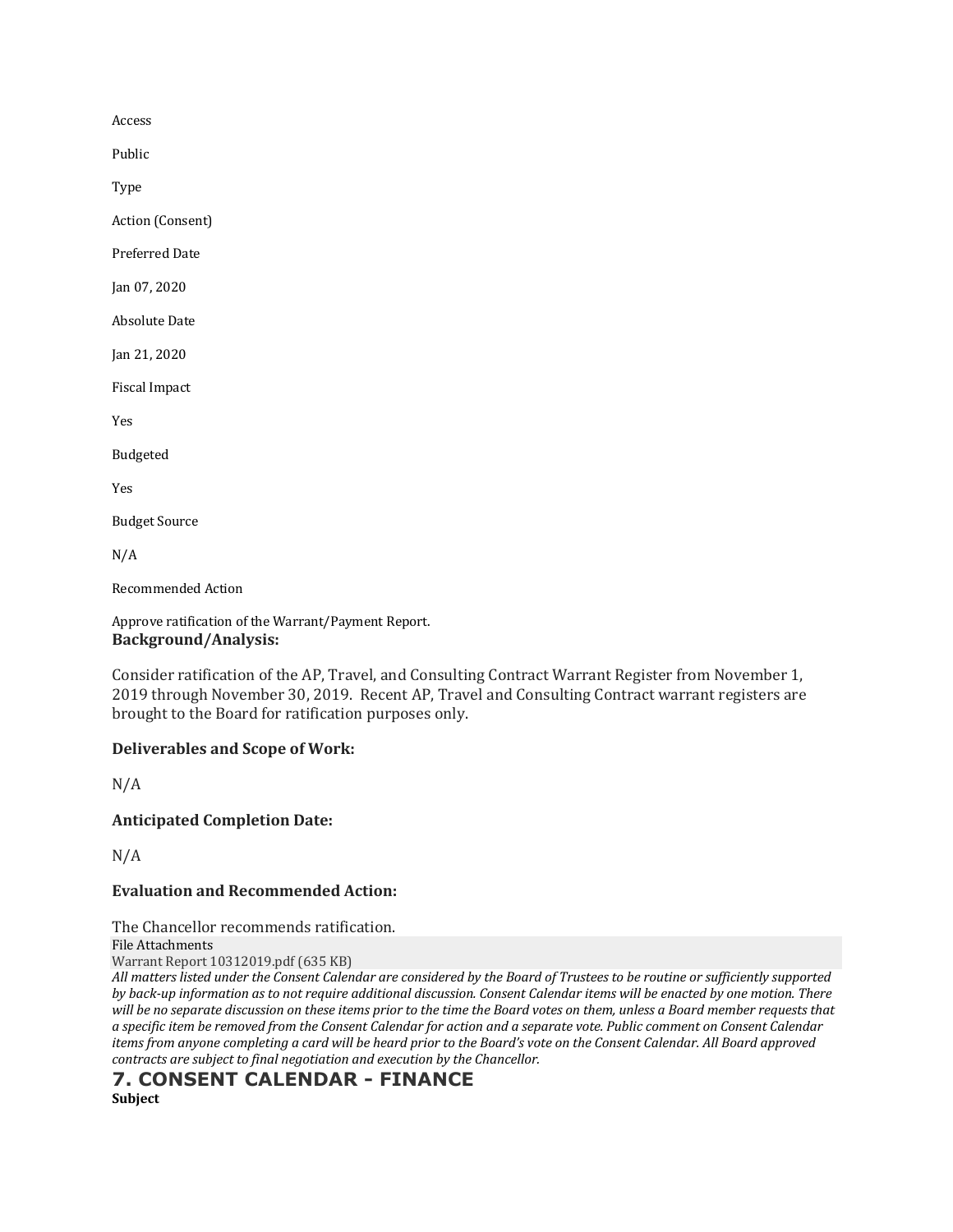#### 7.2 Review of Purchase Order Report for the period covering from November 1, 2019 through November 30, **2019. Presenter: Budget Director Ahmed** Meeting

Jan 7, 2020 - REGULAR MEETING OF THE BOARD OF TRUSTEES

Access

Public

Type

Action (Consent)

Preferred Date

Jan 07, 2020

**Absolute Date** 

Jan 21, 2020

**Budget Source** 

 $N/A$ 

Recommended Action

Review of Purchase Order Report covering the period from November 1, 2019 through November 30, 2019. **Background/Analysis:**

All payments from the funds of a community college district are made by the use of Purchase Orders and within the parameters prescribed in Board Policy 6330 and Administrative Procedures 6330 & 6340. The Purchase Order Report presented for review is being done so in accordance with Education Code Section 81656 which states, "All transactions entered into by the officer or employee shall be reviewed by the governing board every 60 days."

The table below provides a summary by funding source of number of orders issued and total dollar value.

| <b>Fund</b>                                  | <b>Number of Orders Issued</b> | <b>Total Dollar Value</b> |
|----------------------------------------------|--------------------------------|---------------------------|
| Fund Code: 01 General Unrestrict Oper        | 323                            | \$1,420,697.34            |
| Fund Code: 03 Comm. Service-Fee Based Course |                                | \$1,929.21                |
| Fund Code: 07 Coll. Fds On Bookstore Comm.   |                                | \$8,260.00                |
| Fund Code: 10 College Designated Funds       | 34                             | \$33,653.90               |
| Fund Code: 11 General Restricted Fund        | 1017                           | \$741,241.96              |
| Fund Code: 12 Parcel Tax, Measure B          |                                | \$1,966.50                |
| Fund Code: 30 Contract Education             | 37                             | \$51,975.52               |
| Fund Code: 59 Parking Fund                   |                                | \$7,546.00                |
| Fund Code: 61 Cap. Out. Proj. Funds-State    | 10                             | \$64,200.80               |
| Fund Code: 63 Bond Measure A                 | 13                             | \$375,885.02              |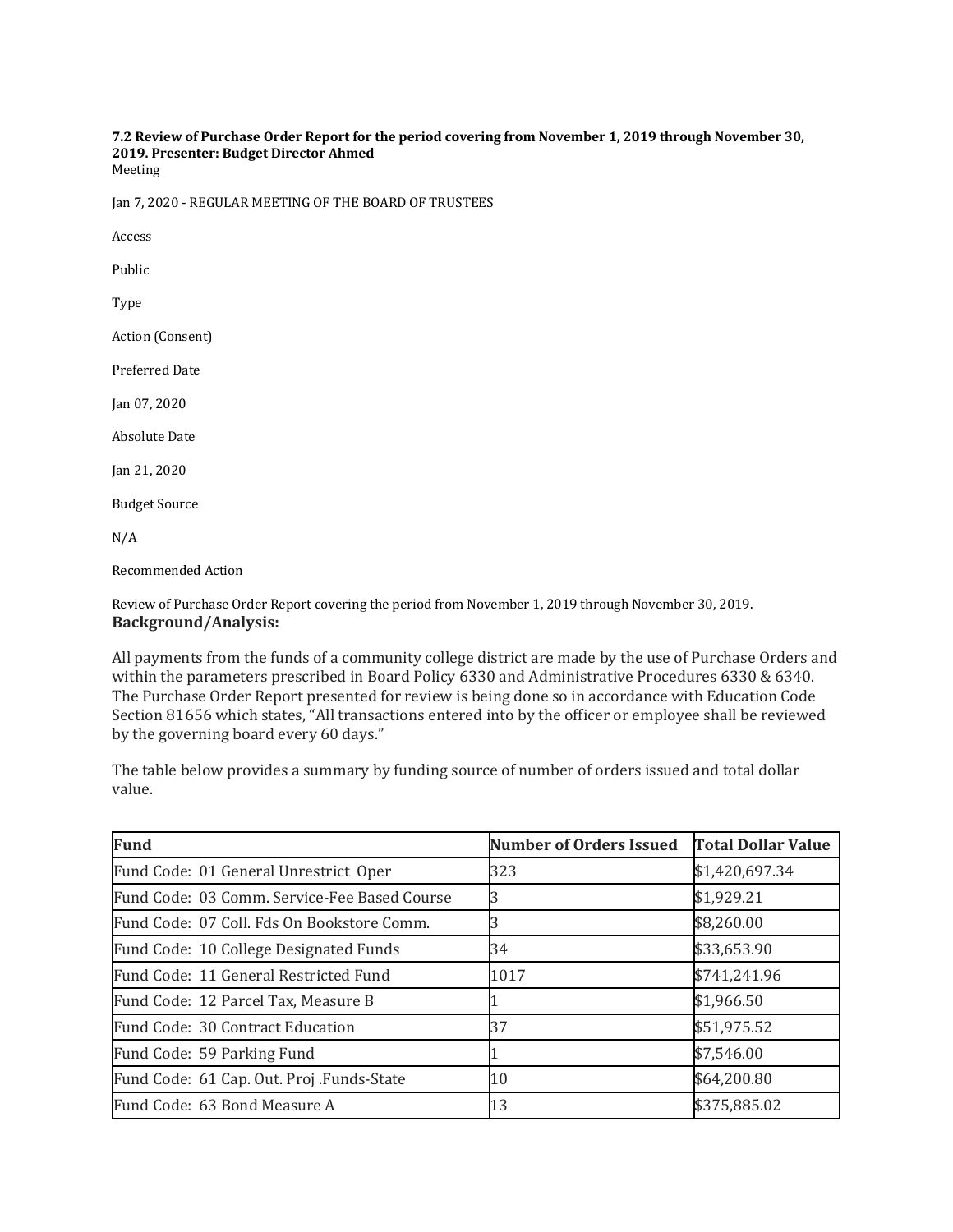| Fund Code: 68 Child Development Fund         | 165  | \$23,829.56    |
|----------------------------------------------|------|----------------|
| Fund Code: 69 Sp Reserve Fd #2 Redev & Healt |      | \$4,000.00     |
| Fund Code: 71 Trust And Agency Funds         | 40   | \$7,936.88     |
| Fund Code: 75 Project Trust Fund             |      | \$810.35       |
| Fund Code: 82 Student Repres. Fee-Laney      |      | \$600.00       |
| <b>Total</b>                                 | 1654 | \$2,744,533.04 |

# **Deliverables and Scope of Work:**

N/A

**Anticipated Completion Date:** N/A

# **Evaluation and Recommended Action:**

The Chancellor recommends review.

#### File Attachments

Purchase Order Report 11302019.pdf (331 KB)

All matters listed under the Consent Calendar are considered by the Board of Trustees to be routine or sufficiently supported *by* back-up information as to not require additional discussion. Consent Calendar items will be enacted by one motion. There will be no separate discussion on these items prior to the time the Board votes on them, unless a Board member requests that *a specific item be removed from the Consent Calendar for action and a separate vote. Public comment on Consent Calendar items from anyone completing a card will be heard prior to the Board's vote on the Consent Calendar. All Board approved contracts are subject to final negotiation and execution by the Chancellor.* 

# **7. CONSENT CALENDAR - FINANCE Subject**

**7.3** Consider Approval of Budget Transfer Report for the period covering from November 1, 2019 through November 30, 2019. Presenter: Budget Director Ahmed Meeting

Jan 7, 2020 - REGULAR MEETING OF THE BOARD OF TRUSTEES

Access

Public

Type

Action (Consent)

Preferred Date

Jan 07, 2020

**Absolute Date**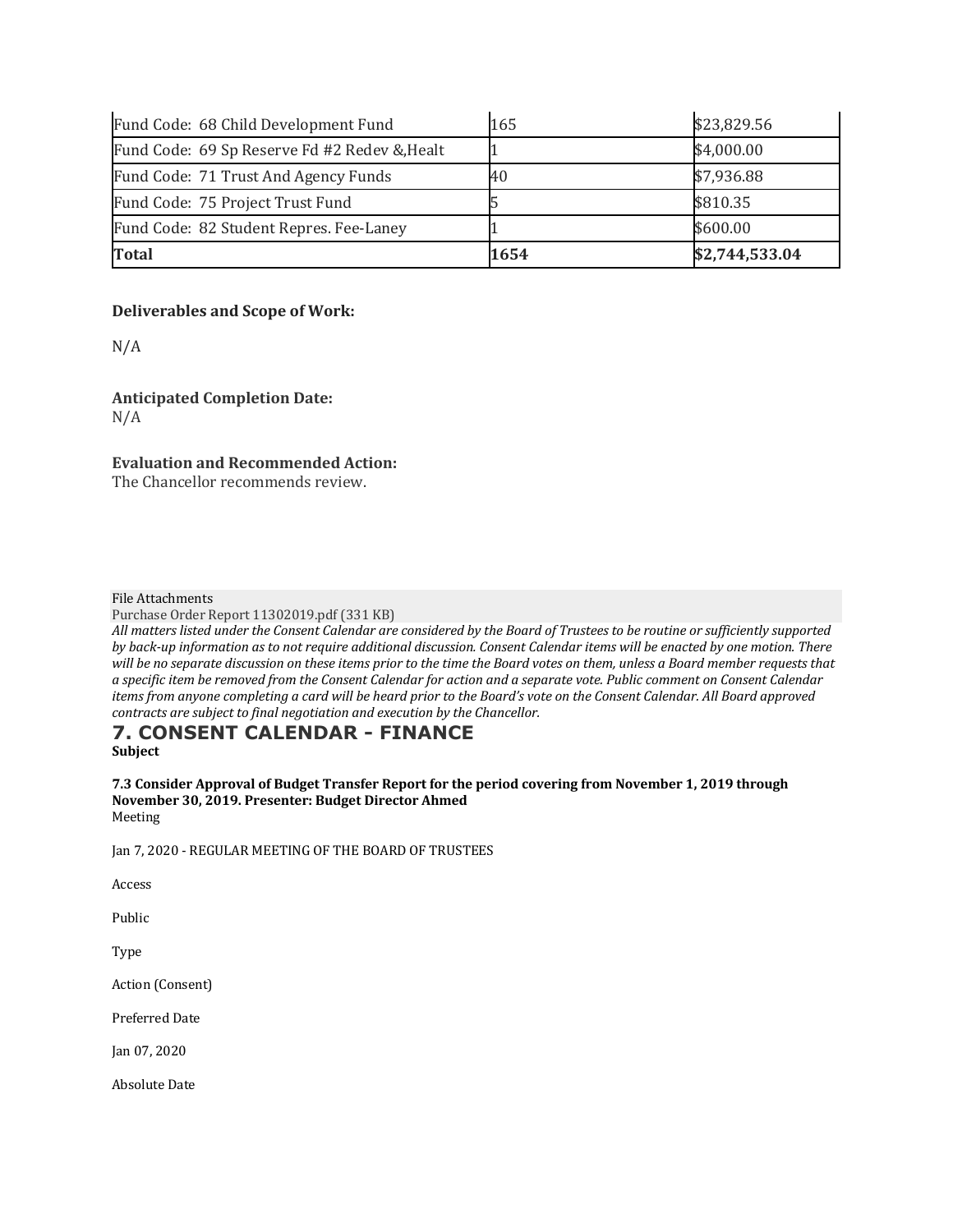Jan 21, 2020

**Budget Source** 

N/A

Recommended Action

Approve Budget Transfer Report covering the period from November 1, 2019 through November 30, 2019. **Background/Analysis:**

Consider approval of Budget Transfer Report covering the period from November 1, 2019 through November 30, 2019.

#### **Deliverables and Scope of Work:**

N/A

**Anticipated Completion Date:**

N/A

#### **Evaluation and Recommended Action:**

The Chancellor recommends approval.

File Attachments

Budget Transfer Report 10312019.pdf (503 KB)

All matters listed under the Consent Calendar are considered by the Board of Trustees to be routine or sufficiently supported *by* back-up information as to not require additional discussion. Consent Calendar items will be enacted by one motion. There will be no separate discussion on these items prior to the time the Board votes on them, unless a Board member requests that *a specific item be removed from the Consent Calendar for action and a separate vote. Public comment on Consent Calendar items from anyone completing a card will be heard prior to the Board's vote on the Consent Calendar. All Board approved contracts are subject to final negotiation and execution by the Chancellor.* 

# **8. CONSENT CALENDAR - HUMAN RESOURCES**

**Subject**

# 8.1 Consider approving the Proposed PCCD Holiday Schedule for the 2020-2021 Fiscal Year. Presenter: Vice **Chancellor Whittaker**

Meeting

Jan 7, 2020 - REGULAR MEETING OF THE BOARD OF TRUSTEES

Access

Public

Type

Action (Consent)

Preferred Date

Jan 07, 2020

Absolute Date

Jan 07, 2020

Fiscal Impact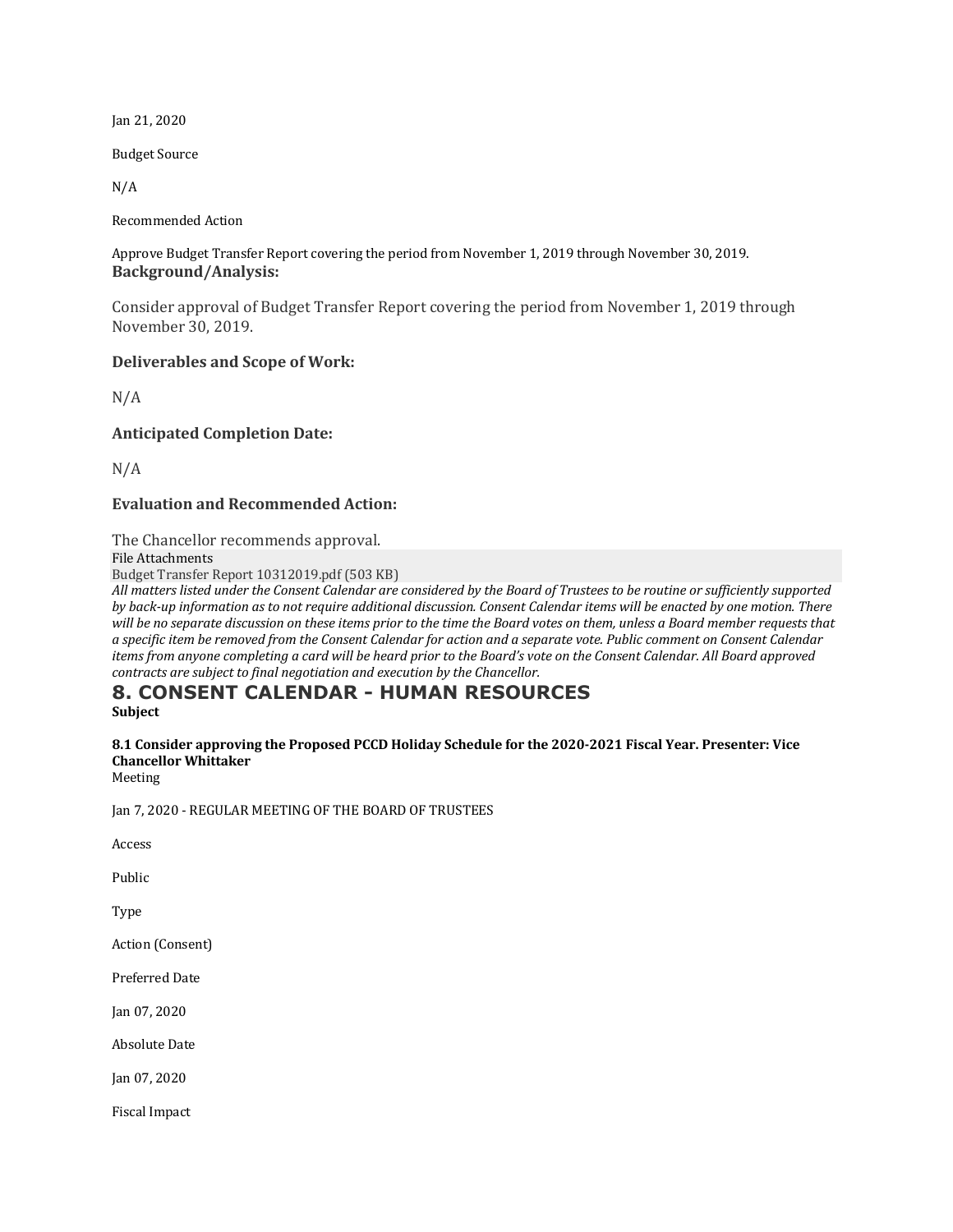No

**Budget Source** 

N/A

Recommended Action

#### Approve the proposed PCCD Holiday Schedule for the 2020-2021 Fiscal Year. **BACKGROUND/ANALYSIS:**

Please find attached the proposed PCCD Holiday Schedule for the 2020-2021 Fiscal Year. The 2019- 2020 PCCD Holiday Schedule expires on June 30, 2020. The proposed schedule coincides with the 2020- 2021 Academic Calendar and will update the PCCD Holiday Schedule through June 30, 2021.

#### **RECOMMENDATION:**

It is recommended that the Board of Trustees approve the proposed PCCD Holiday Schedule for the 2020-2021 Fiscal Year.

#### **DELIVERABLES AND SCOPE OF WORK:**

N/A

#### **ANTICIPATED COMPLETION DATE:**

N/A

# **EVALUATION AND RECOMMENDED ACTION:**

The Chancellor recommends approval.

Executive File Attachments

2020-2021 PCCD Holiday Schedule.pdf (63 KB)

All matters listed under the Consent Calendar are considered by the Board of Trustees to be routine or sufficiently supported *by* back-up information as to not require additional discussion. Consent Calendar items will be enacted by one motion. There will be no separate discussion on these items prior to the time the Board votes on them, unless a Board member requests that *a specific item be removed from the Consent Calendar for action and a separate vote. Public comment on Consent Calendar items from anyone completing a card will be heard prior to the Board's vote on the Consent Calendar. All Board approved contracts are subject to final negotiation and execution by the Chancellor.* 

# **8. CONSENT CALENDAR - HUMAN RESOURCES Subject**

#### **8.2 Recommendation to Approve Requests for Faculty, Management and Classified Positions. Presenter: Vice Chancellor Whittaker**

Meeting

Jan 7, 2020 - REGULAR MEETING OF THE BOARD OF TRUSTEES

Access

Public

Type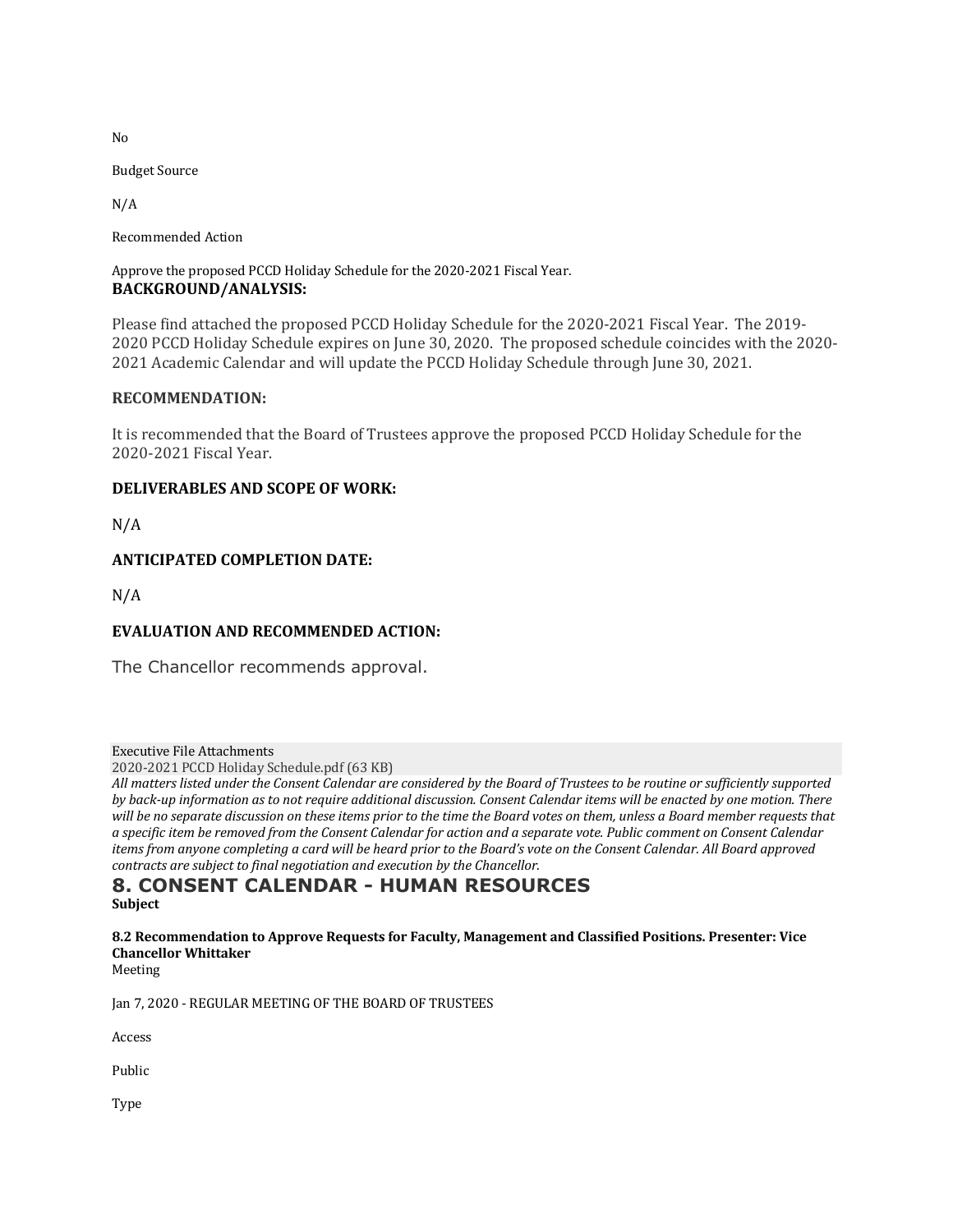Action (Consent) Preferred Date Jan 07, 2020 **Absolute Date** Jan 07, 2020 Fiscal Impact Yes Budgeted Yes **Budget Source** General Fund and Grants Recommended Action

Approve requests for faculty, management and classified positions. **Background/Analysis:**

The District Administration requests the Board to approve the following positions to be advertised. All job descriptions will be reviewed and updated by the hiring manager prior to recruitment.

| Classification<br>Position Title<br>Location                                                     | <b>Salary Range</b>  |
|--------------------------------------------------------------------------------------------------|----------------------|
|                                                                                                  |                      |
| College Director of Financial Aid Services<br>Berkeley City College<br>Management                | $$100,483 - $122,8$  |
| College Director of Financial Aid Services<br>Management<br>Lanev                                | $$100,483 - $122,8$  |
| College Director of Financial Aid Services<br>College of Alameda<br>Management                   | $$100,483 - $122,8$  |
| Disabled Students Programs & Services (DSPS) Instructor<br>Merritt College<br>Faculty            | $$55,817 - $68,093$  |
| <b>Staff Assistant Student Services/Counseling</b><br>Berkeley City College<br>Classified (SEIU) | $$43,488 - $52,284$  |
| Berkeley City College<br>Classified (SEIU)<br>Financial Aid Systems Technology Analyst           | \$82,740 - \$99,540  |
| General Counsel and Chief of Staff<br>District Office<br>Management                              | $$167,472 - $212,11$ |

#### **Deliverables and Scope of Work:**

N/A

**Anticipated Completion Date:**

N/A

#### **Evaluation and Recommended Action:**

The Chancellor recommends approval. File Attachments 01-07-20 Open Session - Position Requests.pdf (2,685 KB)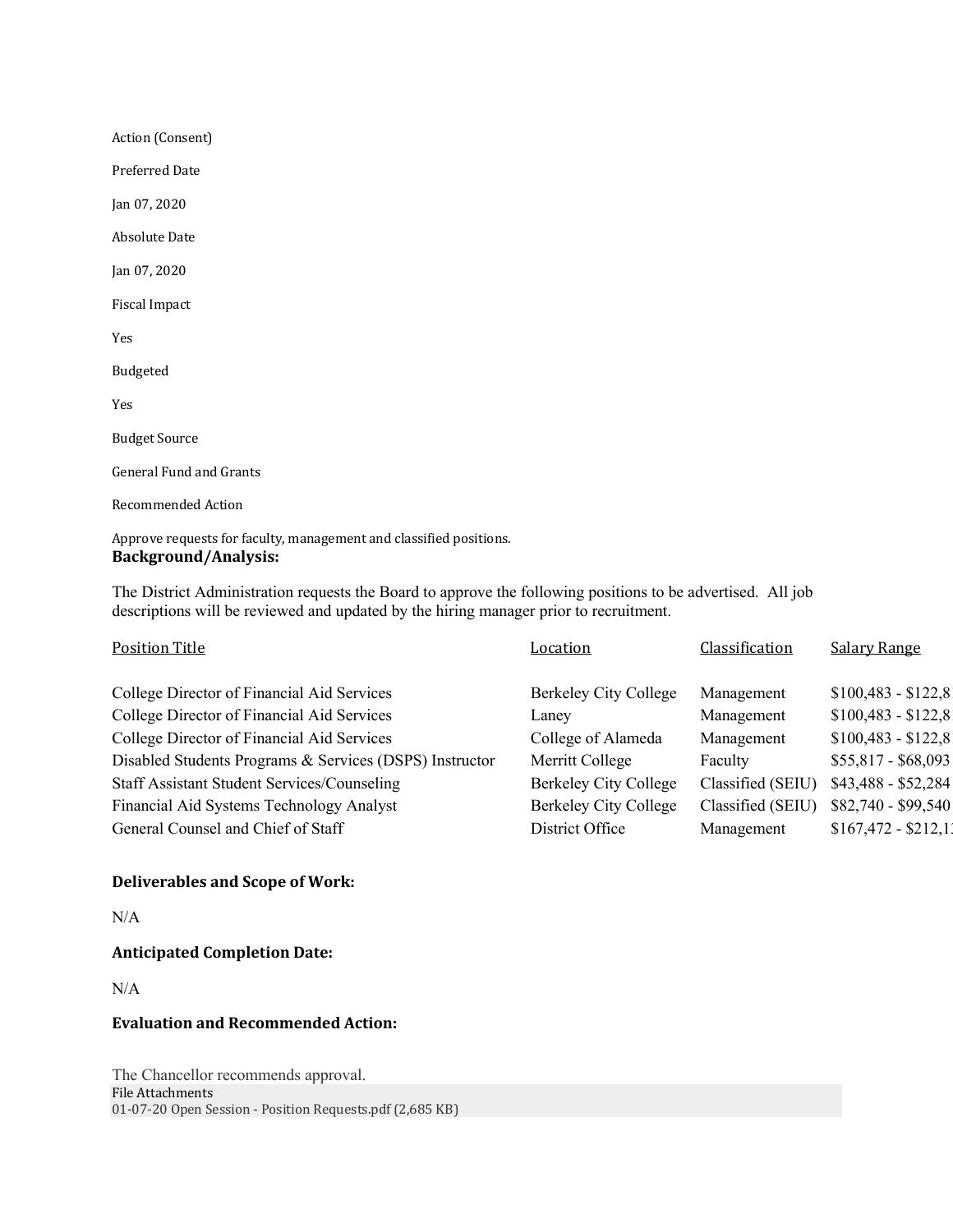All matters listed under the Consent Calendar are considered by the Board of Trustees to be routine or sufficiently supported *by back-up* information as to not require additional discussion. Consent Calendar items will be enacted by one motion. There will be no separate discussion on these items prior to the time the Board votes on them, unless a Board member requests that *a specific item be removed from the Consent Calendar for action and a separate vote. Public comment on Consent Calendar items from anyone completing a card will be heard prior to the Board's vote on the Consent Calendar. All Board approved contracts are subject to final negotiation and execution by the Chancellor.* 

# **8. CONSENT CALENDAR - HUMAN RESOURCES Subject**

**8.3 Consider Approval of Various Personnel Items. Presenter: Vice Chancellor Whittaker** Meeting

Jan 7, 2020 - REGULAR MEETING OF THE BOARD OF TRUSTEES

Access

Public

Type

Action (Consent)

Preferred Date

Jan 07, 2020

**Absolute Date** 

Jan 07, 2020

Recommended Action

Approve Various Personnel Items. **Background/Analysis:**

Approval of Personnel Items: New employment; changes in assignment, compensation, and placement; leaves of absence; changes in staff allocation and classification of academic and classified personnel; retirements, phase-in retirements, and resignations; equivalence of minimum qualifications for academic positions; and short-term temporary classified positions.

# **A. ADMINISTRATIVE APPOINTMENT, REAPPOINTMENT, ASSIGNMENT AND REASSIGNMENT**

|                     | $(NP = New Position * = New Employee)$                                                       |                       |
|---------------------|----------------------------------------------------------------------------------------------|-----------------------|
| NAME                | <b>LOCATION</b>                                                                              | REPORTING TO          |
|                     |                                                                                              |                       |
|                     | <b>District Office</b>                                                                       |                       |
| None                |                                                                                              |                       |
|                     | <b>Berkeley City College</b>                                                                 |                       |
| Dr. Deborah<br>Budd | Interim College President                                                                    | Chancellor            |
|                     | Administrative assignment effective January 13, 2020, to replace previous College President. |                       |
|                     | <b>College of Alameda</b>                                                                    |                       |
|                     | Chungwai Chum Director of Business & Administrative Services                                 | $C_0$ llege President |

Chungwai Chum Director of Business & Administrative Services College President Classified administrative Assignment effective January 8, 2020, to replace previous employee who retired in July 2019.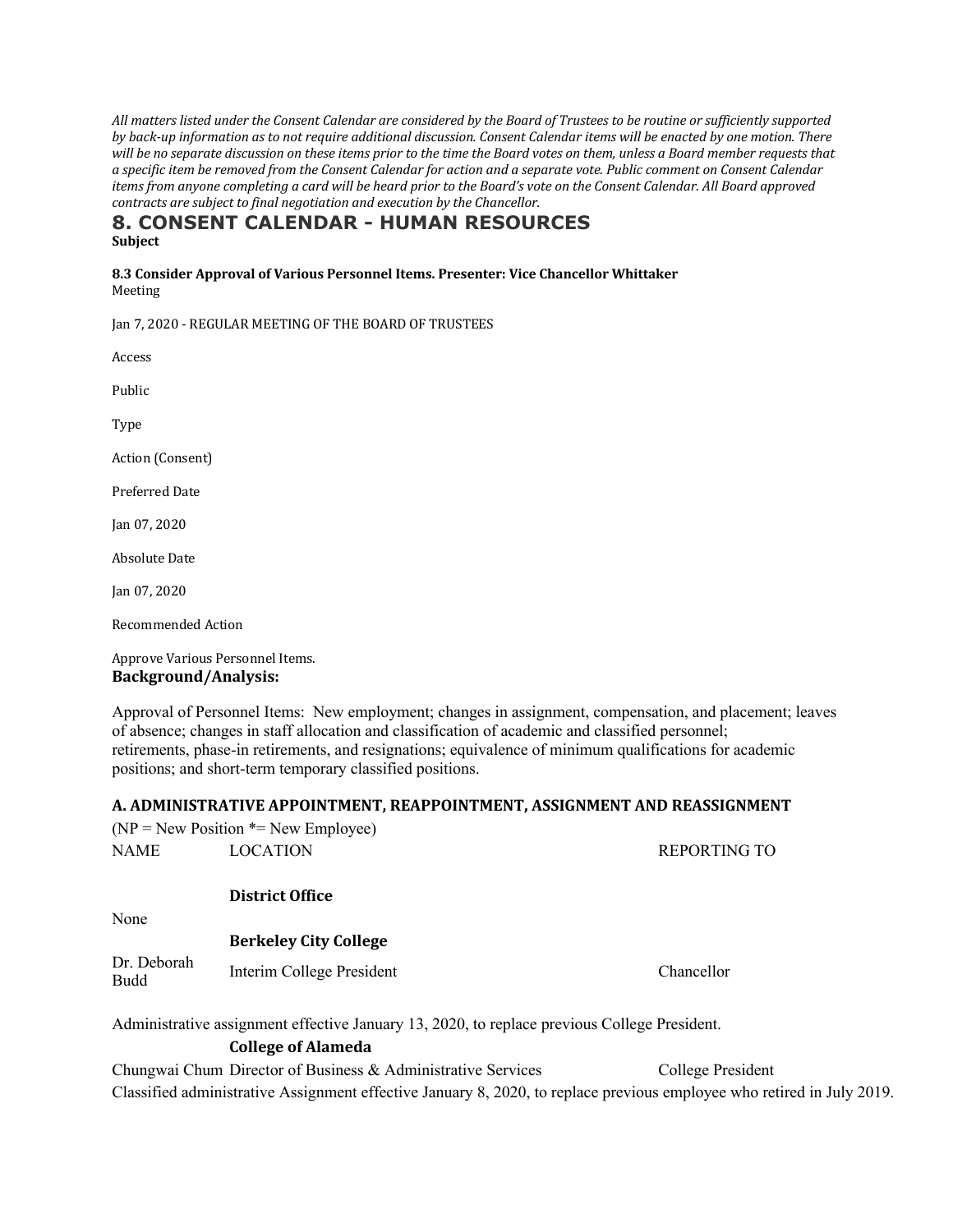#### **Laney College**

None

#### **Merritt College**

David Johnson Acting College President Chancellor Ratification of reassignment from Vice President of Instruction into Acting College President effective November 25, 2019 through

Lilia Chavez Acting Vice President of Student Services College President Ratification of reassignment from Dean of Special Programs and Grants into Acting Vice President of Student Services effective through January 6, 2020.

DEPARTMENT

#### **B. PUBLIC EMPLOYMENT**

|      | New Hires ( $NP = New Position \times = New Employee$ ) |
|------|---------------------------------------------------------|
| NAME | <b>POSITION</b>                                         |

#### **District Office**

Max Voong\* Help Desk Support Tech I (NP) Information Technology Classified Employment effective January 6, 2020

# **Berkeley City College**

Randy Yang Instructor, Biology Instructional Academic employment effective January 20, 2020

#### **College of Alameda**

None

|                         | <b>Laney College</b>                              |                         |
|-------------------------|---------------------------------------------------|-------------------------|
|                         | David Chavez* Instructor, Culinary Arts           | Instructional           |
|                         | Academic employment effective January 16, 2020    |                         |
| Cynthia Haro* Counselor |                                                   | <b>Student Services</b> |
|                         | Academic employment effective January 16, 2020    |                         |
| Gary Mei <sup>*</sup>   | Science Lab Technician (Biological Sciences)      | Instructional           |
|                         | Classified Employment effective December 13, 2019 |                         |
| Mary<br>Richardson*     | Instructor, Art                                   | Communications          |
|                         | Academic employment effective January 16, 2020    |                         |
|                         | Winita Tumzgi Student Employment Specialist       | <b>Student Services</b> |
|                         | Classified employment effective November 25, 2019 |                         |
|                         | <b>Merritt College</b>                            |                         |
| Janine Nkosi*           | Instructor, Sociology                             | Instructional           |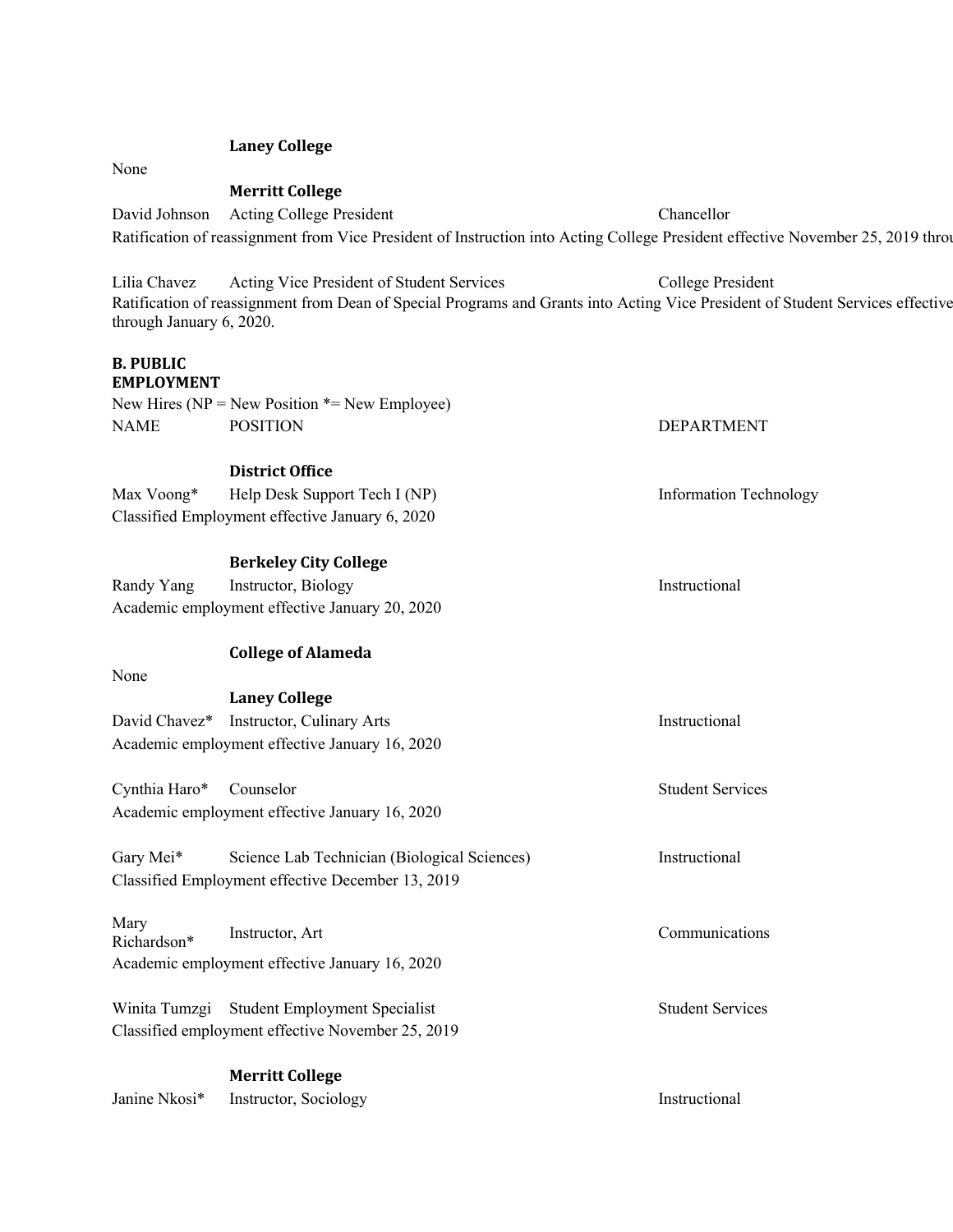|                          | Academic Employment effective January 16, 2020                                                                                      |                         |
|--------------------------|-------------------------------------------------------------------------------------------------------------------------------------|-------------------------|
| Joe Zermeno*             | Instructor, Biology<br>Academic Employment effective January 16, 2020                                                               | Instructional           |
| Adoria<br>Williams*      | Librarian                                                                                                                           | Instructional           |
|                          | Academic Employment effective January 16, 2020                                                                                      |                         |
|                          | <b>C. REASSIGNMENT THROUGH THE HIRING PROCESS</b>                                                                                   |                         |
| <b>NAME</b>              | <b>POSITION</b>                                                                                                                     | <b>DEPARTMENT</b>       |
|                          | <b>District Office</b>                                                                                                              |                         |
|                          | Herzie Mendoza District Senior Accountant                                                                                           | Finance                 |
|                          | Promoted from District Accounting Technician classified position into the District Senior Accountant classified position effectiv   |                         |
|                          | <b>Berkeley City College</b>                                                                                                        |                         |
| Jeejun Bertuso           | Student Equity & Achievement Program Coordinator                                                                                    | <b>Student Services</b> |
|                          | Promoted from Staff Assistant/Student Services classified position into Coordinator classified position effective December 2, 20    |                         |
|                          | <b>College of Alameda</b>                                                                                                           |                         |
| Jiayu He                 | Financial Aid Specialist                                                                                                            | <b>Student Services</b> |
|                          | Reassigned from Staff Assistant/Student Services classified position into Financial Aid Specialist classified position effective De |                         |
|                          | <b>Laney College</b>                                                                                                                |                         |
| Danitza Lopez            | Instructor, ESOL                                                                                                                    | Communications          |
|                          | Reassigned from part-time faculty position into full-time faculty position effective January 16, 2020.                              |                         |
| Mayra Murillo            | Counselor                                                                                                                           | Gateway to College      |
|                          | Reassigned from part-time faculty position into full-time faculty position effective January 16, 2020.                              |                         |
| Kyla Oh                  | Instructor, Mathematics                                                                                                             | Instructional           |
|                          | Reassigned from part-time faculty position into full-time faculty position effective January 16, 2020.                              |                         |
|                          | Matthew Wolpe Instructor, Carpentry                                                                                                 | Instructional           |
|                          | Reassigned from part-time faculty position into full-time faculty position effective January 16, 2020.                              |                         |
| Huizhen (Joan)<br>Su(NP) | Staff Assistant/Vice President's Office                                                                                             | Instructional           |
|                          | Additional assignment of .5 Staff Assistant/Vice President's Office classified position effective November 25, 2019.                |                         |
|                          | <b>Merritt College</b>                                                                                                              |                         |
| None                     |                                                                                                                                     |                         |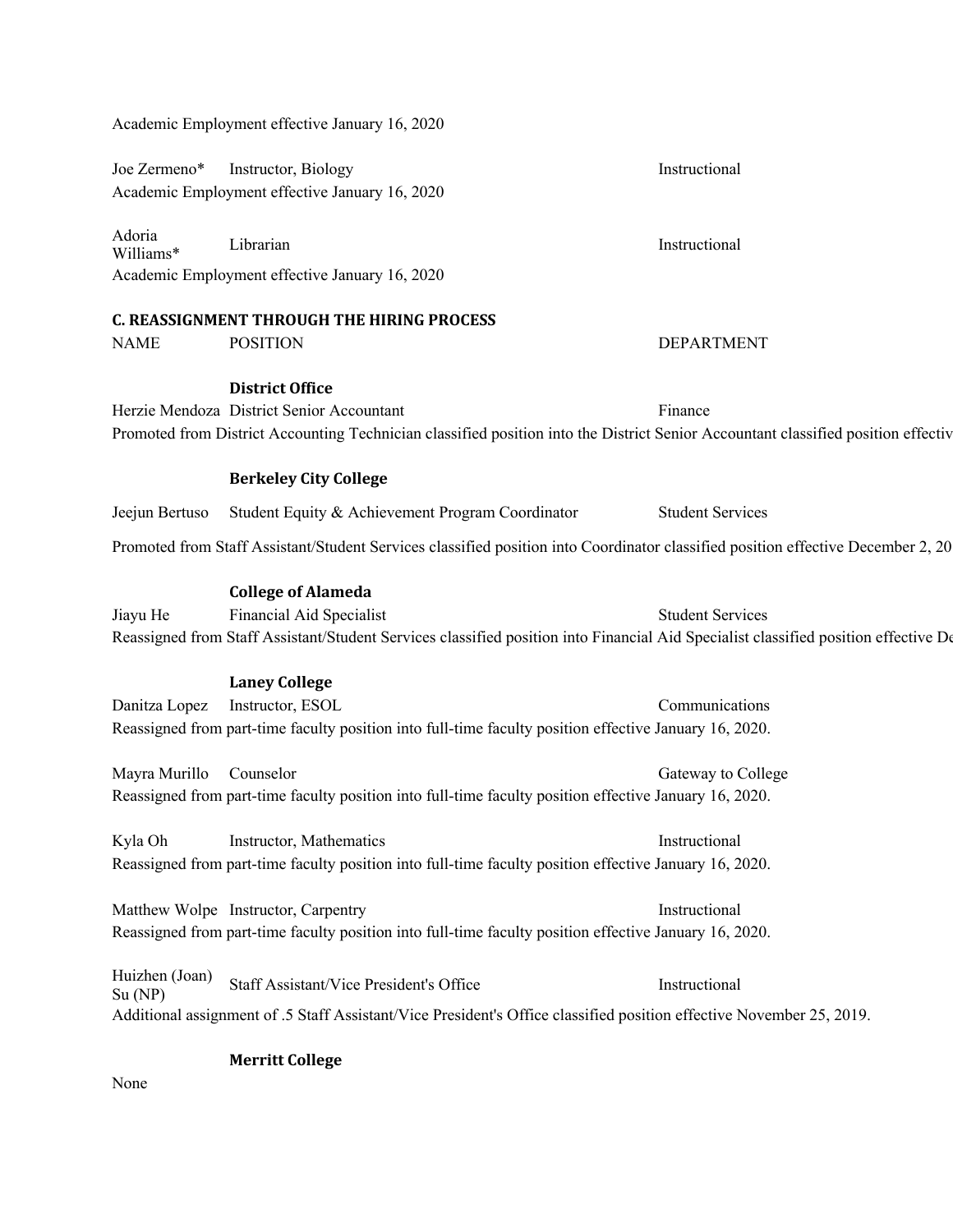# **D. TRANSFER/ADMINISTRATIVE REASSIGNMENT**

None

# **E. CHANGES IN STAFF ALLOCATION**

None

# **F. PHASE-IN RETIREMENT**

None

#### **G. LEAVE OF ABSENCE**

None

# **H. PUBLIC EMPLOYEE RETIREMENT AND RESIGNATION**

| 1. Retirement                          |                                               |                         |
|----------------------------------------|-----------------------------------------------|-------------------------|
| <b>NAME</b>                            | <b>POSITION</b>                               | <b>DEPARTMENT</b>       |
|                                        | <b>Laney College</b>                          |                         |
| Stacey Kayden                          | <b>DSPS</b> Instructor                        | <b>Student Services</b> |
|                                        | Retirement effective December 13, 2019        |                         |
|                                        |                                               |                         |
|                                        | <b>Merritt College</b>                        |                         |
| Timothy Hackett Librarian              |                                               | Instruction             |
|                                        | Retirement effective December 17, 2019        |                         |
|                                        |                                               |                         |
| 2. Resignation                         |                                               |                         |
|                                        | <b>College of Alameda</b>                     |                         |
| Cecelia Dugas                          | Staff Asst/Student Services                   | <b>Student Services</b> |
| Resignation effective December 1, 2019 |                                               |                         |
|                                        |                                               |                         |
|                                        | <b>District Office</b>                        |                         |
| James Calhoun                          | Project Manager                               | Public Information      |
|                                        | Resignation effective December 31, 2019       |                         |
|                                        |                                               |                         |
|                                        | <b>Merritt College</b>                        |                         |
| Andrew Coffer                          | Science Laboratory Technician                 | Instruction             |
|                                        | Resignation effective January 1, 2020         |                         |
|                                        |                                               |                         |
|                                        | <b>H. SHORT-TERM NON-CONTINUING POSITIONS</b> |                         |
| None                                   |                                               |                         |
|                                        |                                               |                         |

# **Deliverables and Scope of Work:**

N/A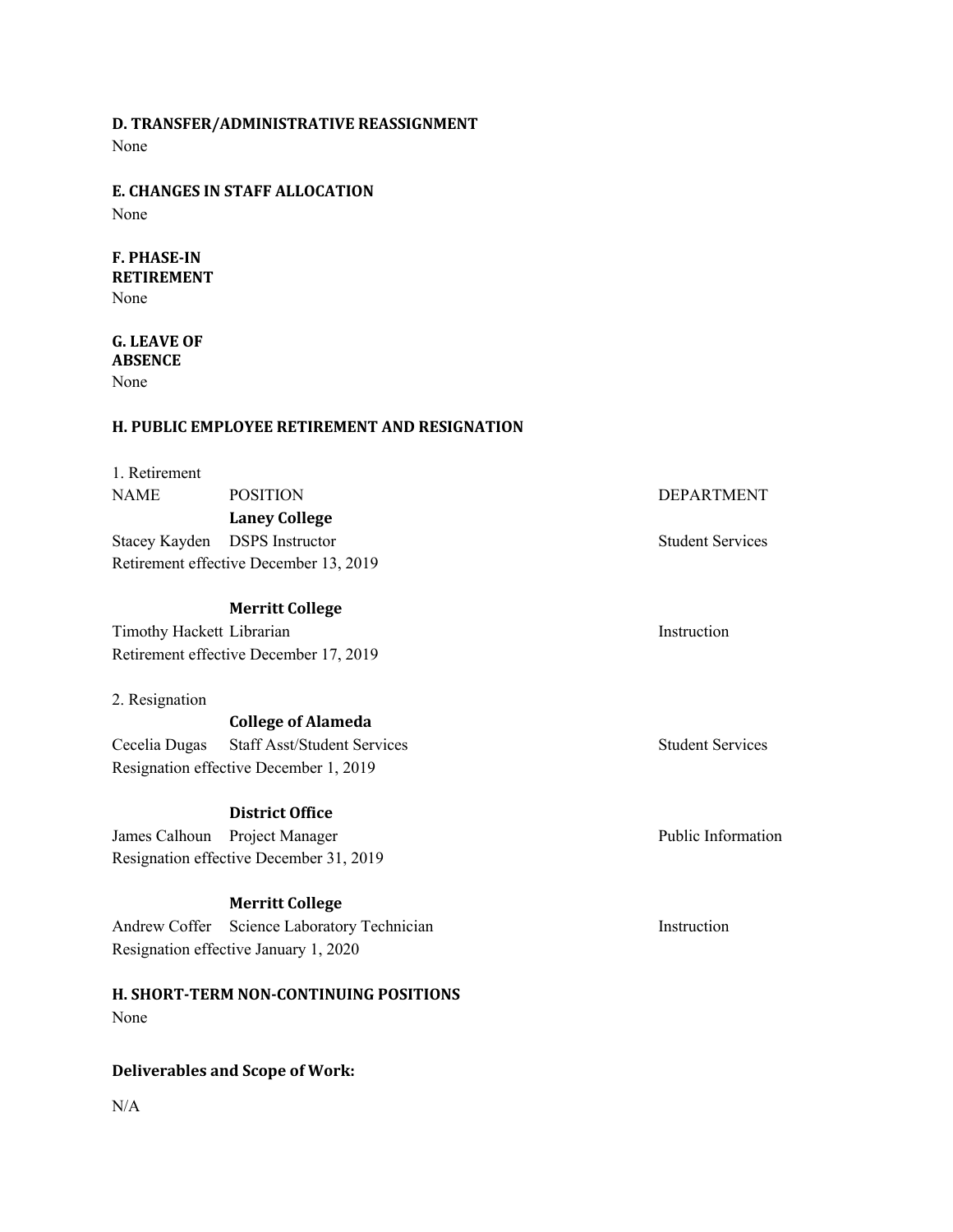# **Anticipated Completion Date:**

N/A

#### **Evaluation and Recommended Action:**

The Chancellor recommends approval.

All matters listed under the Consent Calendar are considered by the Board of Trustees to be routine or sufficiently supported *by* back-up information as to not require additional discussion. Consent Calendar items will be enacted by one motion. There will be no separate discussion on these items prior to the time the Board votes on them, unless a Board member requests that *a specific item be removed from the Consent Calendar for action and a separate vote. Public comment on Consent Calendar items from anyone completing a card will be heard prior to the Board's vote on the Consent Calendar. All Board approved contracts are subject to final negotiation and execution by the Chancellor.* 

# **9. ACTION ITEMS**

**Subject**

9.1 Consider Ratification of Agreement for Contracted Services with ACCO Engineered Systems, Commencing December 10, 2019, for Upgrade and Diagnostic Services of Mechanical Systems for Buildings A, B, D, E, F, G, LK, Field House, Gymnasium, and Tower at Laney College in an Amount Not-to-Exceed \$210,000.00. Presenter: Vice **Chancellor Sata**

Meeting

Jan 7, 2020 - REGULAR MEETING OF THE BOARD OF TRUSTEES

Access

Public

Type

Action

Preferred Date

Jan 07, 2020

**Absolute Date** 

Jan 07, 2020

Fiscal Impact

Yes

Dollar Amount

\$210,000.00

Budgeted

Yes

**Budget Source** 

Measure A

Recommended Action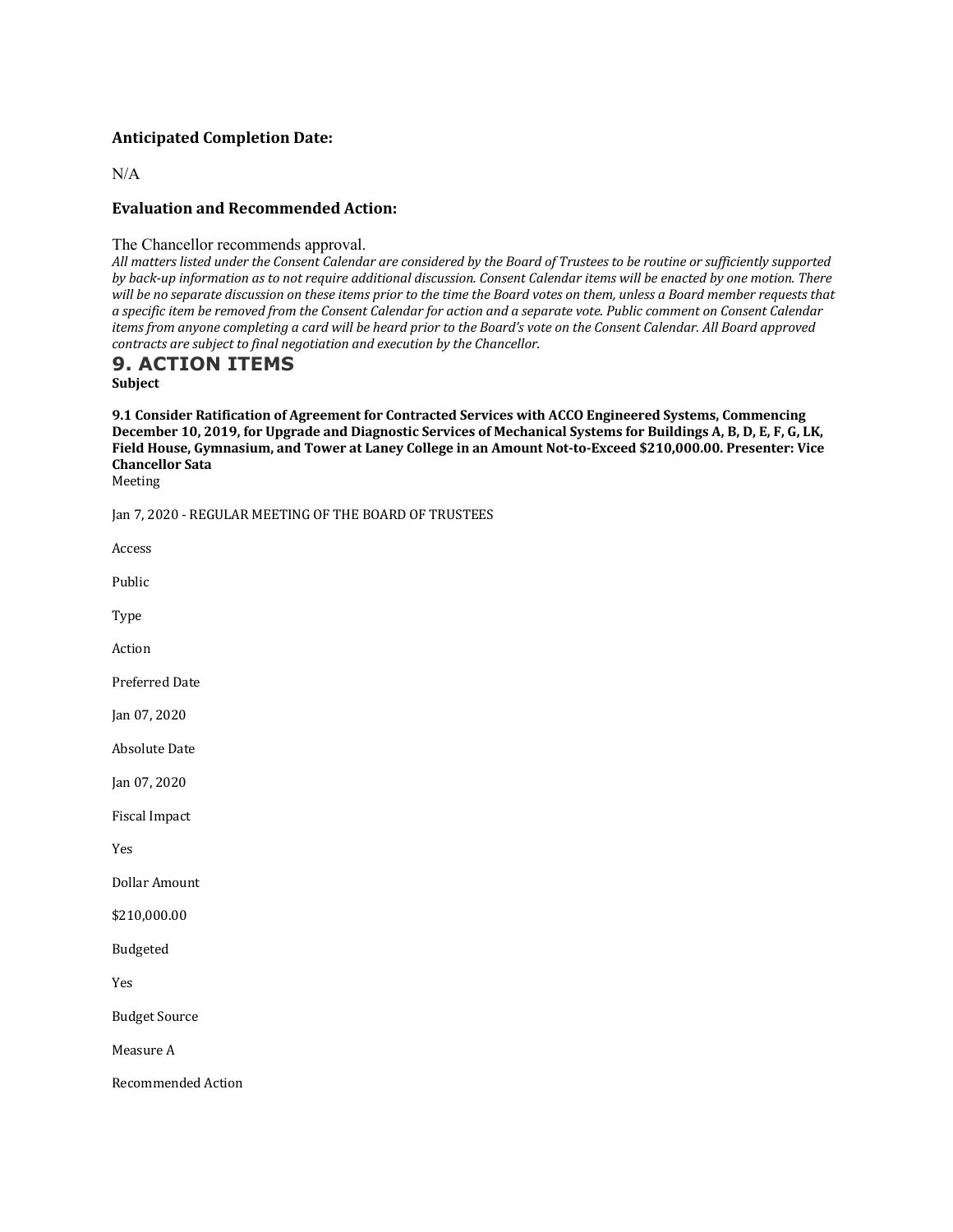Ratify Agreement for Construction Services with ACCO Engineered Systems, Commencing December 10, 2019, for Upgrades and Diagnostic Services of Mechanical Systems for Buildings A, B, D, E, F, G, LK, Field House, Gymnasium, and Tower at Laney College in the Not-to-Exceed (NTE) amount of  $$210,000.00$ . This ratification is authorized by Resolution No. 18/19-66 in Support of Compliance with the Amended Consent Decree in the Payne v. Peralta civil action and is required to ensure that the District is in compliance with the terms of the Amended Consent Decree. **Background/Analysis:**

On May 14, 2019, the Board of Trustees adopted Resolution 18/19-66 which authorized District staff to take necessary measures required to expedite the retention of service providers required to ensure timely compliance with the provisions of the consent decree issued in the *Payne v. Peralta* civil action.

Accordingly, under the direction of Vice Chancellor Sata an ADA Compliance Strike Team was convened in order to ensure the District performed the remedial measures, and created the administrative procedures, outlined in the Amended Consent Decree in a timely manner.

Several of the remedial measures specified in the Amended Consent Decree relate to the retention of an outside contractor to inspect, upgrade, and maintain the exterior and ADA paddled doors and related mechanical systems on the Laney College Campus. Consequently, the ADA Compliance Strike Team solicited a proposal from ACCO Engineered Systems for upgrade and diagnostic services of related mechanical systems for Buildings A, B, D, E, F, G, LK, the Field House, Gymnasium, and Tower. The vendor was solicited pursuant to Peralta Community College District Resolution 18/19-66 to, "Expedite the retention of experts for purposes of completing work as provided in the Amended Consent Decree." The Contract is necessary to ensure District compliance with the ADA, Title 24, and the Consent Decree.

# **Deliverables and Scope of Work:**

Mechanical Systems Diagnostic:

- Job walk and field survey
- Generate lists of materials and upgrades needed
- Work is based on 2 service technicians for 8 hours in each mechanical room

Mechanical Systems Upgrade:

- Order material, pickup and deliver material to jobsite
- Perform upgradess needed in mechanical rooms for pressurized issues
- Approximate upgradess per building is based on 2 technicians for 3 days per building

Materials cost is not included. All materials requirements will be determined during field surveys.

The Contract pricing is composed of the following components:

| <b>Description of Work</b>          | <b>Not-to-Exceed Amount</b> | Date of Ratification          |
|-------------------------------------|-----------------------------|-------------------------------|
| <b>Mechanical Systems Diagnosis</b> | \$30,000.00                 | Pending Ratification 1/7/2020 |
| Labor for Systems Upgrade           | \$90,000.00                 | Pending Ratification 1/7/2020 |
| Material for Systems Upgrade        | \$90,000.00                 | Pending Ratification 1/7/2020 |
|                                     | TOTAL\$210,000.00           |                               |

# **Anticipated Completion Date:**

Per the Agreement, diagnosis of existing mechanical systems shall be completed by December 18, 2019. By December 23, 2019, ACCO will prepare a schedule for completion of the remaining Work under the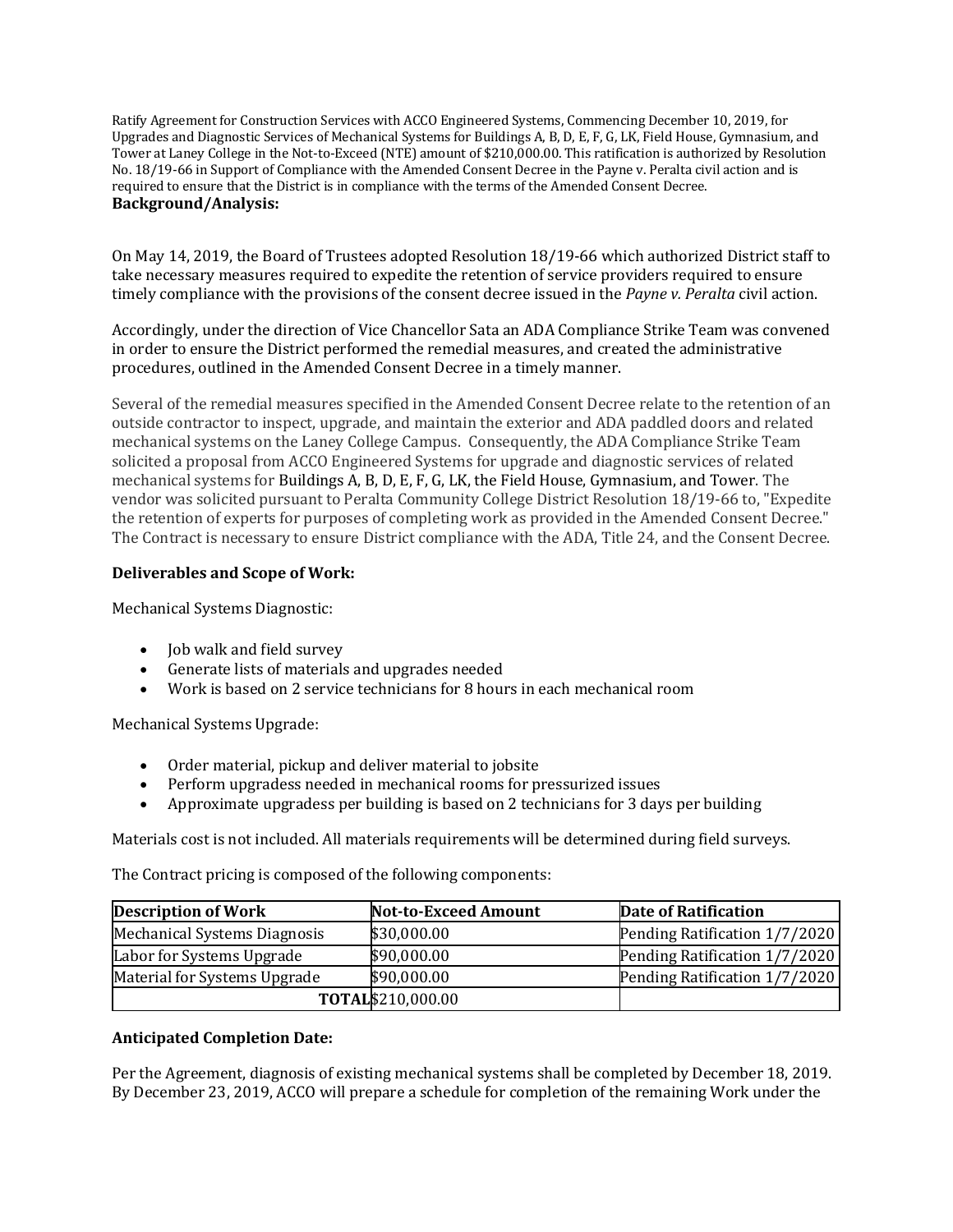Contract. Per the Agreement, the contractor will take all steps within their power to complete the upgrade work by December 31, 2019.

#### **Evaluation and Recommended Action:**

The Vice Chancellor of General Services, Vice Chancellor of Finance and Administration and Chancellor recommend approval of the ACCO Engineered Systems ratification of Agreement for Contracted Services, Commencing December 10, 2019, for upgradeand diagnostic services of mechanical systems for buildings A, B, D, E, F, G, LK, the Field House, Gymnasium, and Tower at Laney College. File Attachments 190514 Board Resolution Re. Consent Decree (SR346548xD9697) (002)\_349271....pdf (64 KB) EX. B to Board Resolution Re. Consent Decree\_3493098\_1(DMS).pdf (116 KB)

19-12-10 Non-excuted contract with ACCO\_3492710\_1(DMS).pdf (399 KB)

# **9. ACTION ITEMS**

**Subject**

**9.2 Consider Ratification of Agreement for Contracted Services and Change Order No. 1 to the Agreement for** Contracted Services with Rosendin Electric to Provide a Generator to Restore Power to the Diesel Mechanics Building at the College of Alameda in an Amount Not-to-Exceed \$39,286.00. Presenter: Vice Chancellor Sata. Meeting

Jan 7, 2020 - REGULAR MEETING OF THE BOARD OF TRUSTEES

Access

Public

Type

Action

Preferred Date

Jan 07, 2020

**Absolute Date** 

Jan 07, 2020

Fiscal Impact

Yes

Dollar Amount

\$39,286.00

Budgeted

Yes

**Budget Source** 

Fund 61, Scheduled Maintenance Funds

Recommended Action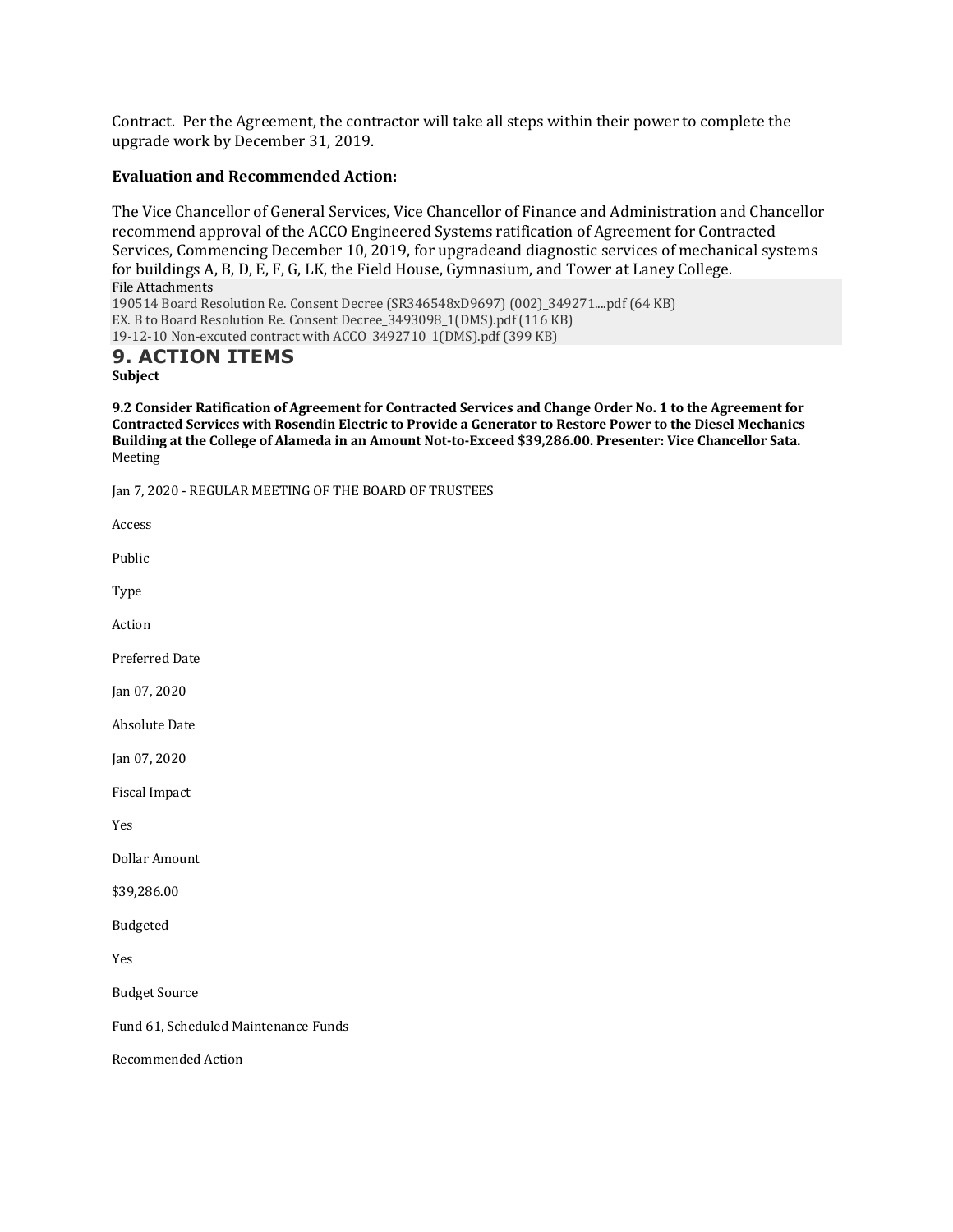Ratify Agreement for Contracted Services and Change Order No. 1 to the Agreement for Contracted Services with Rosendin Electric for providing a generator to restore power to the Diesel Mechanics Building at the College of Alameda in an amount not-to-exceed \$39,286.00.

# **Background/Analysis:**

On or about August 9, 2019, the Diesel Mechanics Building at the College of Alameda experienced a complete failure of power. Because classes were scheduled to begin within a week, an agreement for services was initiated immediately, providing a generator for temporary power until a permanent solution was found. The Agreement for Contracted Services with Rosendin Electric, dated August 9, 2019, was executed on August 14, 2019, with approval by the Acting Chancellor in the amount of \$14,500.00. Rosendin was able to install the generator before classes began on August 16, 2019. The contract amount was based on a preliminary schedule and estimate of the work.

Rosendin Electric was selected to provide the services because they were performing similar work at Laney College for an emergency electrical repair project, which involved restoring power to the Student Center and Building F. They were deemed qualified for the services at Collegel of Alameda based on their ability to diagnose and resolve catastrophic power failures in a timely manner.

After the initial diagnosis of the issue, the work in connection with the failure of power required more time than estimated. Power was restored to the Diesel Mechanics Building on October 14, 2019. The generator was removed from the site and the electrical issues were successfully resolved. This change order represents the additional costs of the actual time the generator was needed beyond the original estimated timeframe.

| <b>Document</b>   | Change                                                                             | Price       | <b>Completion Date</b>         | <b>Board Approval</b><br>Date  |
|-------------------|------------------------------------------------------------------------------------|-------------|--------------------------------|--------------------------------|
| Original Contract | N/A                                                                                | \$14,500.00 | August 14, 2019                | This item,<br>pending approval |
| Change Order #1   | Cost of Generator<br>until October 14,<br>2019, due to<br>Unforeseen<br>Conditions | \$24,786.00 | October 14, 2019               | This item,<br>pending approval |
| Contract Total:   |                                                                                    | \$39,286.00 | C/O Percentage of<br>Contract: | 170.94%                        |

As summarized below, Change Order #1 is the only and final change order related to the project, and the project is now in the process of being closed.

Rosendin Electric has the following contracts in place with the District:

| <b>Contract</b>                                                                                           | Price        | <b>Board Approval Date</b>     |
|-----------------------------------------------------------------------------------------------------------|--------------|--------------------------------|
| Laney College - Switch Gear Repairs at Student Center and<br><b>Building F</b>                            | \$220,108.80 | April 15, 2019                 |
| Laney College - Transformer Replacement (CO #1)                                                           | \$104,100.00 | May 14, 2019                   |
| Laney College – Generator costs and Replacement of cables in \$160,122.00<br>electrical manhole (CO #2)   |              | December 10, 2019              |
| Laney College - Restoration of student parking lot lighting                                               | \$80,000.00  | December 10, 2019              |
| College of Alameda - Generator costs to provide power to<br>Diesel Mechanics Building (initial cost only) | \$14,500.00  | This item pending<br>approval. |
| College of Alameda - Generator costs in total (CO #1).                                                    | \$24,786.00  | This item pending<br>approval. |
| <b>TOTAL</b>                                                                                              | \$603,616.80 |                                |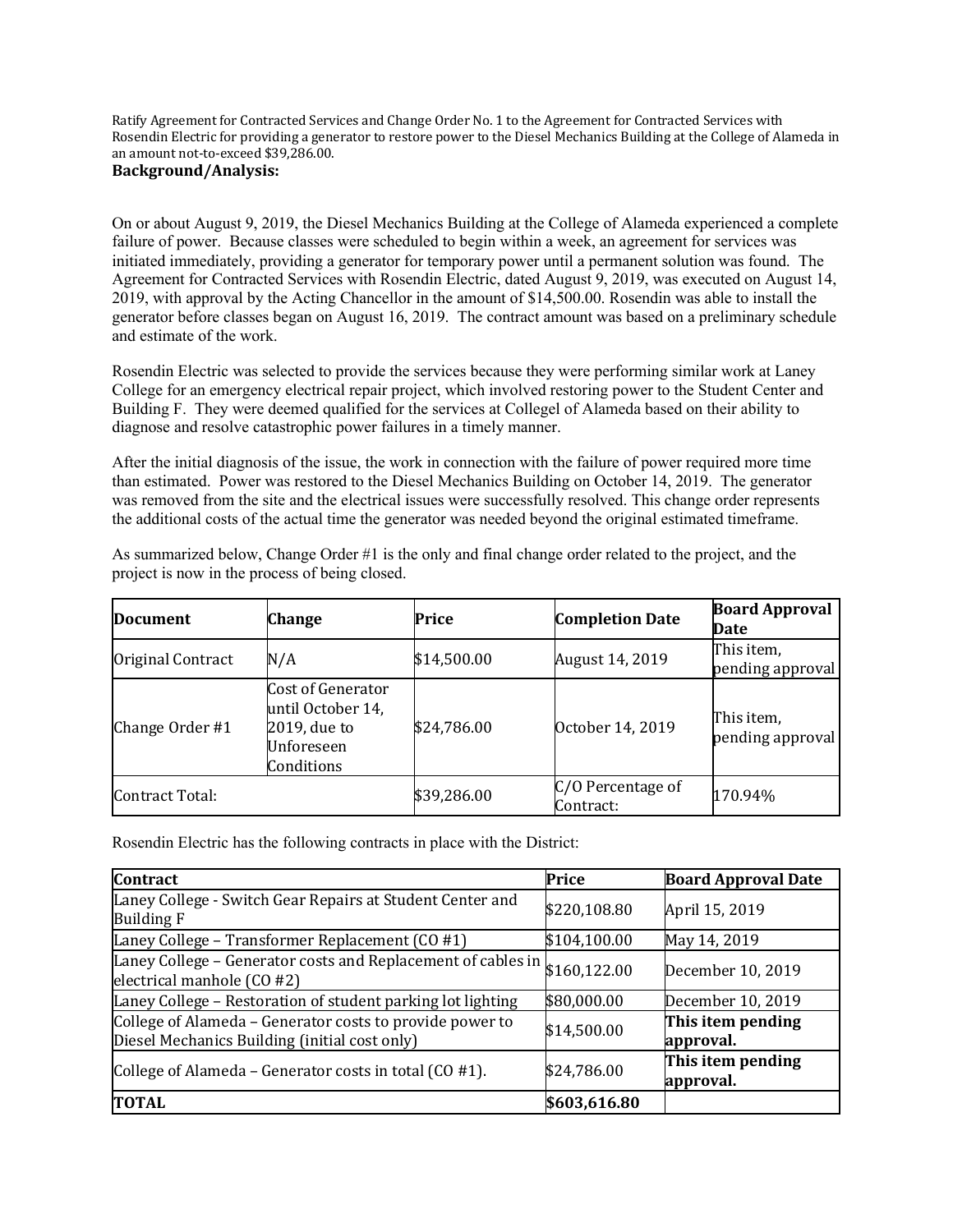#### **Deliverables and Scope of Work:**

- 1. Provide, place, and dismantle temporary generator for Diesel Mechanics Building.
- 2. Refuel as necessary until power is permanently restored to the building. Time frame was from August 14, 2019 to October 14, 2019 (2 months).

#### **Anticipated Completion Date:**

Project was complete on October 14, 2019.

#### **Evaluation and Recommended Action:**

The College President and Chancellor recommend ratification of the Agreement for Contracted Services and Change Order No. 1 to the Agreement for Contracted Services with Rosendin Electric for providing a generator to restore power to the Diesel Mechanics Building at the College of Alameda in an amount notto-exceed \$39,286.00.

File Attachments PSDGS - Rosendin \$14,500.00 (FW approved 8.14.19)\_3493058\_1(DMS).PDF (2,872 KB) Rosendin CO #1 signed\_3493059\_1(DMS).PDF (153 KB) Rosendin Construction Change Order No. 1 (COA) Summary\_3493060\_1(DMS).PDF (165 KB)

#### **9. ACTION ITEMS Subject**

**9.3** Consider Ratification of Amendment No. 1 to the Purchase Agreement for Fire Alarm Emergency Panel Repairs with Johnson Controls Fire Protection LP to Add Four Annunciator Panels in an Amount Not to Exceed **\$78,000.00. Presenter: Vice Chancellor Sata.** Meeting

Jan 7, 2020 - REGULAR MEETING OF THE BOARD OF TRUSTEES

Access

Public

Type

Action

Preferred Date

Jan 07, 2020

**Absolute Date** 

Jan 07, 2020

Fiscal Impact

Yes

Dollar Amount

\$78,000.00

Budgeted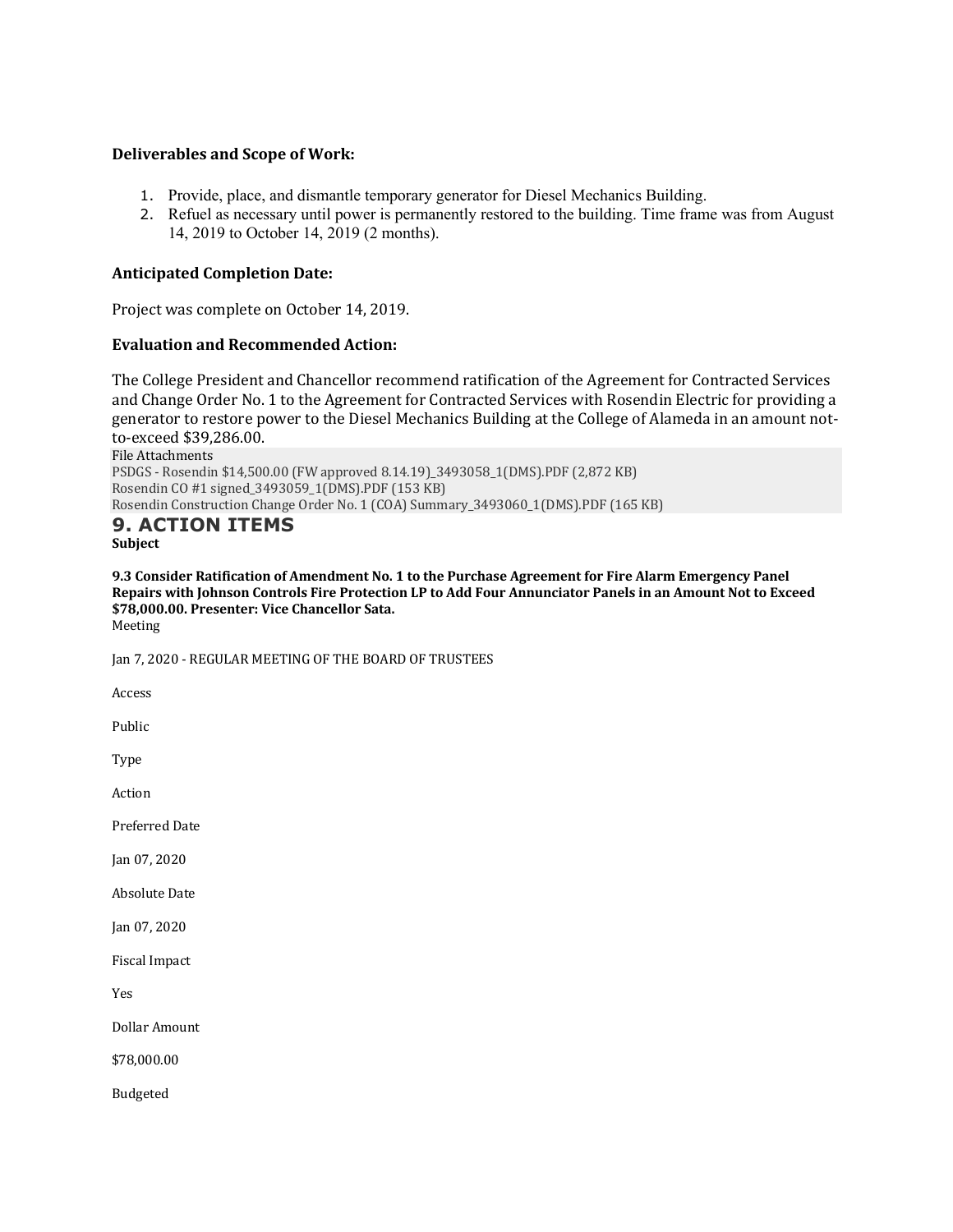**Budget Source** 

Fund 63 Measure A

Recommended Action

Ratify Amendment No. 1 to the Purchase Agreement for Fire Alarm Emergency Panel Repairs with Johnson Controls Fire Protection LP to Add Four Annunciator Panels in an amount not to exceed \$78,000.00. **Background/Analysis:**

In January 2019, the Oakland Fire Department ("OFD") performed a fire safety inspection at Laney College and at Merritt College. OFD directed the District to provide fire watch at both Laney College and Merritt College until required corrections are completed.

The District contracted with Johnson Controls in September 2019 to implement some of the required corrections, including the replacement of four fire alarm panels: one each at Laney Building D, Laney Building N (Childcare), Merritt Building A (Childcare), and Merritt Building H (Horticulture). Johnson Controls has replaced those four panels.

Subsequently, as part of OFD's review and approval of the replacement fire alarm panels, OFD also required the District to add four annunciator panels to the fire alarm system (one at each of the four locations receiving replacement fire alarm panels). Amendment No. 1 will incorporate the annunciator panel scope of work into the existing Agreement to replace the four fire alarm panels.

The existing fire alarm system is to a large extent proprietary, which limits the District's opportunity to competitively procure service and repair.

The District relied on Government Code section 6500, et seq. which allows public agencies to enter into joint powers agreements ("JPA") to exercise powers common to them, including the power to procure equipment materials and supplies. The fire alarm panel replacements were procured via a JPA known as Sourcewell (formerly known as NJPA), which JPA entered into a contract with Johnson Controls (formerly SimplexGrinnell, LP) on June 30, 2017 for four years to provide members of the JPA with facility security equipment, systems and services at prices more favorable than otherwise available from Johnson Controls. The District is a member of the Sourcewell JPA and entered into a Purchase Agreement with Johnson Controls on September 10, 2019.

The history for the District's contract with Johnson Controls for the fire alarm panel replacement is summarized in Table 1.

| rapie i                                                                                                                                                                                                                 |              |                                    |
|-------------------------------------------------------------------------------------------------------------------------------------------------------------------------------------------------------------------------|--------------|------------------------------------|
| <b>Contract History</b>                                                                                                                                                                                                 | Amount       | <b>Board Approval</b>              |
| Base Scope - Replace Fire Alarm Panels<br>-Laney College Building N (Childcare Facility)<br>-Laney College Building D<br>-Merritt College Building A (Childcare Facility)<br>-Merritt College Building H (Horticulture) | \$214,000.00 | Approved, 10 Sep 2019              |
| Amendment 1 - Add Annunciator Panels<br>-Laney College Building N (Childcare Facility)<br>-Laney College Building D<br>-Merritt College Building A (Childcare Facility)<br>-Merritt College Building H (Horticulture)   | \$78,000.00  | Pending, 7 Jan 2019<br>(this item) |
| Total Contract Price, Including Amend 1                                                                                                                                                                                 | \$292,000.00 |                                    |

Yes

 $T<sub>1</sub>$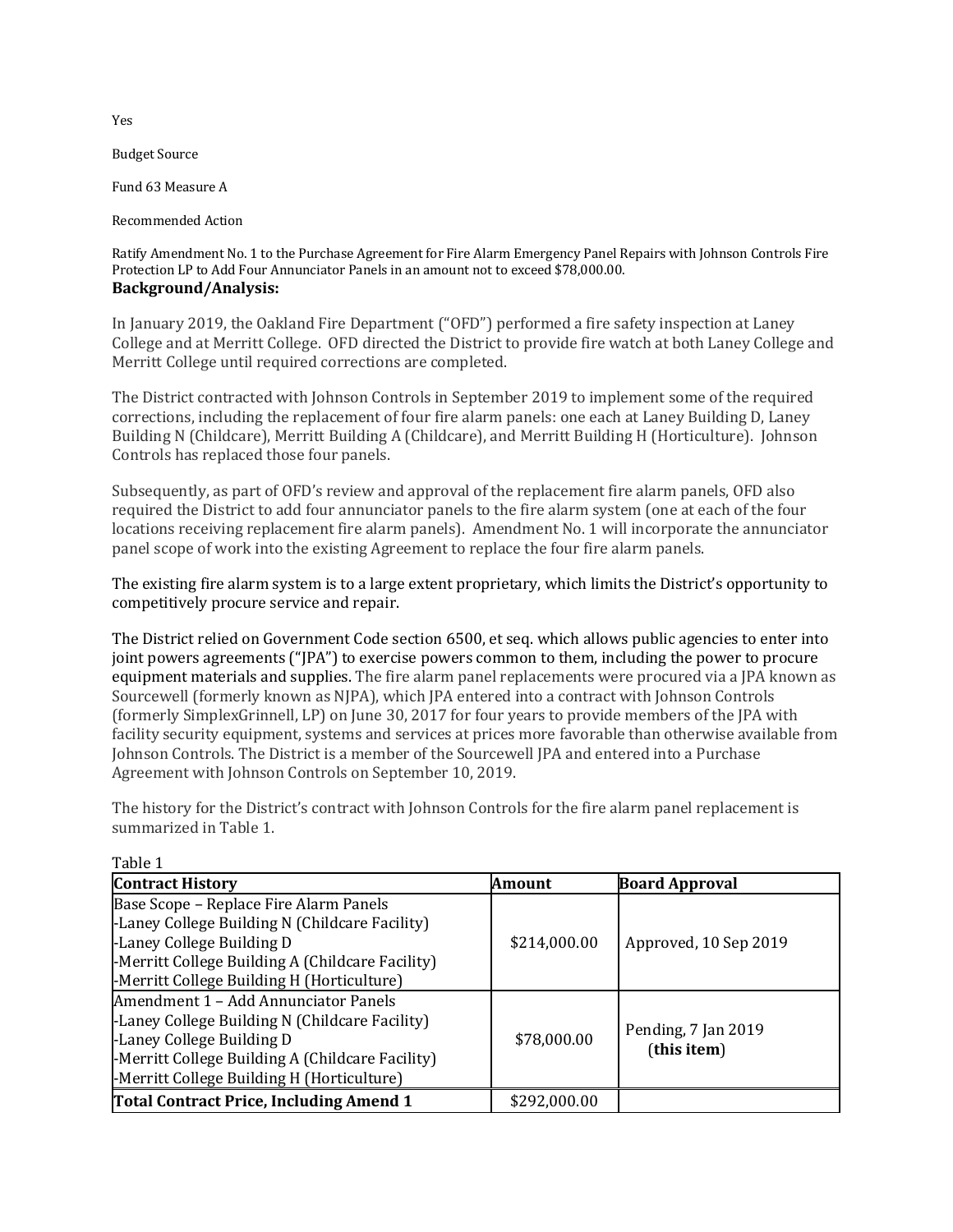District contracts awarded to Johnson Controls in the current fiscal year, including *this agenda item* are summarized in Table 2.

| ۰. | ۹ | ٧ |
|----|---|---|
|    |   |   |

| <b>Contract</b>                                                             | AHJ*/System             | Amount    | <b>Board</b><br><b>Approval</b> |
|-----------------------------------------------------------------------------|-------------------------|-----------|---------------------------------|
| <b>Laney Elevator Testing</b>                                               | DIR** / Elevators       | \$8,288   | Approved<br>10 Sep 2019         |
| <b>Merritt Elevator Testing</b>                                             | DIR / Elevators         | \$4,144   | Approved<br>10 Sep 2019         |
| Districtwide Network Repairs                                                | OFD / Fire Alarm        | \$233,000 | Approved<br>10 Sep 2019         |
| Fire Alarm Panel Replacements (Laney<br>and Merritt)                        | OFD / Fire Alarm        | \$214,000 | Approved<br>10 Sep 2019         |
| <b>Fire Alarm Panel Replacements</b><br><b>Amend 1 (Annunciator Panels)</b> | <b>OFD / Fire Alarm</b> | \$78,000  | Pending<br>7 Jan 2019           |
| Laney Bldg F Horn Strobe                                                    | OFD / Fire Alarm        | \$21,334  | Approved<br>22 Oct 2019         |
| Laney Art Center Open Circuit                                               | OFD / Fire Alarm        | \$13,994  | Approved<br>22 Oct 2019         |
| <b>Total</b>                                                                |                         | \$572,760 |                                 |

*\*AHJ: Authority Having Jurisdiction. Generally a public agency empowered to interpret and to enforce regulations.*

*\*\*DIR: Elevator inspections are conducted by the California Division of Industrial Relations ("DIR").*

Company Information: Johnson Controls Fire Protection, LP 6952 Preston Avenue Livermore, CA 94551-9545

# **Deliverables and Scope of Work:**

Scope of Amendment No. 1: Provide, install, and test to the satisfaction of OFD, 4 annunciator panels, one in each in: Laney Building D, Laney Building N (Childcare), Merritt Building A, and Merritt Building H (Horticulture).

# **Anticipated Completion Date:**

January 31, 2020.

# **Evaluation and Recommended Action:**

The Vice Chancellor of General Services and the Chancellor recommend ratification of Amendment No. 1 to the Purchase Agreement for Fire Alarm Emergency Panel Repairs with Johnson Controls Fire Protection LP to Add Four Annunciator Panels in an amount not to exceed \$78,000.00.

File Attachments Johnson Control Emergency Panel Repair \$214,000.00.pdf (7,057 KB) Amend 1 Proposals.Set of 4.signed by SM.2019 12 12.pdf (275 KB) CLEAN Amendment No 1.pdf (14 KB)

# **9. ACTION ITEMS**

**Subject**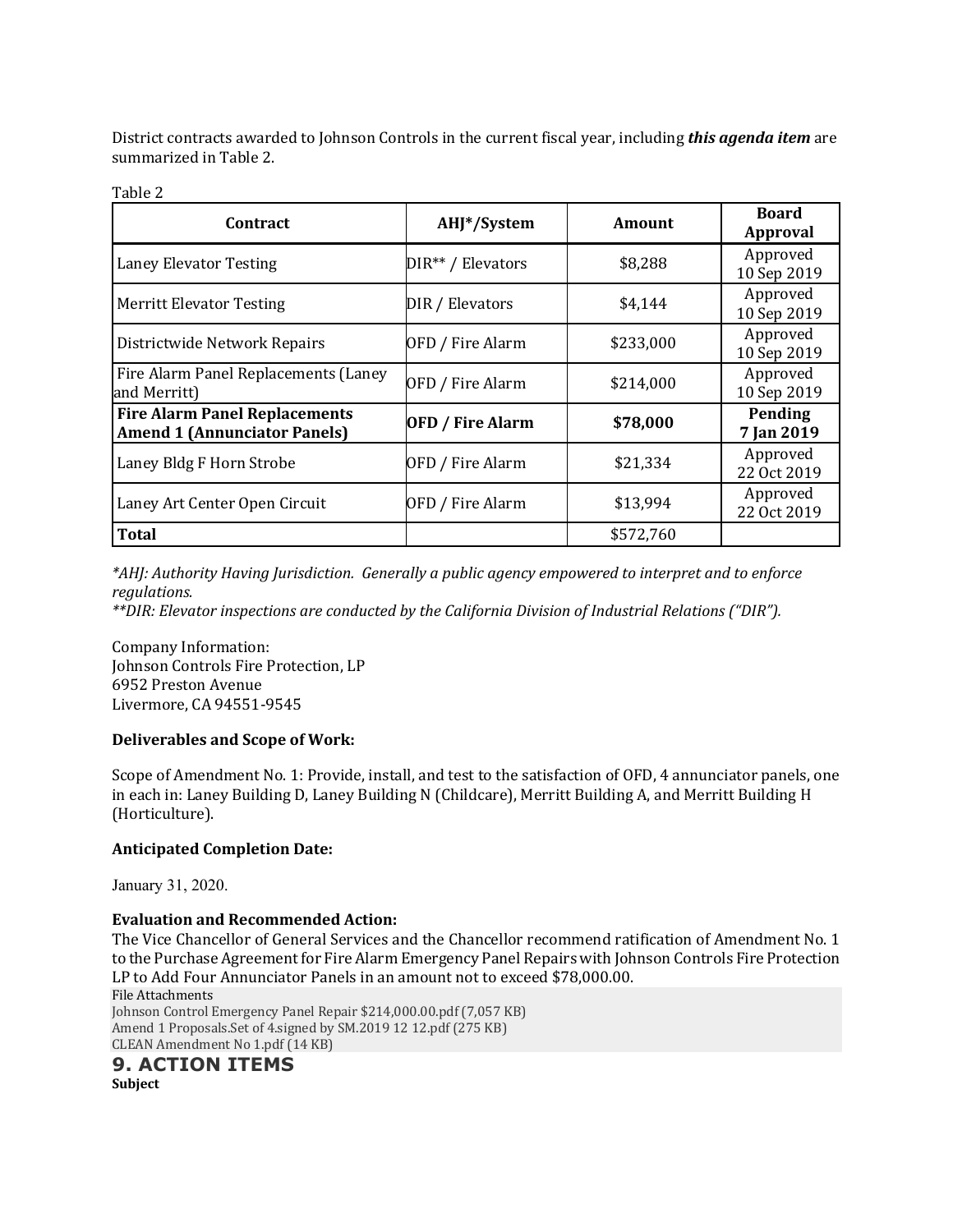9.4 Consider Ratification of Change Order No. 1 to Agreement for Construction Services with [PB Design, Inc. for the Construction and Modernization Work Performed at the Laney College Children Center in an Amount Not-to-Exceed \$8,019.02 and a Non-Compensable Contract Extension of 362 days. Presenter: Vice Chancellor Sata Meeting

Jan 7, 2020 - REGULAR MEETING OF THE BOARD OF TRUSTEES

Access

Public

Type

Action

Preferred Date

Jan 07, 2020

**Absolute Date** 

Jan 07, 2020

Fiscal Impact

Yes

Dollar Amount

\$8,019.02

Budgeted

Yes

**Budget Source** 

Fund 68, Childcare Development Center Reserves Account

Recommended Action

Approve Ratification of Change Order No. 1 to Agreement for Construction Services with JPB Design, Inc. for the construction and modernization work performed at the Laney College Children Center in an Amount Not-to-Exceed \$8,019.02 and a non-compensable contract extension of 362 days. **Background/Analysis:**

JPB Design, Inc. was approved to perform construction services at the Laney College Children's Center for the Amount Not-to-Exceed \$170,000.00 at the Board of Trustees meeting on January 22, 2019. The scope of work included installation of ornamental fencing and chain link fence, replacement of door hardware, replacement of carpet with new VCT tiles, painting, landscaping, and installation of new modular partitions and furniture in three (3) offices. This project is in partial fulfilment of the need to constantly modernize the children's center to meet code compliance requirements and sustain general campus beautification efforts. All work was performed during off hours in order not to impact the childcare center operations.

Subsequent to the executed Agreement and during construction, the Center requested additional work, including: installation of additional VCT flooring, replacement of one (1) children's toilet and two (2) adult toilets, repairs at two (2) doors and fence adjacent to rear patio, providing and installing additional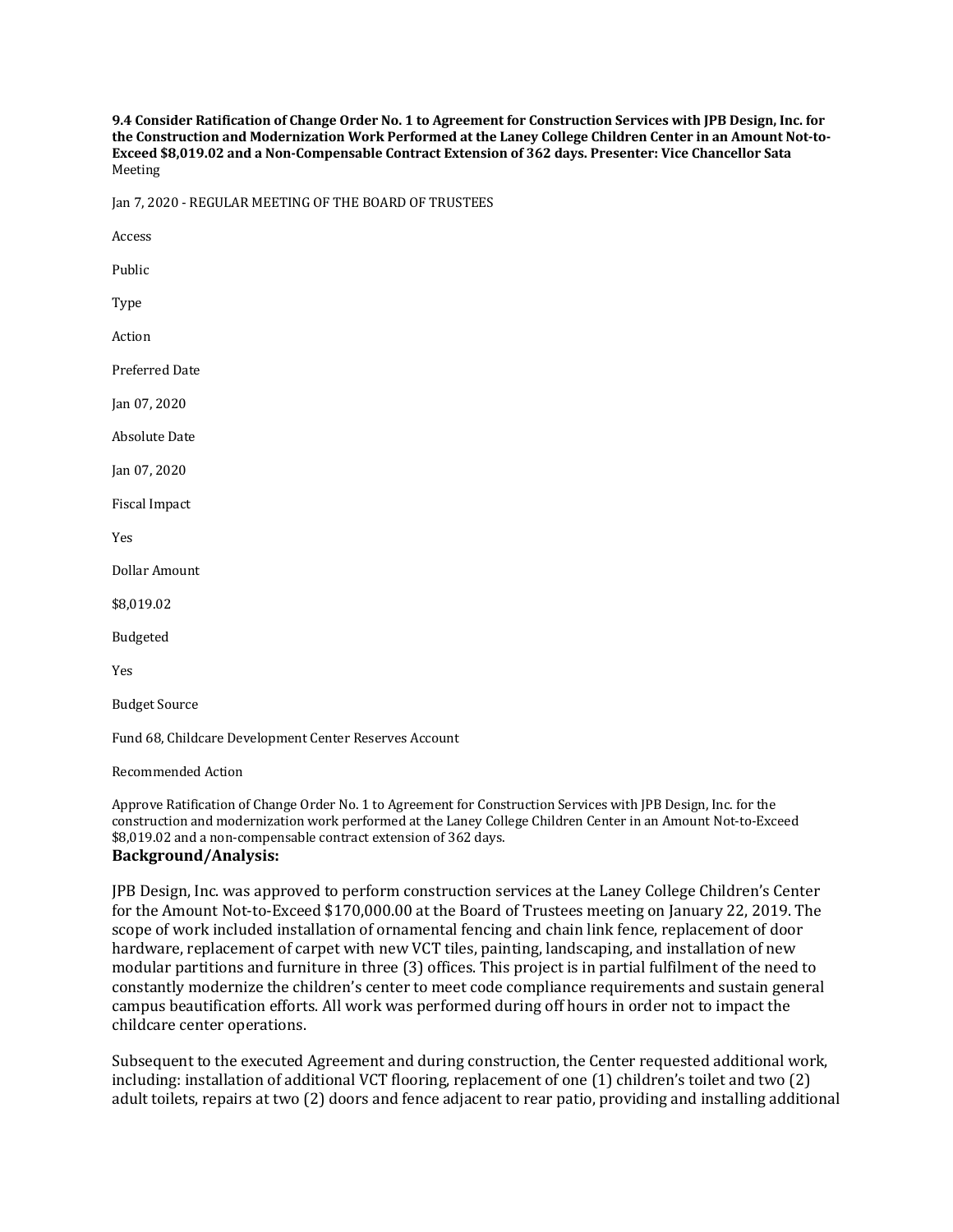ceiling tile, minor sink repairs, and purchasing and installing miscellaneous office furniture. The cost of the additional work was greater than the allowance monies available in the original contract by \$8,019.02. A contract time extension is also requested for 362 days. This is the only change order, and will close out the project.

| Contract                | <b>Approved Amount</b> | Time Extension | <b>Board Approval Date</b> |
|-------------------------|------------------------|----------------|----------------------------|
| Original Contract       | \$170,000.00           | N/A            | January 22, 2019           |
| Change Order No. 1      | \$8,019.02             | 362 days       | Pending, this item         |
|                         |                        |                |                            |
| <b>New Contract Sum</b> | \$178,019.02           |                |                            |

#### JPB Design Inc., currently has the following contract with the District:

# **Contact Information for JPB Design, Inc.:**

6021 Keats Circle Orangevale, CA 95662 (916)549-6259

# **Deliverables and Scope of Work:**

Items noted in Change Order No. 1 include:

- 1. Additional removal of existing carpet and replacing with VCT flooring
- 2. Providing and installing two (2) new adult toilets and one (1) new child toilet
- 3. Repairing two (2) doors and fence adjacent to rear patio
- 4. Providing and installing additional ceiling tiles
- 5. Minor sink repairs and
- 6. Purchasing and installing miscellaneous office furniture

# **Anticipated Completion Date:**

Work will be completed by April 30, 2020.

# **Evaluation and Recommended Action:**

The Project Manager, Vice Chancellor of General Services and Chancellor recommend approval of ratification of Change Order No. 1 to Agreement for Construction Services with JPB Design, Inc. for the construction and modernization work performed at the Laney College Children Center in an Amount Not-to-Exceed \$8,019.02 and a non-compensable contract extension of 362 days.

File Attachments JPB proposal #001\_3492793\_1(DMS).PDF (75 KB) JPB Designs\_Construction Change Order No. 1.pdf (193 KB) JPB Designs Construction Change Order No. 1 Summary\_3492791\_1(DMS).PDF (170 KB) PSDGS - JPB Designs, Inc. \$170,000.00 (CL approved 2-7-19).pdf (2,028 KB)

#### **9. ACTION ITEMS Subject**

**9.5** Consider Adoption of Resolution 19/20-23 Authorizing the Purchase of a CampusLogic Subscription in the Amount of \$436,800 pursuant to the FCCC-CampusLogic Agreement. Presenter: Vice Chancellor Brown Meeting

Jan 7, 2020 - REGULAR MEETING OF THE BOARD OF TRUSTEES

Access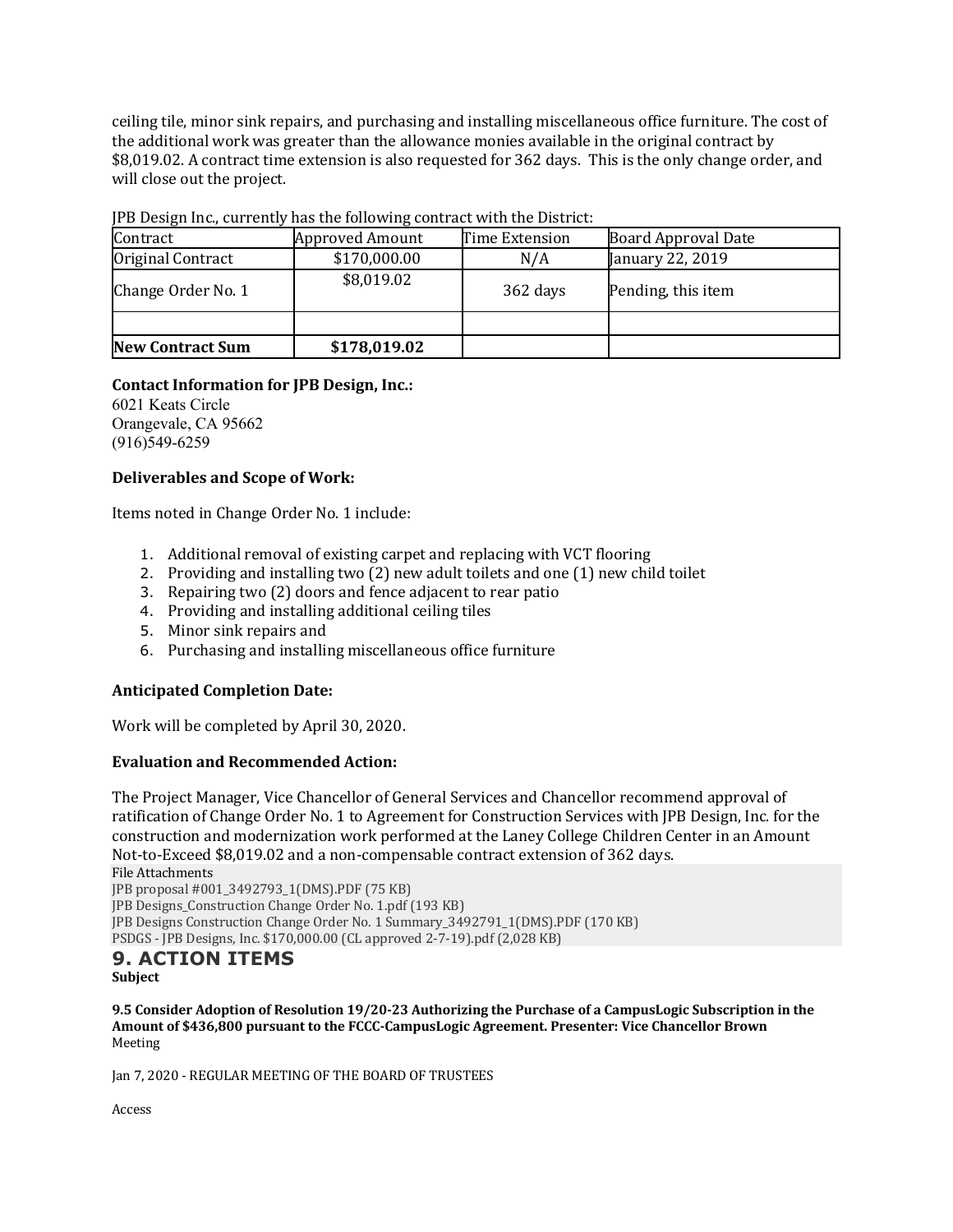Public

Type

Action

Preferred Date

Jan 07, 2020

**Absolute Date** 

Jan 07, 2020

Fiscal Impact

Yes

Dollar Amount

\$436,800.00

Budgeted

Yes

**Budget Source** 

Fund 11 and Fund 1

Recommended Action

Adopt Resolution 19/20-23 Authorizing the Purchase of a CampusLogic Subscription in the Amount of \$436,800 Under the FCCC-CampusLogic Agreement

# **Background/Analysis:**

Currently, PCCD students must submit required financial aid documents in paper format in person. This places a hardship on students that includes a slower process of approval. CampusLogic is a cloud-based software company that will assist in improving efficiencies, and student retention. Students will be able to upload and sign documents electronically and directly in their financial aid folder allowing for a quicker, more secured portal that eases the student experience and reduces redundancy. Financial aid staff will be able to message students about outstanding items via the portal as well which will increase communication to students to assist with timely processing. PCCD has received a State Financial Aid Technology grant to pay for the majority of this project.

Pricing for the California Community Colleges is negotiated by the Foundation for California Community Colleges (FCCC). The agreement between FCCC and CampusLogic is effective as of February 1, 2018 through 2021 and provides for PCCD to purchase through said agreement.

#### **Deliverables and Scope of Work:**

The deliverables include a subscription license and the implementation of software in coordination with PCCD-IT, training of financial aid staff and certain technical support.

#### **Anticipated Completion Date:**

11/30/2022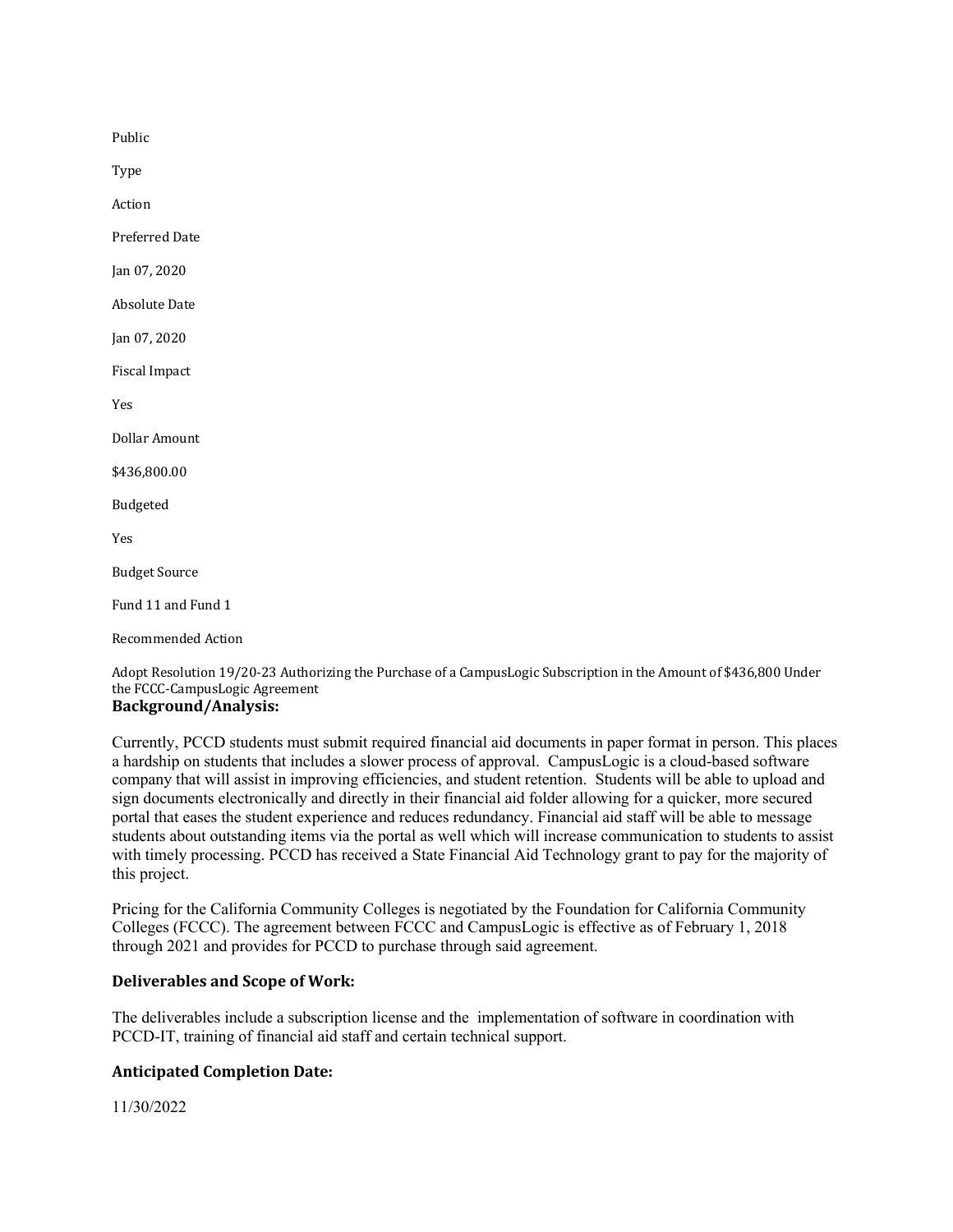#### **Evaluation and Recommended Action:**

The Chancellor recommends adoption

File Attachments CAMPUS LOGIC ICC and FCCC Documents.pdf (4,995 KB) Resolution Authorizing Purchase of CampusLogic Cloud-Based Software Subscription Under FCCC Contract 20191227.pdf (3,707 KB)

#### **9. ACTION ITEMS Subject**

9.6 Consider Adoption of Resolution 19/20-24 Authorizing an Amendment of the Contract between Peralta CCD and California Department of Education to Increase the Contract's Maximum Reimbursable Amount relating to the Laney and Merritt Childcare Centers and to Designate the Personnel Authorized to Execute Documents Related to the Contract. Presenter: Vice Chancellor Brown. Meeting

Jan 7, 2020 - REGULAR MEETING OF THE BOARD OF TRUSTEES

Access

Public

Type

Action

Preferred Date

Jan 07, 2020

Fiscal Impact

Yes

Dollar Amount

\$1,037,801.00

Budgeted

Yes

**Budget Source** 

Income Generating - California Department of Education

Recommended Action

Adopt Resolution 19/20-24 Authorizing an Amendment to the Contract between Peralta CCD and California Department of Education relating to the Laney and Merritt Childcare Centers to Increase the Contract's Maximum Reimbursable Amount by \$35,529 and to Designate the Personnel Authorized to Execute Documents Related to the Contract. **Background/Analysis:**

At the July 23, 2019 meeting, the Board of Trustees previously approved a contract between Peralta Community College District and the California Department of Education to provide child care and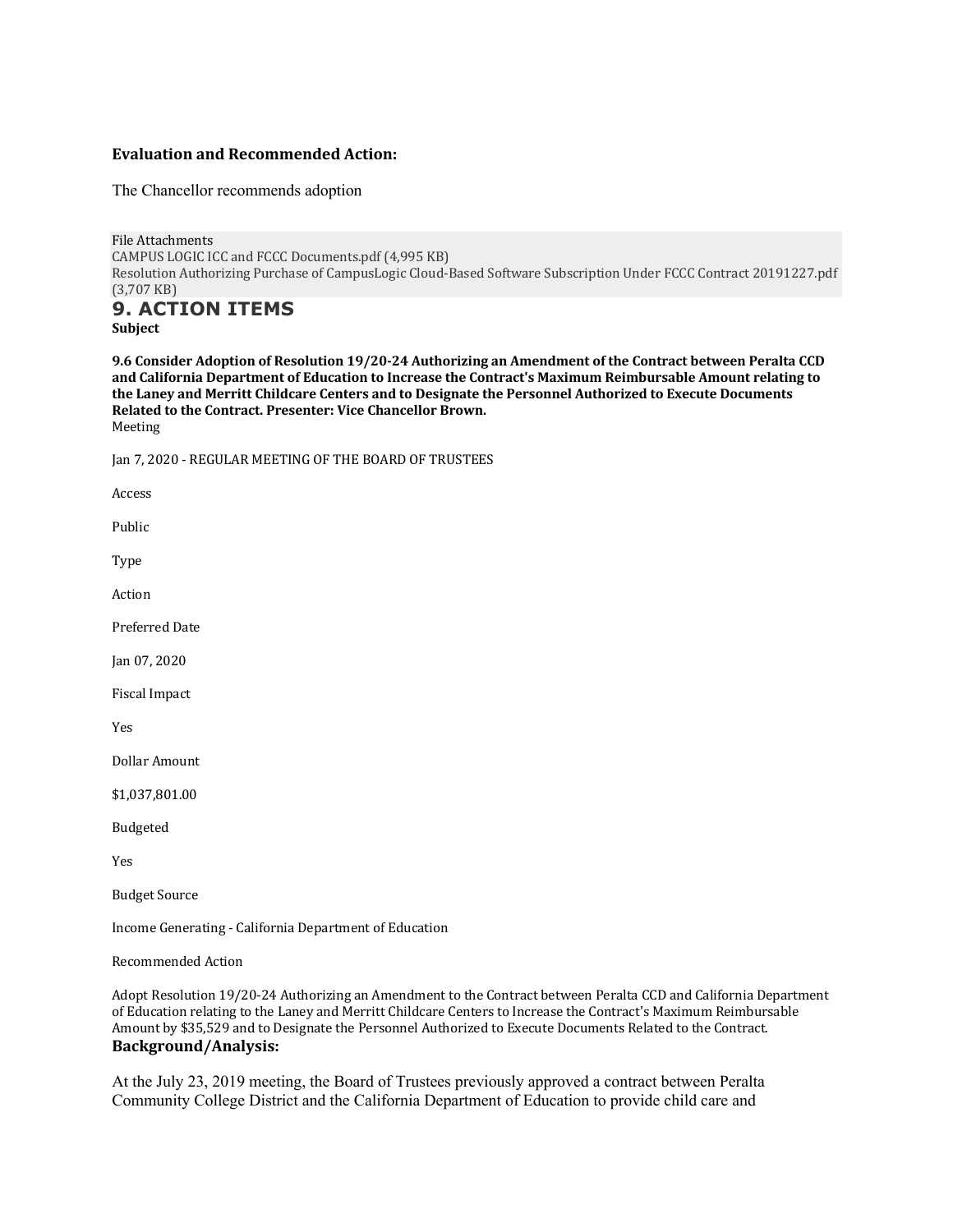development services at Laney College & Merritt College during fiscal year 2019-2020. Pursuant to the contract, Peralta was eligible for a maximum reimbursement amount (MRA) of \$1,003,272 for services provided.

This resolution seeks to amend the contract as follows:

- Increase the MRA by \$34,529 for a total MRA of \$1,037,801;
- Increase the maximum rate per child per day of enrollment rate from \$51.84 to \$53.41; and
- Increase the minimum child days of enrollment requirement from 19,353.0 to 19,430.8.

To amend this contract, (contract number CSPP-9021; project number 01-6126-00-9), the California Department of Education requires a resolution from its Governing Board approving the amendment. Additionally, as required by the California Department of Education, this resolution also serves to approve the designation of certain Peralta CCD personnel to execute documents related to this contract on behalf of Peralta.

| Description          | Amount    | Approval Dates        |
|----------------------|-----------|-----------------------|
| Original Contract    | 1.003.272 | 17/23/2019            |
| Itst Amendment       | 34.529    | Pending Board Meeting |
| <b>Revised Total</b> | 1,037,801 |                       |

#### **Deliverables and Scope of Work:**

Contract number CSPP-9021 provides enrollment-based funding to Peralta Community College District Child Care Centers. The funding provided enables the Childcare Centers to continue operations for fiscal year 2019- 20.

# **Anticipated Completion Date:**

6/30/2020

#### **Evaluation and Recommended Action:**

The Chancellor recommends adoption of the Resolution. File Attachments CSPP 9021 Contract.pdf (1,863 KB) Resolution 9021.pdf (210 KB)

#### **9. ACTION ITEMS Subject**

9.7 Consider Adoption of Resolution No. 19/20-18 Declaring the Futility of Public Bidding and Approval of Change Order No. 1 to Agreement for Construction Services with Professional Glass Installations, Inc. for the Laney College Window Repairs (Bid No. 18-19/28) in an Amount Not-to-Exceed \$9,355.47 and a contract extension of 60 **days. Presenter: Vice Chancellor Sata** Meeting

Jan 7, 2020 - REGULAR MEETING OF THE BOARD OF TRUSTEES

Access

Public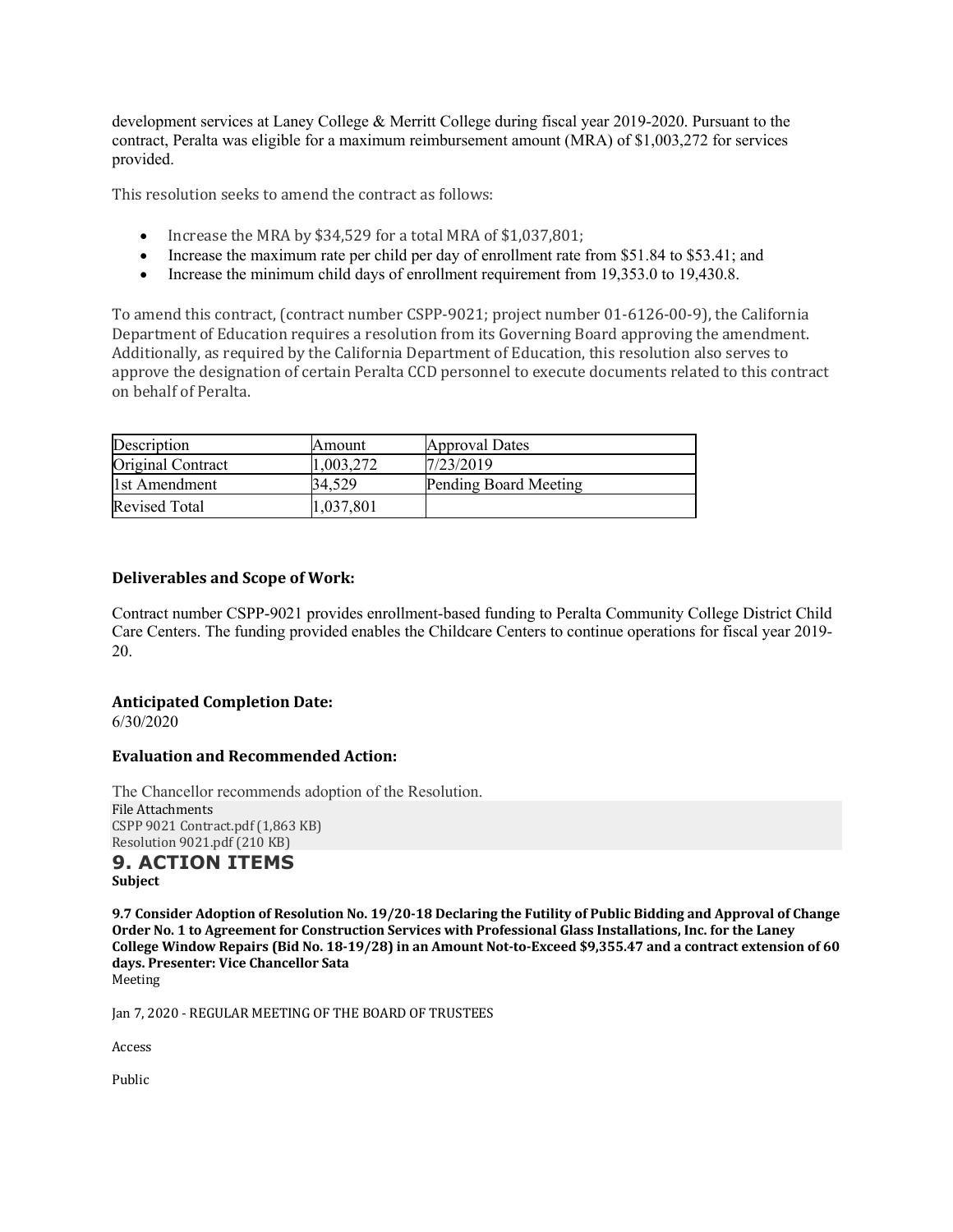Type

Action

Preferred Date

Jan 07, 2020

**Absolute Date** 

Jan 07, 2020

Fiscal Impact

Yes

Dollar Amount

\$9,355.47

Budgeted

Yes

**Budget Source** 

General Fund or Redevelopment Agency Fund

Recommended Action

Approve Adoption of Resolution No. 19/20-18 Declaring the Futility of Public Bidding and Approve Change Order No. 1 to Agreement for Construction Services with Professional Glass Installations, Inc. for the Laney College Window Repairs (Bid No. 18-19/28) in an Amount Not-to-Exceed \$9,355.47 and a contract extension of 60 days. **Background/Analysis:**

Professional Glass Installations, Inc. was approved to replace twenty-nine broken glass window panes of various sizes and thicknesses throughout Laney College for the Amount Not-to-Exceed \$20,574.66 at the Board of Trustees meeting on July 23, 2019.

A formal bid (Bid No. 18-19/28) was conducted for this project in compliance with Public Contract Code Section 20651 with a bid opening that was held on July 9, 2019.

A total of three vendors bid on the project, but one bid was nonresponsive, and as a result was rejected by the administration in accordance with Board Policy, and Professional Glass Installations, Inc., was selected as the lowest responsible and responsive bidder. Following award of the contract, Professional Glass Installations, Inc. commenced work on the project.

Subsequent to the executed Agreement, twelve (12) additional glass window panes were broken and/or inadvertently not included in the original proposal. Additionally, the wire glass scheduled to be replaced no longer meets code. To be code compliant such glass must be fire rated and ¼" thick minimum. Finally, while removing the wooden board protection in order to verify the exact dimensions of the glass, it was discovered that the glazing gaskets were missing at two (2) windows. Such glazing gaskets are needed to install the new glass. All work is noted in change order no. 1 attached.

With the addition of Change Order No. 1, the cumulative amount of changes orders as a percentage of the contract amount is now 45.47%. Notwithstanding Public Contract Code section 20111, California law provides that, "Where competitive proposals work an incongruity and are unavailing as affecting the final result or where they do not produce any advantage . . . the statute requiring competitive bidding does not apply." (*Hiller v. City of Los Angeles* (1961) 197 Cal.App.2d 685, 694.) Accordingly, public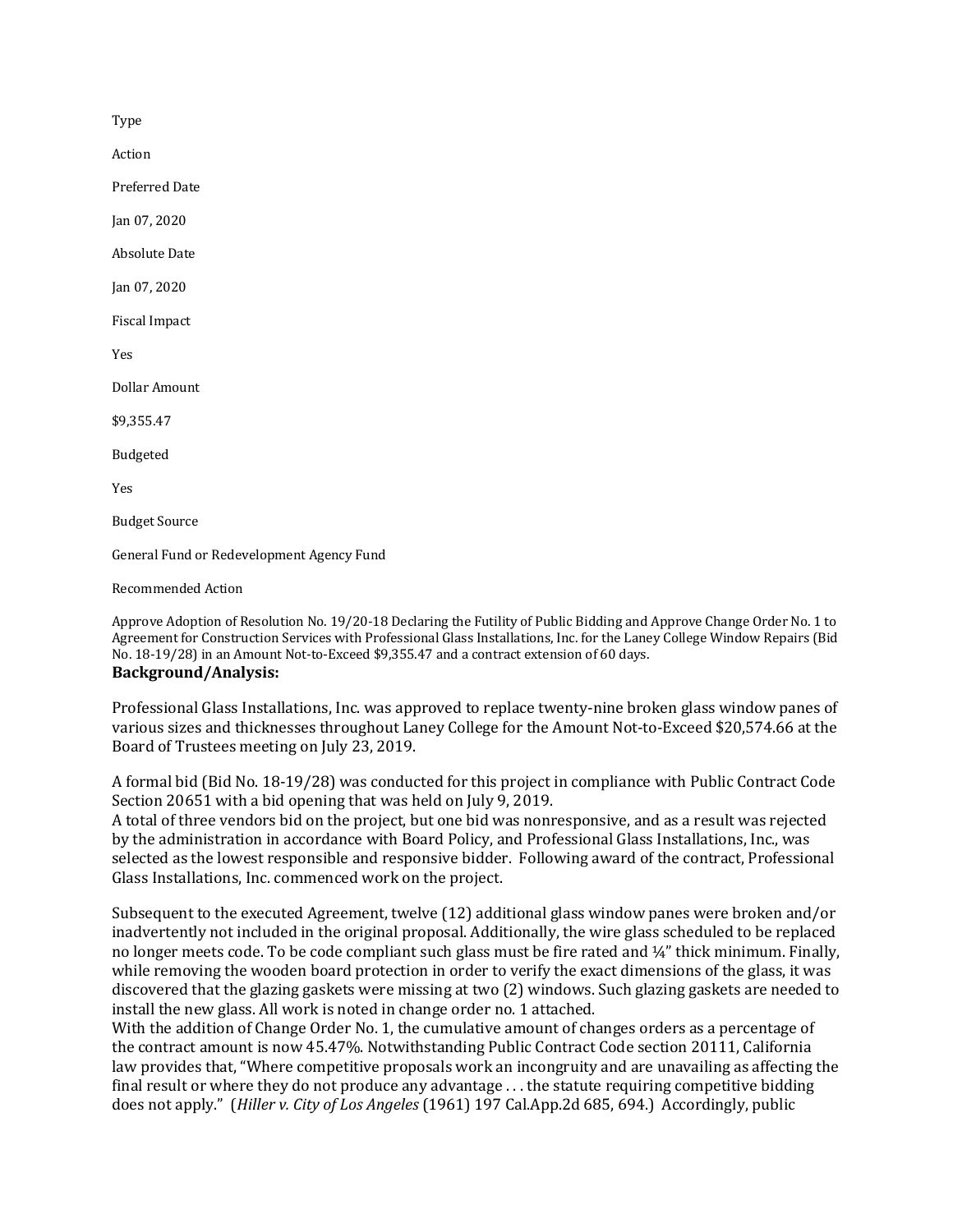entities need not comply with competitive bidding processes where to do so would be impractical or futile and would not serve the purposes of competitive bidding. (See *Los Angeles Dredging Company v. City of Long Beach* (1930) 2 Cal. 348; *Graydon v. Pasadena Redevelopment Agency* (1980) 104 Cal.App.3d 631).

Here, although the percentage change exceeds 10%, the total sum of the contract is small and it would be impractical to bid a project during construction for \$9,355.47. It would also be impractical given this Contractor's familiarity with the project site, the needs of the site, and the circumstances which gave rise to this Change Order. The scope of services set forth in the Change Order is supported by documentation submitted by the Contractor, and the amounts contained in the Change Order has been reviewed by District staff and determined to be reasonable.

For clarity, the pending Change Order No. 1 is listed below with the accompanying Board approval date of the original contract. Change Order No. 1 also includes a contract extention of 60 days.

| <b>Contract</b>                                                                                                                                                                                                                                                                                   | <b>Approved Amount</b> | <b>Board Approval Date</b> |
|---------------------------------------------------------------------------------------------------------------------------------------------------------------------------------------------------------------------------------------------------------------------------------------------------|------------------------|----------------------------|
| Original Contract                                                                                                                                                                                                                                                                                 | \$20,574.66            | July 23, 2019              |
| Change Order No. 1 (This Item)<br>Provide and install 12<br>additional glass panes<br>Replace existing 26" X 48" wire $$9,355.47$<br>$\bullet$<br>glass with fire-rated, 1/4" thick<br>glass meeting hose stream<br>testing at pool area<br>Provide and install missing<br>custom glazing gaskets |                        | Pending January 7, 2020    |
| <b>New Contract Sum</b>                                                                                                                                                                                                                                                                           | \$29,930.13            |                            |
| Change Order as a percentage of<br>contract                                                                                                                                                                                                                                                       | 45.47%                 |                            |

Professional Glass Installations, Inc. currently has the following contracts with the District:

| <b>Contract</b>                                                                     | Price       | <b>Board Approval Date</b>           |
|-------------------------------------------------------------------------------------|-------------|--------------------------------------|
| Laney College Window Repair Project (Original<br>contract connected with this item) |             | \$20,574.66 July 23, 2019            |
| Merritt College Doors Replacement Project                                           |             | \$9,298.68 October 22, 2019          |
| Laney College Window Repair Change Order<br>No. 1 (This item)                       |             | \$9,355.47 Pending January 7, $2020$ |
| <b>TOTAL</b>                                                                        | \$39,227.93 |                                      |

# **Contact Information for Professional Glass Installations, Inc.:**

409 38th Street, Suite 108 Oakland, CA 94609 (510)253-9017

# **Deliverables and Scope of Work:**

Items noted in Change Order No. 1 include: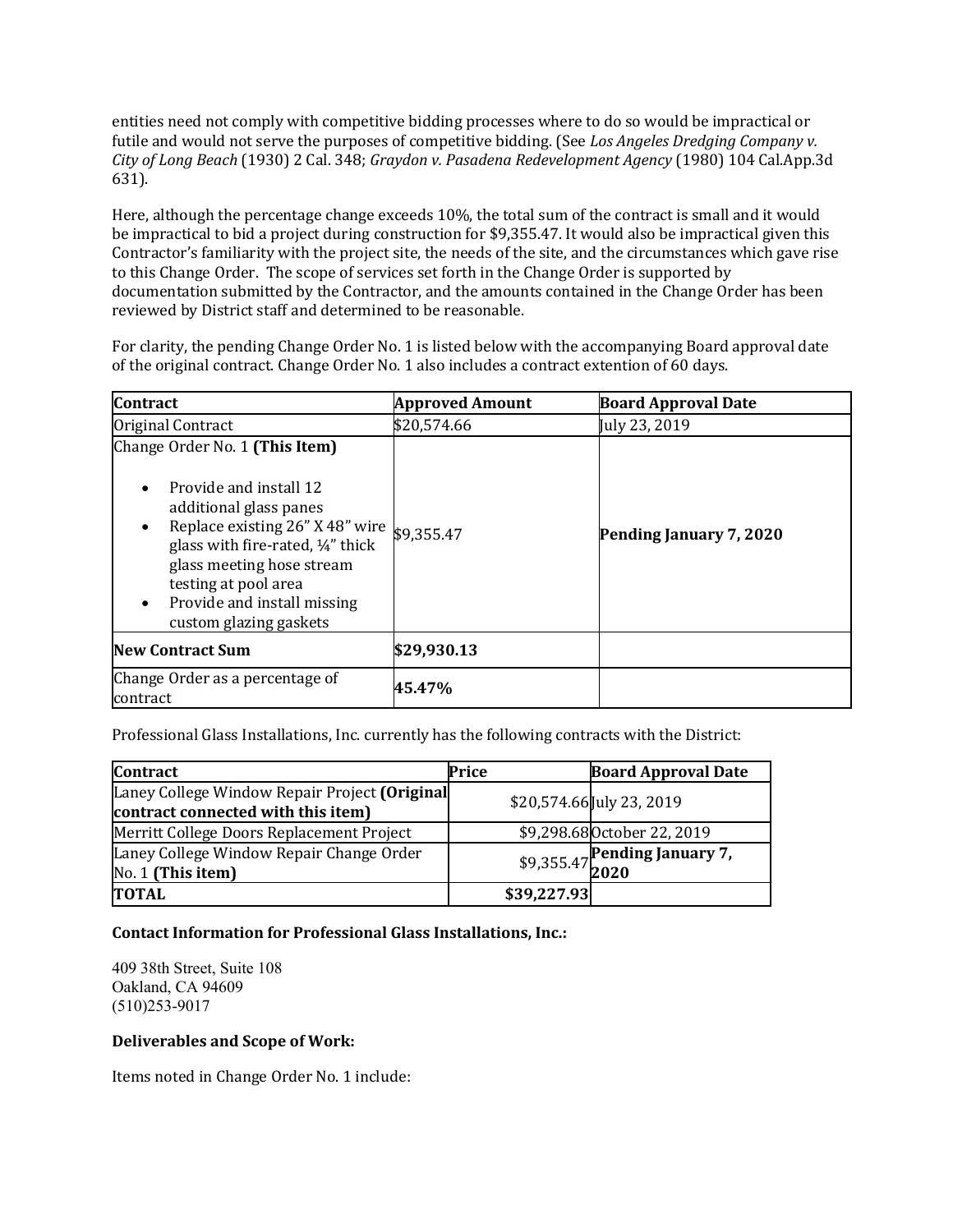- 1. Providing and installing twelve (12) additional glass panes per Additional Scope (Glass only) list dated 10/31/19.
- 2. Replacing the existing 26" x 48" wire glass by the pool with fire rated,  $\frac{1}{4}$ " thick glass meeting hose stream testing.
- 3. Providing and installing custom glazing gaskets which were missing at the Theater and Student Center.

#### **Anticipated Completion Date:**

Change Order #1 will add 60 days to the Project. Work will be completed by March 30, 2020.

#### **Evaluation and Recommended Action:**

The Project Manager, Vice Chancellor of General Services, and Chancellor recommend approval and adoption of Resolution No. 19/20-18 Declaring the Futility of Public Bidding and approval of Change Order No. 1 to Agreement for Construction Services with Professional Glass Installations, Inc. for the Laney College Window Repairs (Bid No. 18-19/28) in an Amount Not-to-Exceed \$9,355.47 and a contract extension of 60 days.

File Attachments CLEAN Futility Resolution 19\_20-18 Professional Glass.pdf (17 KB) PGI Change Order No. 1 Summary.pdf (175 KB) PGI Change Order No. 1.pdf (186 KB) Laney CP 001.pdf (952 KB) cost proposal 002.1.pdf (742 KB) Laney CP 003.pdf (544 KB) **9. ACTION ITEMS**

**Subject**

**9.8 Consider Adoption of a Resolution 19/20-25 to Authorize the Amendment of the Child Care and Development** Contract between Peralta CCD and California Department of Education relating to the Laney and Merritt Childcare Centers to Include a Voluntary Temporary Transfer of \$75,000, and to Approve the Designated Personnel Authorized to Execute the Amendment. Presenter: Vice Chancellor Brown. Meeting

Jan 7, 2020 - REGULAR MEETING OF THE BOARD OF TRUSTEES

Access

Public

Type

Action

Preferred Date

Jan 07, 2020

Fiscal Impact

Yes

Dollar Amount

\$75,000.00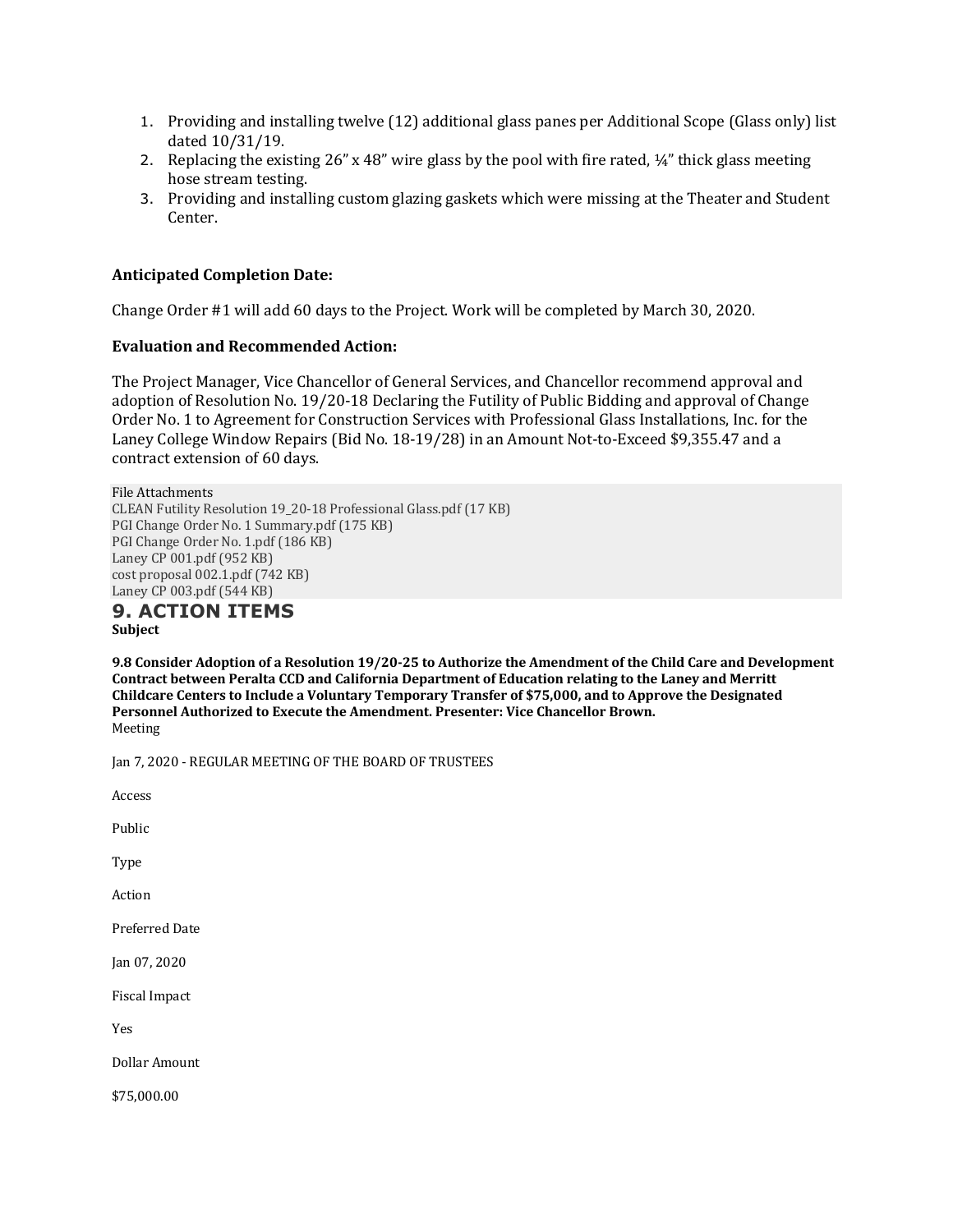#### Budgeted

Yes

**Budget Source** 

Income Generating - California Department of Education

Recommended Action

Adopt Resolution 19/20-25 to Authorize the Amendment of the Child Care and Development Contract between Peralta CCCD and California Department of Education relating to the Laney and Merritt Childcare Centers to Include a Voluntary Temporary Transfer of \$75,000, and to Approve the Designated Personnel Authorized to Execute the Amendment. **Background/Analysis:**

During 2018-2019, Peralta contracted with the California Department of Education, Early Care and Education Division for the provision of child care services through Peralta Colleges' child care centers. Pursuant to the contract, Peralta was eligible for a maximum reimbursement amount (MRA) of \$1,033,272 for services provided. As part of Title V regulation, Child Care contractors with California Department of Education, Early Care and Education Division can review their contract to determine if they have under-earned or over-earned on their child care contracts. In the 2018-2019 contract year (Contract # CSPP 8020), Peralta over-earned and was eligible for a Voluntary Temporary Transfer (VTT) of \$75,000, which increases the contract MRA to \$1,078,272. This transfer is a one-time allocation to cover the services provided in excess of the contract amount due to increased enrollment and serving additional children.

#### **Scope of Work:**

The Children's Centers are licensed to serve 110 children, ages 1-5 years. Currently, each Children Center serves children 3-5 years old. Most parents of the children served are themselves students within the district. Less than 20% of the parents are non-PCCD students. Priority is given to children from low-income families consistent with state requirements. Continued funding through this contract will allow the PCCD Children's Centers to continue to provide comprehensive child development services during periods when classes are in session.

| Description          | Amount    | Approval Dates               |
|----------------------|-----------|------------------------------|
| Original Contract    | 1,003,272 | June 26, 2018                |
| Amendment 1          | 75,000    | (Pending this Board Meeting) |
| <b>Revised Total</b> | 1,078,272 |                              |

#### **Anticipated Completion Date:**

All services have been completed. The contract ended June, 30,2019.

The Chancellor recommends approval. File Attachments Contract CSPP-8020.pdf (1,004 KB) Resolution CSPP 8020.pdf (376 KB)

#### **9. ACTION ITEMS Subject**

**9.9 Consider Approval of Resolution 19/20-26 supporting Proposition 13. Presenter: Chancellor Stanback Stroud** Meeting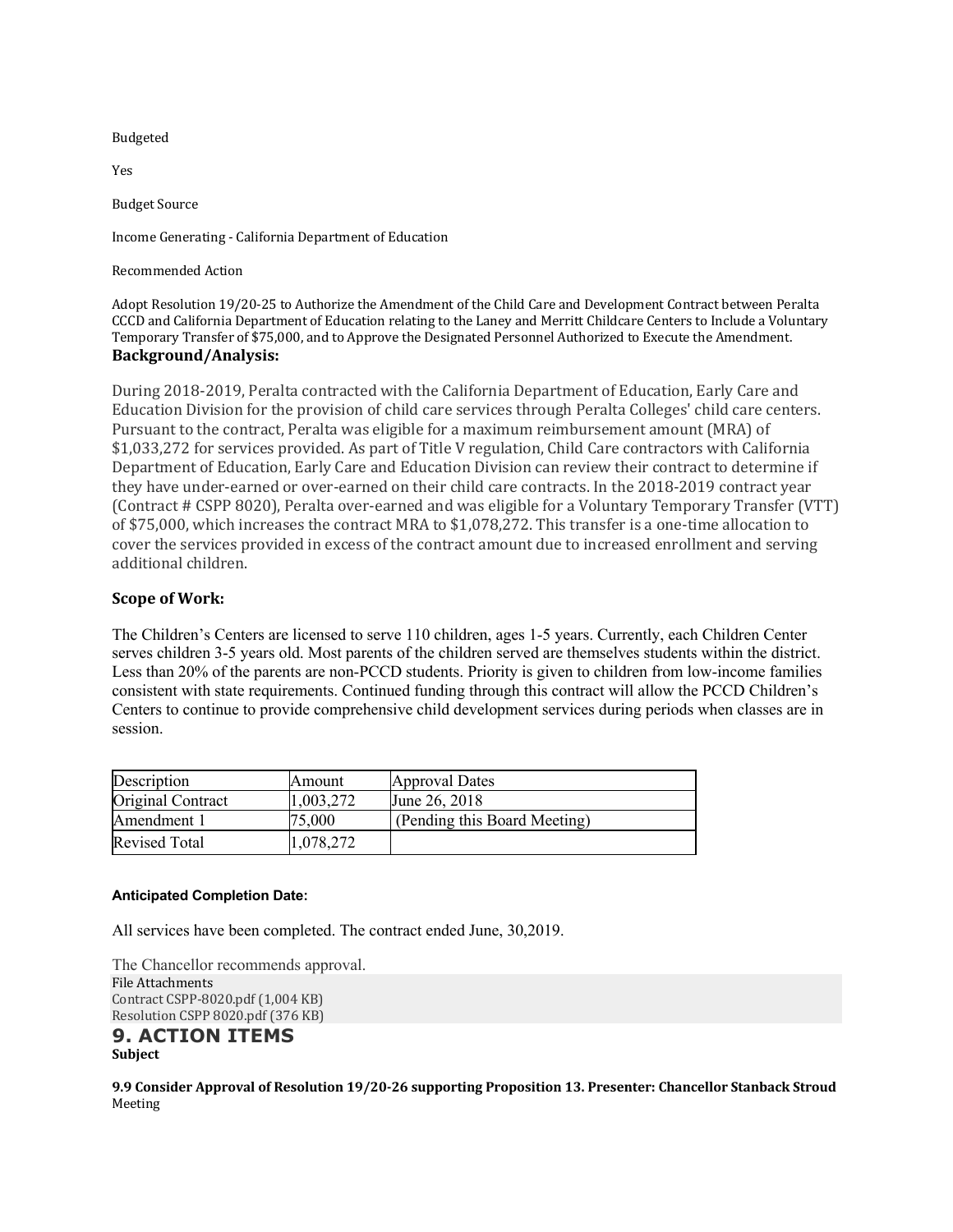Jan 7, 2020 - REGULAR MEETING OF THE BOARD OF TRUSTEES

Access

Public

Type

Action

Preferred Date

Jan 07, 2020

**Absolute Date** 

Jan 07, 2020

Recommended Action

Approve Resolution 19/20-26 supporting Proposition 13. **TO**: Members of the Board of Trustees **FROM**: Dr. Regina Stanback Stroud, Chancellor **PREPARED BY**: Dr. Regina Stanback Stroud

#### **ADOPT PROPOSITION 13 RESOLUTION**

Proposition 13 would authorize \$15 billion for school and college facilities in California including \$9 billion for preschool and K-12 schools, \$4 billion for universities and \$2, billion for community colleges. The Community College Facilities Coalition (CCFC) is a statewide collation composed of community college districts, facility planners, architects, developers, financial intuitions, attorneys and consultants. The major purpose is to advocate for adequate State and local revenues for facility construction and to provide comprehensive information regarding community college construction and funding issues. CCFC is asking community college districts to consider a resolution in support of Proposition 13.

#### **EVALUATION AND RECOMMENDED ACTION:**

The Chancellor recommends adoption of attached PCCD School Bond Resolution File Attachments 200107 Prop13\_CCDSchoolBondResolution.pdf (72 KB) **9. ACTION ITEMS Subject**

# 9.10 Consider Approval of Resolution 19/20-17 regarding a new Fund: Project Trust Fund. Presenters: Budget **Director Ahmed**

Meeting

Jan 7, 2020 - REGULAR MEETING OF THE BOARD OF TRUSTEES

Access

Public

Type

Action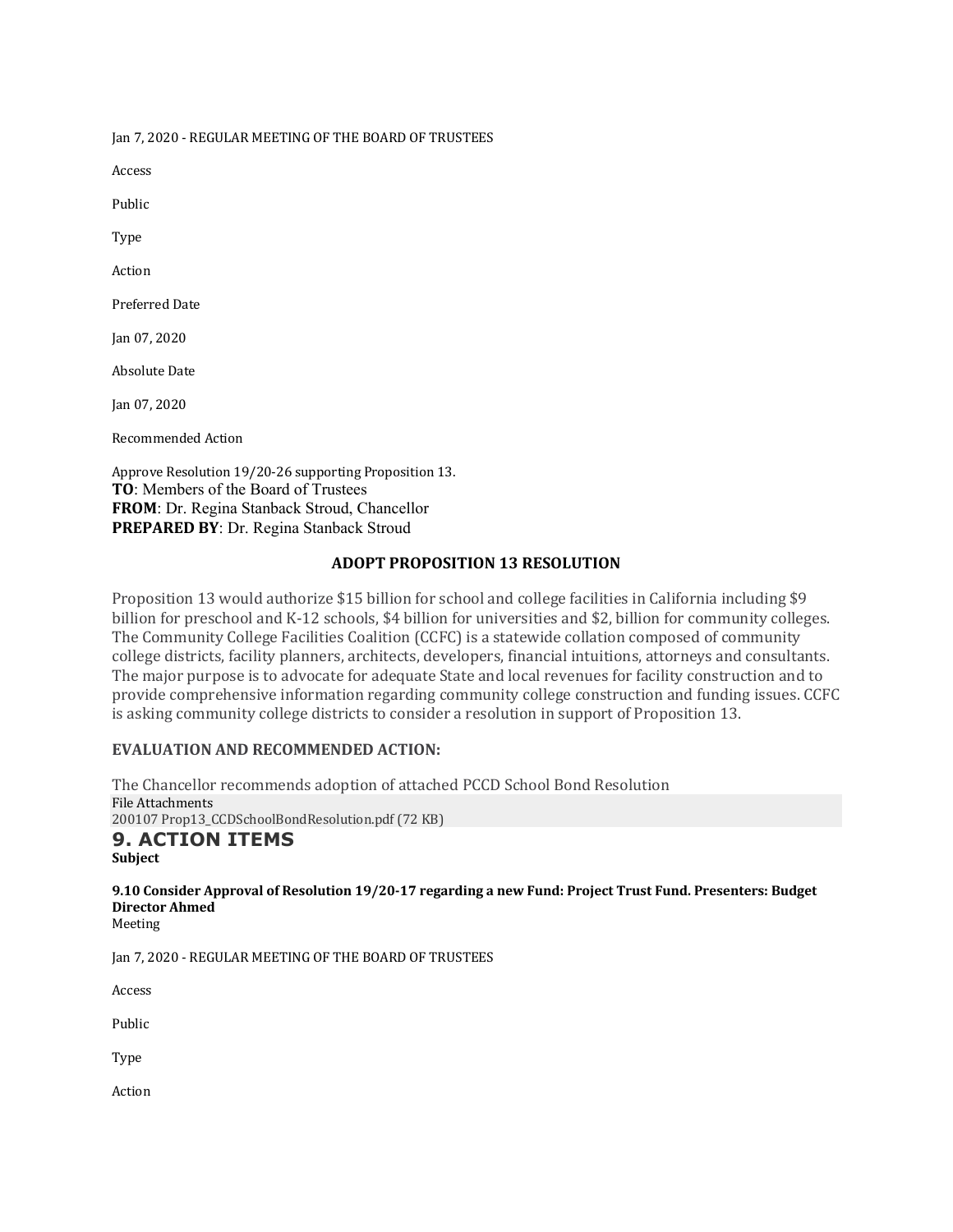Preferred Date

Jan 07, 2020

Absolute Date

Jan 07, 2020

Fiscal Impact

No

**Budget Source** 

 $N/A$ 

Recommended Action

Approve Resolution 19/20-17, for a new fund: Project Trust Fund, Fund 75. **TO:** Members of the Board of Trustees **FROM:** Regina Stanback Stroud, Chancellor **PREPARED BY:** Adil Amed, Budget Director

# **ESTABLISHMENT OF FUND 75-SCHOLARSHIP AND LOAN TRUST FUND**

The Scholarship and Loan Trust Fund (referred to in CCR §59015) is used to account for such gifts, donations, bequests, and devises (subject to donor restrictions) which are to be used for scholarships or for grants in aid and loans to students. The Scholarship and Loan Trust Fund may be established and maintained in the county treasury or, as an alternative the governing board may establish separate bank accounts. Refer to Special Accounting Applications for requirements concerning separate bank accounts.

The Scholarship and Loan Trust Fund excludes categorical governmental moneys and their required match, which are recorded in the Financial Aid Trust Fund.

Donations to the district or college for grants, scholarships, and loans to students shall be recorded as revenues to the Scholarship and Loan Trust Fund. District moneys may be used for grants, scholarships, and loans pursuant to Article XVI, Section 6 of the State Constitution. Such moneys, excluding matching funds for categorical programs, shall be recorded as interfund transfers to this fund.

All expenses in the administration of the fund including, but not limited to, operating costs, audits, and promotion of the fund are proper charges against the district's General Fund, Subfund 11-Unrestricted moneys. The annual budget of the district's General Fund shall include moneys for these expenses. CCR §59015 requires that these funds be audited annually.

# **DELIVERABLES AND SCOPE OF WORK:**

N/A

# **ANTICIPATED COMPLETION DATE:**

N/A

#### **RECOMMENDATION:**

The Chancellor recommends the board approve the attached resolution 19/20-17 establishing the Project Trust Fund, Fund 75.

File Attachments Resolution 1920-17 - New Fund - Project Trust Fund 12122019.pdf (14 KB)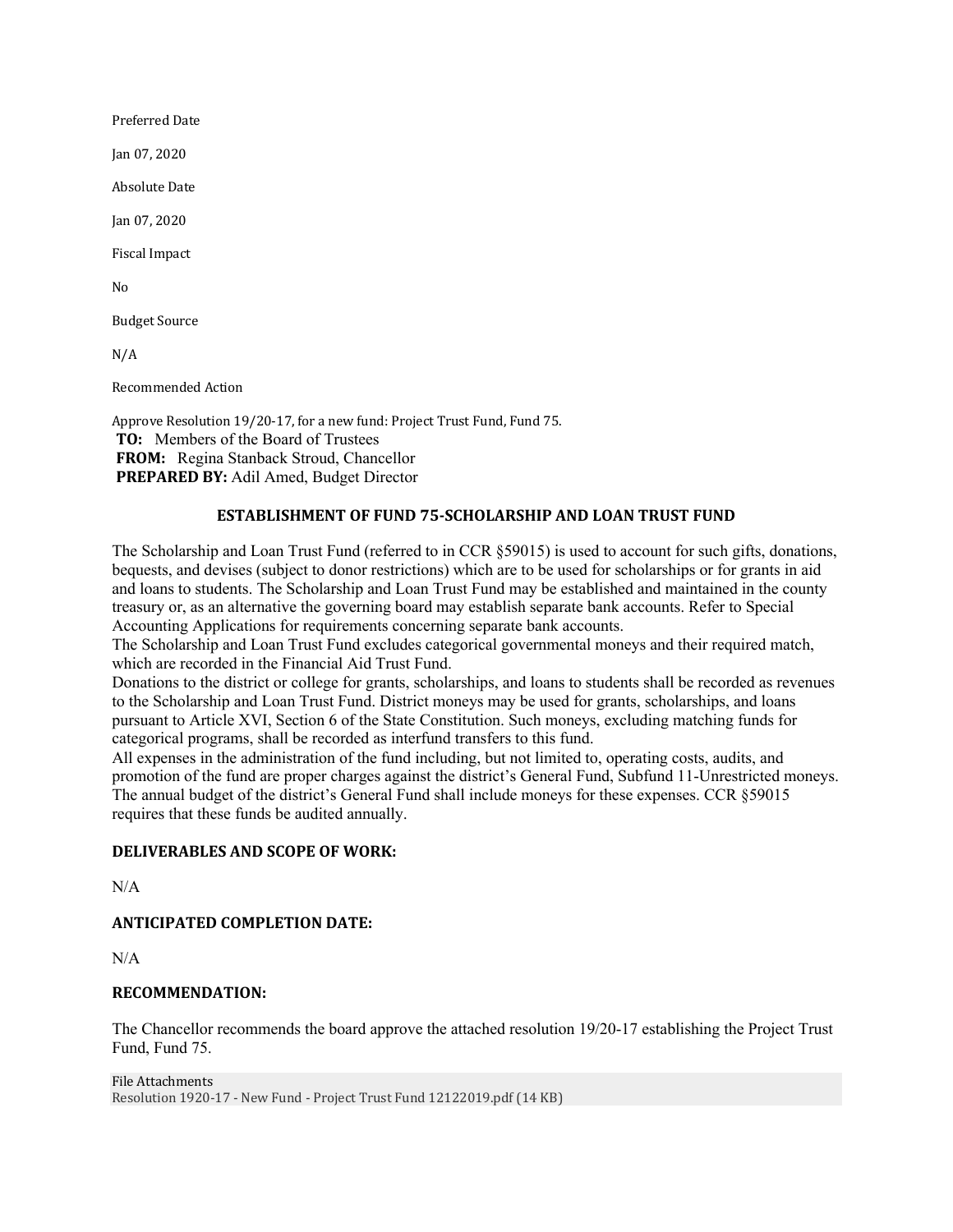# **9. ACTION ITEMS**

**Subject**

9.11 Consider Approval of Resolution 19/20-19 for 2020-21 Nonresident Capital Outlay Fee. Presenter: Budget **Director Ahmed**

Meeting

Jan 7, 2020 - REGULAR MEETING OF THE BOARD OF TRUSTEES

Access

Public

Type

Action

Preferred Date

Jan 07, 2020

**Absolute Date** 

Jan 07, 2020

Fiscal Impact

No

Budgeted

No

**Budget Source** 

N/A

Recommended Action

#### Approve Resolution 19/20-19 for Capital Outlay fee of \$7.00 per semester unit to be effective July 1, 2020. **Background/Analysis:**

In addition to the nonresident tuition fee, Education Code 76141(A) states a community college district may charge to nonresident students an amount not to exceed the amount that was expended by the district for capital outlay in the preceding fiscal year divided by the total full-time equivalent students of the district in the preceding fiscal year. Consider Approval of Resolution# 19/20-19 for the 2020-21 Nonresident Capital Outlay Fee.

# **Deliverables and Scope of Work:**

Not applicable.

#### **Anticipated Completion Date:**

Upon approval, adopted fee will be effective July 1, 2020.

#### **Evaluation and Recommended Action:**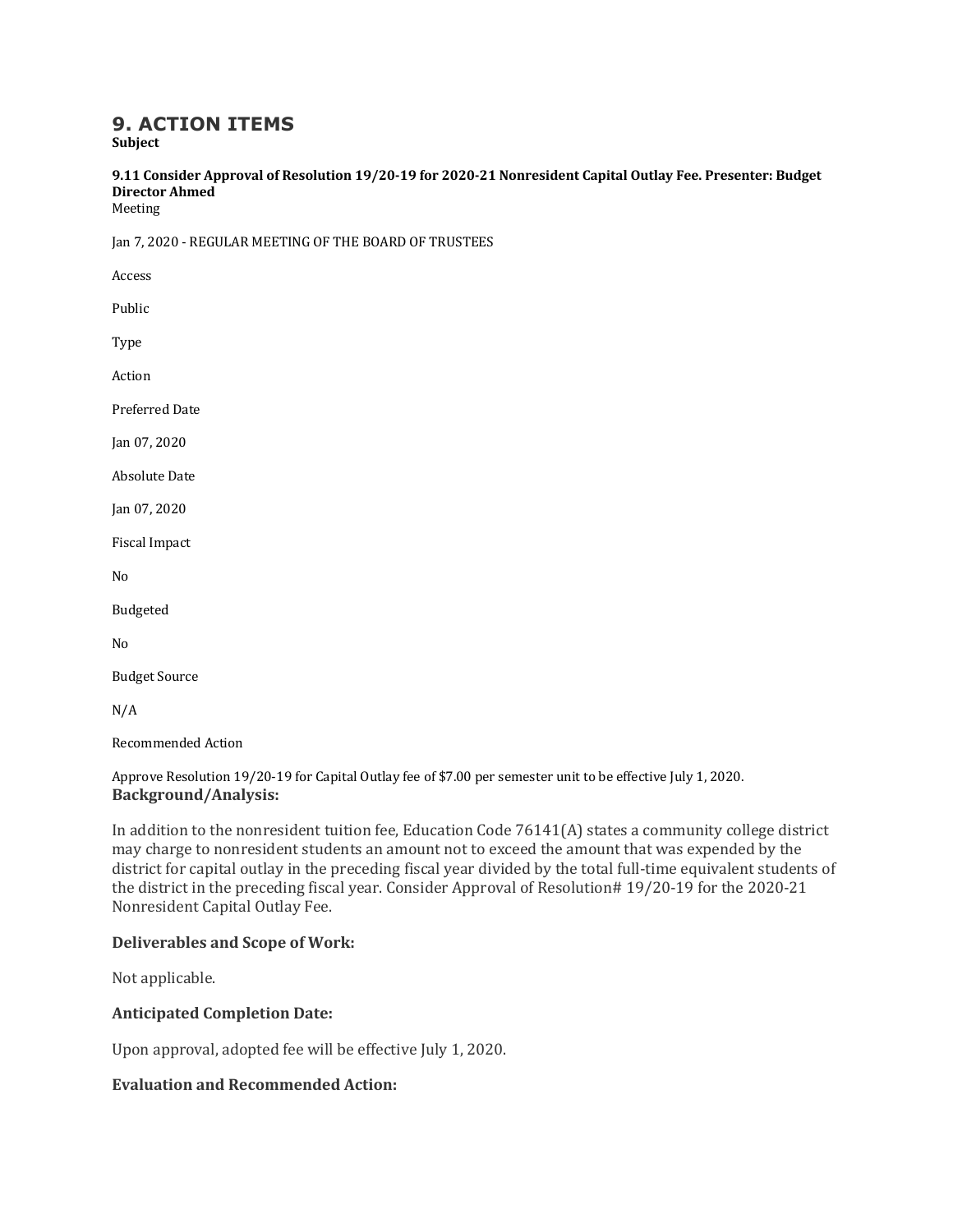Approve Resolution 19/20-19 for Nonresident Capital Outlay Fee of \$7.00 per semester unit to be effective July 1, 2020. The Chancellor recommends approval.

File Attachments Nonresident Capital Outlay Fee Worksheet 12172019.pdf (342 KB) Nonresident Capital Outlay Fee Resolution 192019 01211020.pdf (79 KB)

# **9. ACTION ITEMS**

**Subject**

# 9.12 Consider Approval of Resolution 19/20-27, Excusing Student Trustee Standley Absence. Presenter: Board **President Weinstein**

Meeting

Jan 7, 2020 - REGULAR MEETING OF THE BOARD OF TRUSTEES

Access

Public

Type

Action

Preferred Date

Jan 07, 2020

**Absolute Date** 

Jan 07, 2020

Fiscal Impact

No

Recommended Action

Approve Resolution 19/20-27, Excusing Student Trustee Standley Absence. **Background/Analysis:**

It is recommended that Trustees approve Resolution 19/20-27 excusing Student Trustee Standley from the December 17, 2019 Board meeting due to business. The Chancellor recommends approval.

#### **Deliverables and Scope of Work:**

N/A

# **Anticipated Completion Date:**

N/A

#### **Evaluation and Recommended Action:**

The Chancellor recommends approval. File Attachments Student Trustee Standley Absence.pdf (20 KB) **9. ACTION ITEMS**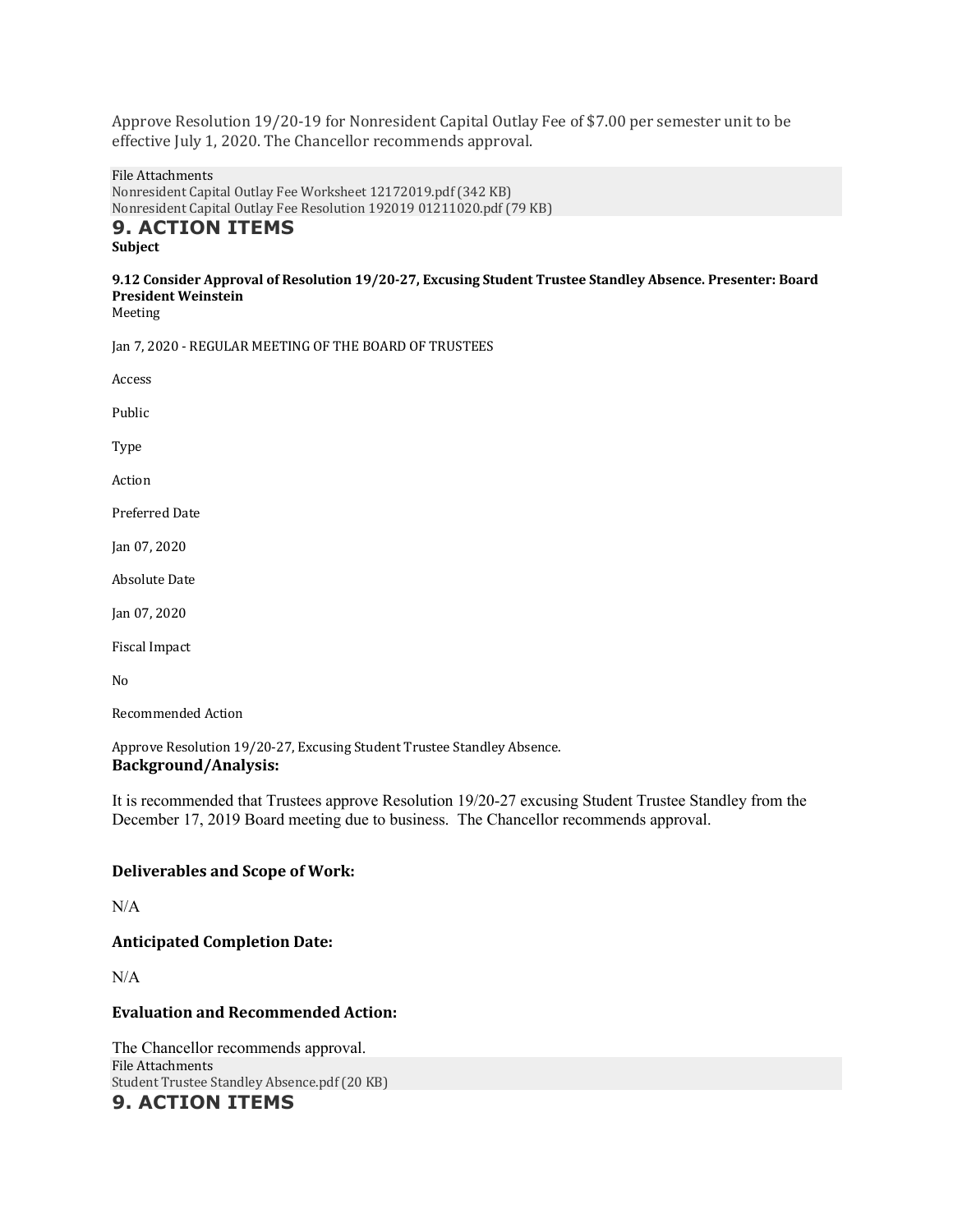**Subject**

# 9.13 Consider Approval of Resolution 19/20-28, Excusing Student Trustee Contreras Absence. Presenter: Board **President Weinstein**

Meeting

Jan 7, 2020 - REGULAR MEETING OF THE BOARD OF TRUSTEES

Access

Public

Type

Action

Preferred Date

Jan 07, 2020

Absolute Date

Jan 07, 2020

Fiscal Impact

No

Recommended Action

Approve Resolution 19/20-28, Excusing Student Trustee Contreras Absence. **Background/Analysis:**

It is recommended that Trustees approve Resolution 19/20-28 excusing Student Trustee Contreras from the December 17, 2019 Board meeting due to business. The Chancellor recommends approval.

#### **Deliverables and Scope of Work:**

N/A

**Anticipated Completion Date:**

 $N/A$ 

#### **Evaluation and Recommended Action:**

The Chancellor recommends approval. File Attachments Student Trustee Contreras Absence.pdf (38 KB)

#### **9. ACTION ITEMS Subject**

9.14 Consider Approval of Resolution 19/20-29, Excusing Trustee Bonilla Absence. Presenter: Board President **Weinstein** Meeting

Jan 7, 2020 - REGULAR MEETING OF THE BOARD OF TRUSTEES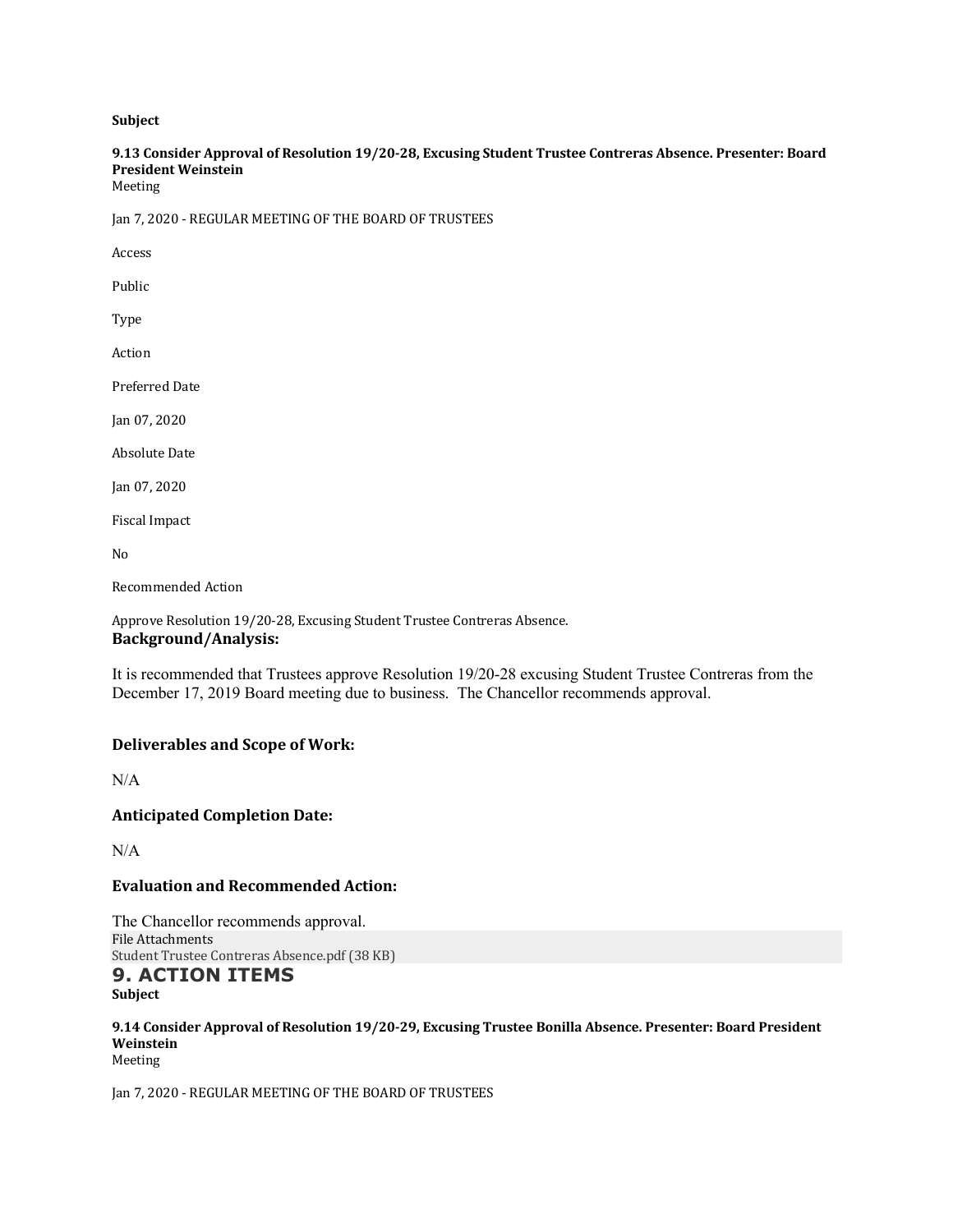Access

Public

Type

Action

Preferred Date

Jan 07, 2020

**Absolute Date** 

Jan 07, 2020

Fiscal Impact

No

Recommended Action

Approve Resolution 19/20-29, Excusing Trustee Bonilla Absence. **Background/Analysis:**

It is recommended that Trustees approve Resolution 19/20-29 excusing Trustee Bonilla from the December 17, 2019 Board meeting due to business. The Chancellor recommends approval.

# **Deliverables and Scope of Work:**

N/A

**Anticipated Completion Date:**

N/A

# **Evaluation and Recommended Action:**

The Chancellor recommends approval. File Attachments Trustee Bonilla Absence.pdf (36 KB)

#### **10. REPORTS Subject**

**10.1 Board of Trustees' Reports** Meeting

Jan 7, 2020 - REGULAR MEETING OF THE BOARD OF TRUSTEES

Access

Public

Type

Information